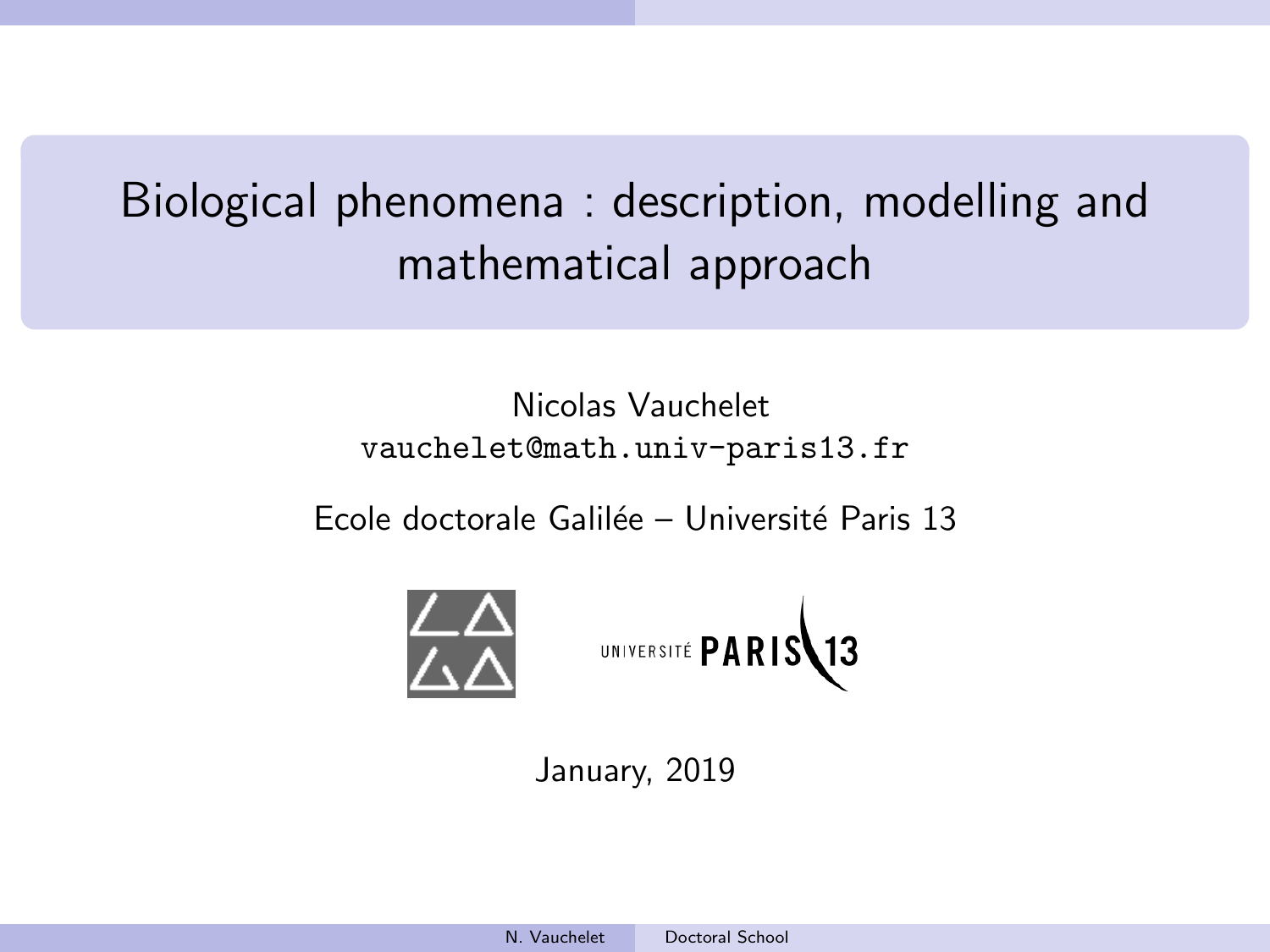

# Parabolic equations in biology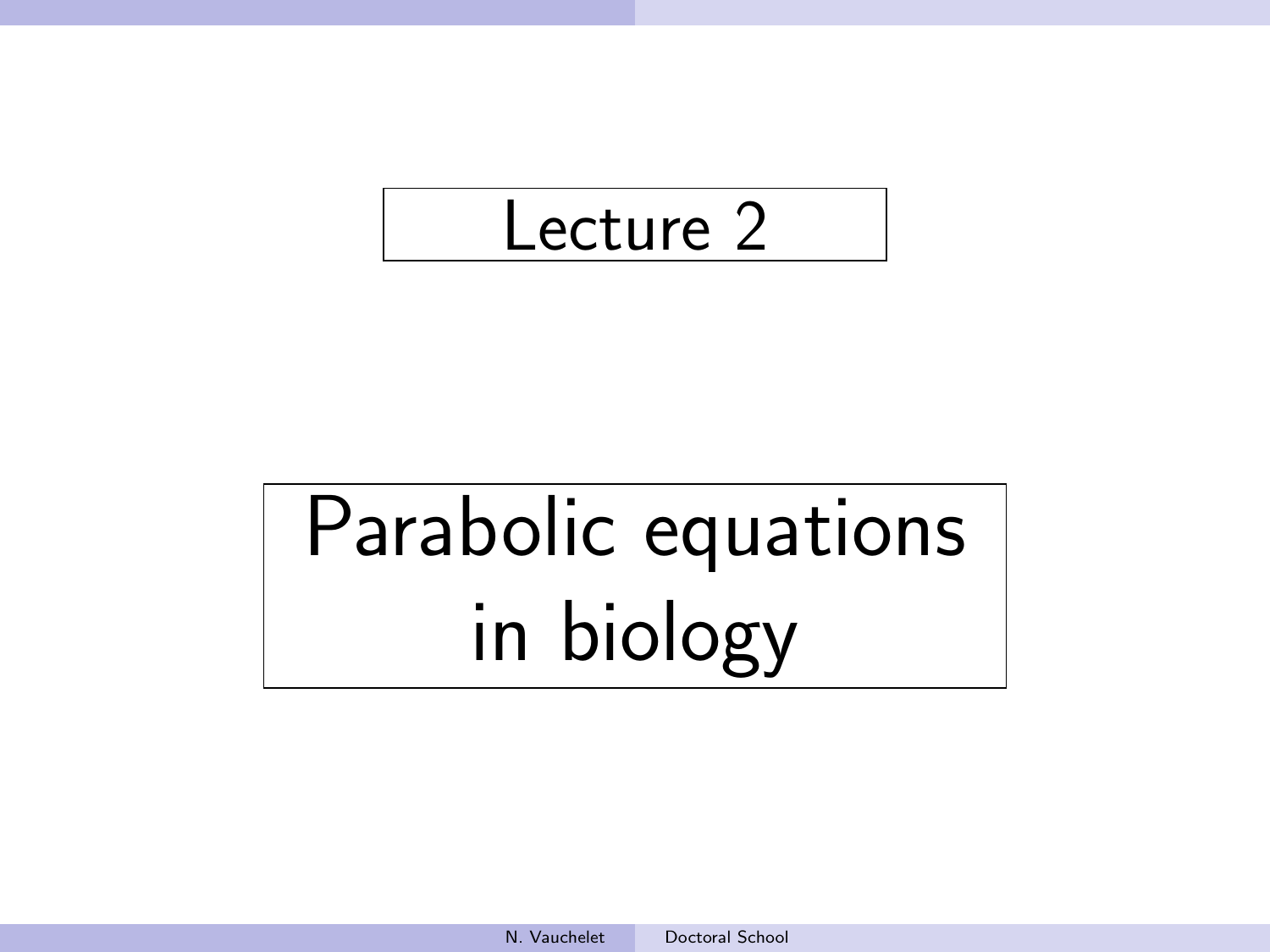# Outline of lecture 2

# <sup>1</sup> [Some generalities](#page-3-0)

• [Parabolic equation in biology](#page-3-0)

# <sup>2</sup> [Propagation phenomena](#page-14-0)

- [Notion of traveling waves](#page-14-0)
- [Analytical examples](#page-19-0)
- [The monostable Fisher-KPP equation](#page-22-0)
- [The bistable case](#page-33-0)

# <sup>3</sup> [Spectral decomposition of the Laplace operator](#page-36-0)

- [Setting of the problem](#page-36-0)
- [Main results](#page-41-0)

# **[Turing instability](#page-45-0)**

- [Turing instability in linear reaction-diffusion systems](#page-45-0)
- [A nonlinear example : the nonlocal Fisher/KPP equation](#page-54-0)
- [Examples of parabolic systems exhibiting Turing patterns](#page-60-0)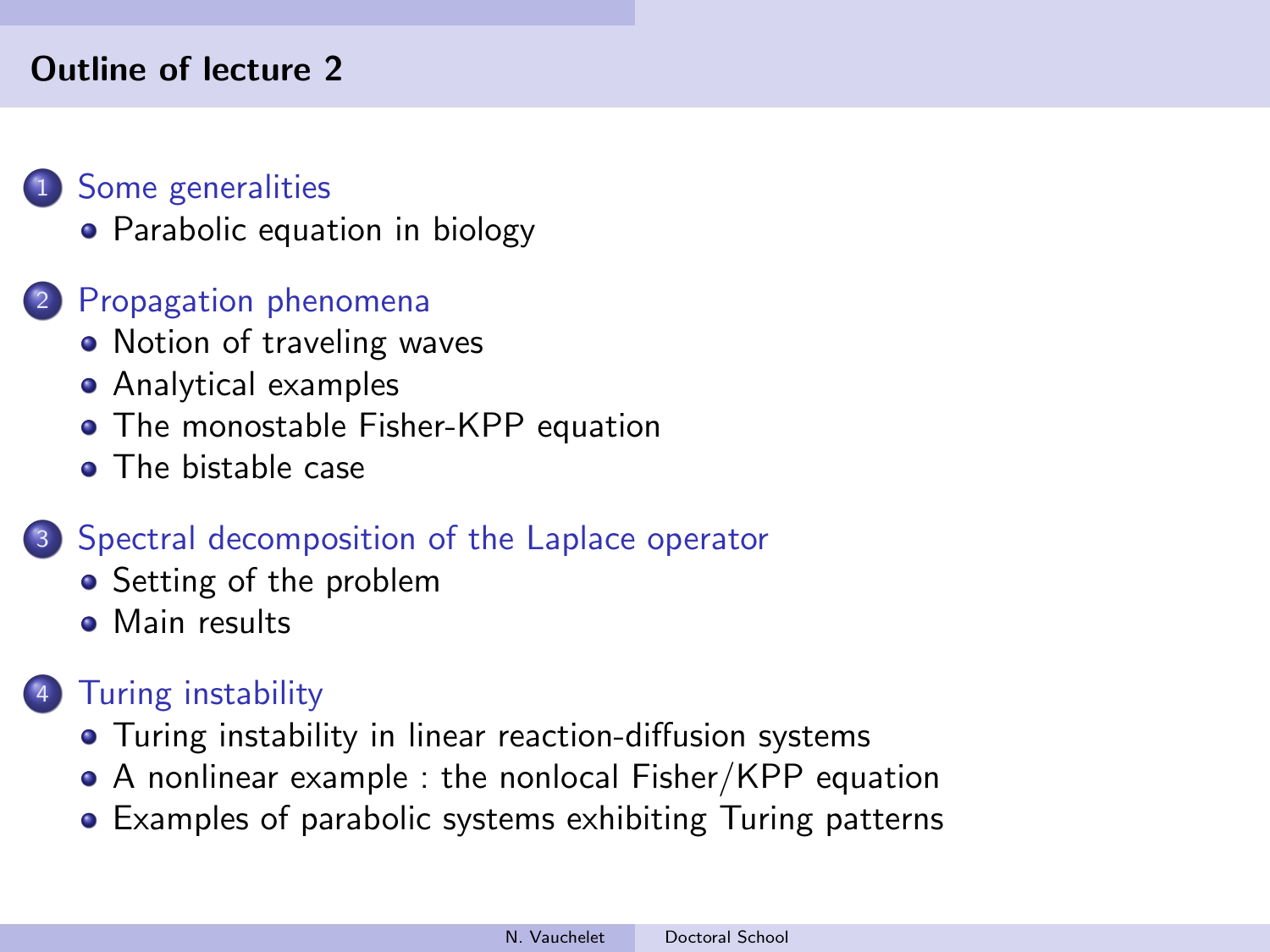# <span id="page-3-0"></span>Outline of lecture 2

# <sup>1</sup> [Some generalities](#page-3-0)

• [Parabolic equation in biology](#page-3-0)

# [Propagation phenomena](#page-14-0)

- [Notion of traveling waves](#page-14-0)
- [Analytical examples](#page-19-0)
- **[The monostable Fisher-KPP equation](#page-22-0)**
- [The bistable case](#page-33-0)

# [Spectral decomposition of the Laplace operator](#page-36-0)

- [Setting of the problem](#page-36-0)
- [Main results](#page-41-0)

# **[Turing instability](#page-45-0)**

- [Turing instability in linear reaction-diffusion systems](#page-45-0)
- [A nonlinear example : the nonlocal Fisher/KPP equation](#page-54-0)
- [Examples of parabolic systems exhibiting Turing patterns](#page-60-0)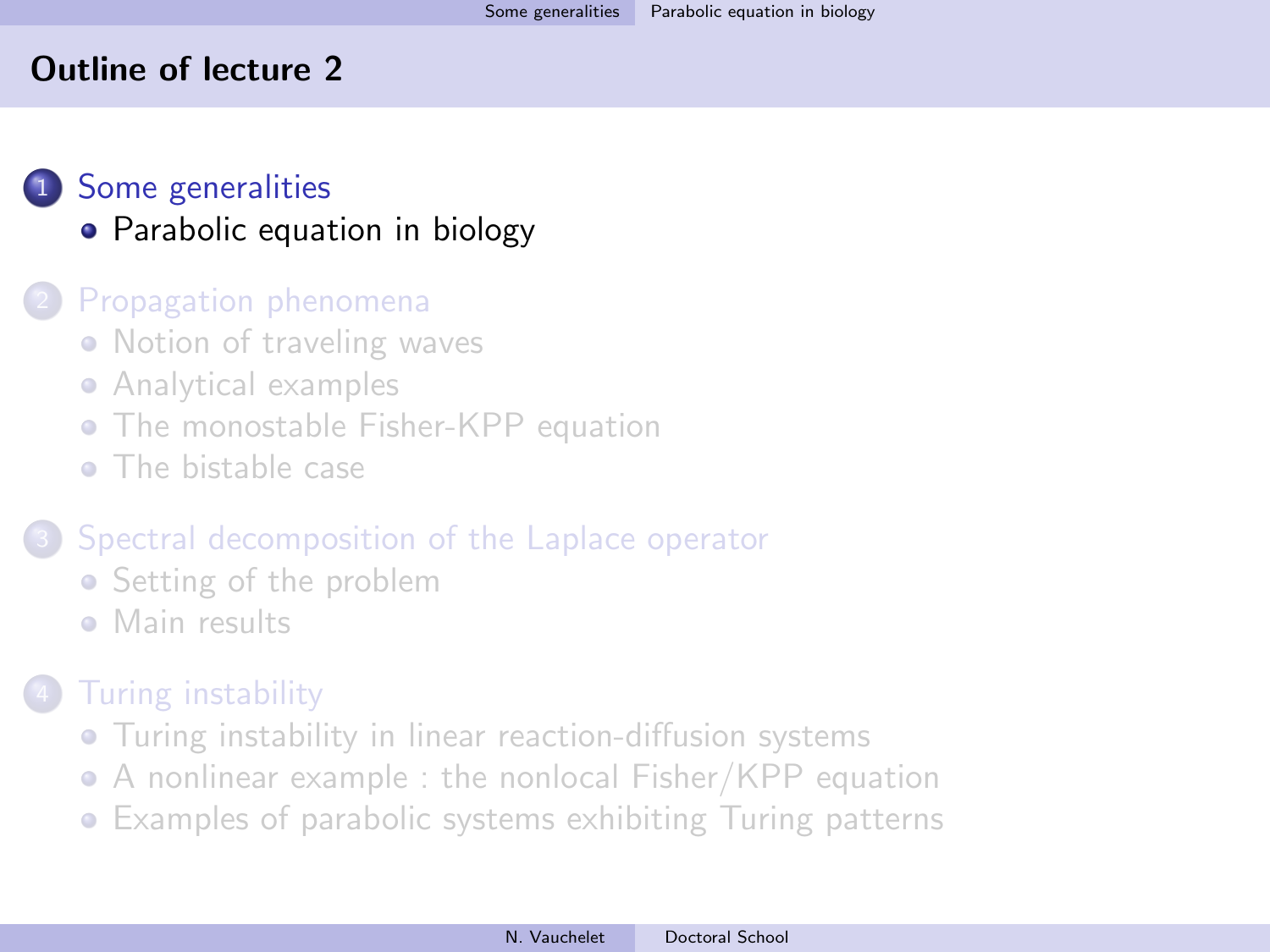# Parabolic equation in biology

Let us denote  $n(t,x)$  the density of cells at time  $t$ , position  $x\in\mathbb{R}^d.$  We assume that cells

- **n** move randomly according to Brownian motions,
- are subjected to an external force field  $U(t,x) \in \mathbb{R}^d$ ,
- growth and die; we denote by  $B(t, x)$  and  $D(t, x)$  respectively the birth and death term.

The system governing the dynamics of the population *n* reads

$$
\frac{\partial_t n}{\partial t} - \frac{D \Delta n}{\partial t} + \frac{\text{div}(U(t, x)n)}{\text{oriented drift}} = \frac{B(t, x) - D(t, x)}{\text{growth and death}}.
$$

The quantity  $D > 0$  is the diffusion coefficient.

Such system enters into the class of parabolic equations.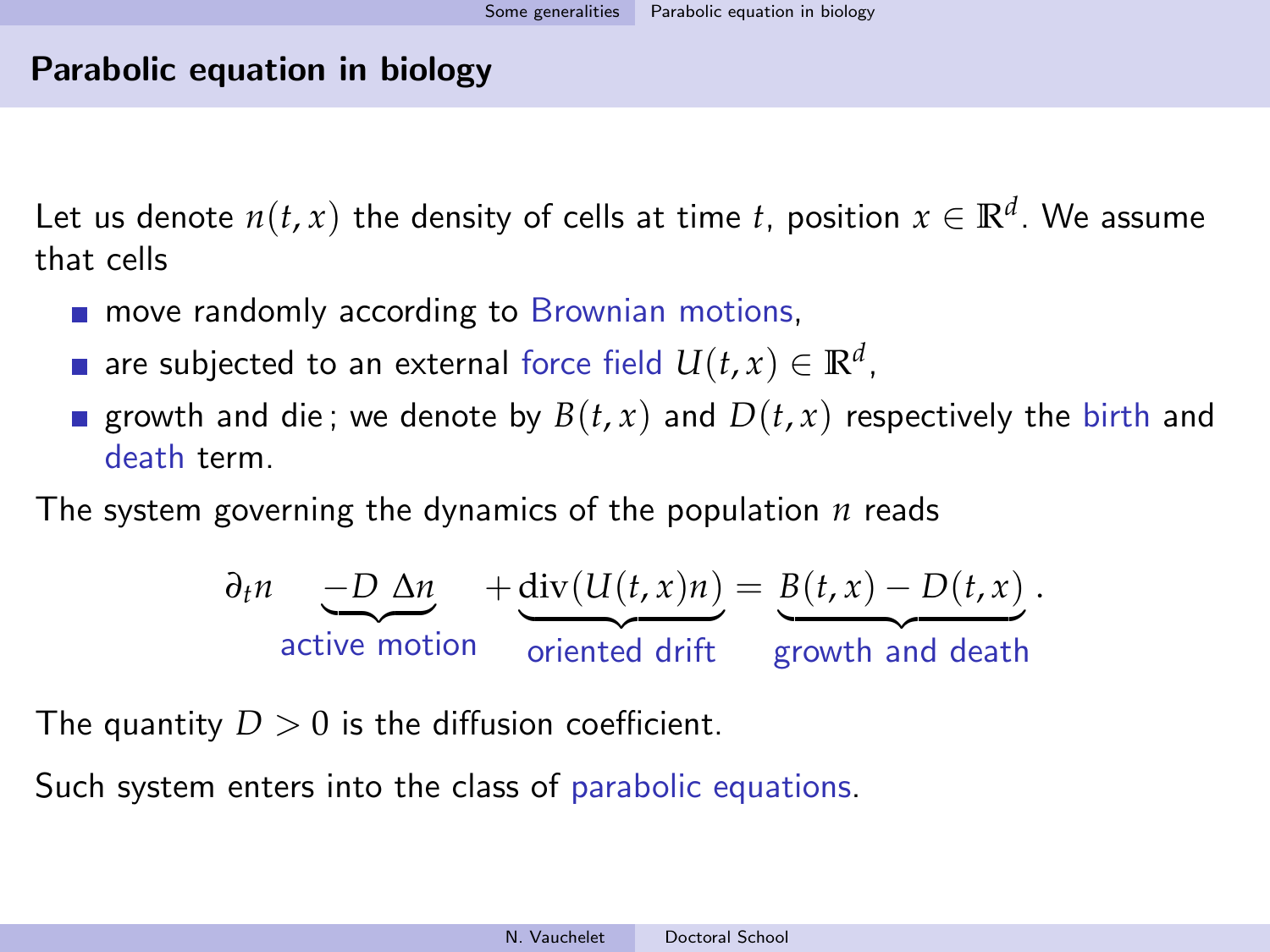# Laplacian operator

The notation  $\Delta$  is for the Laplacian operator :

$$
\Delta n := \operatorname{div}(\nabla n) = \sum_{i=1}^d \frac{\partial^2 n}{\partial x_i^2}.
$$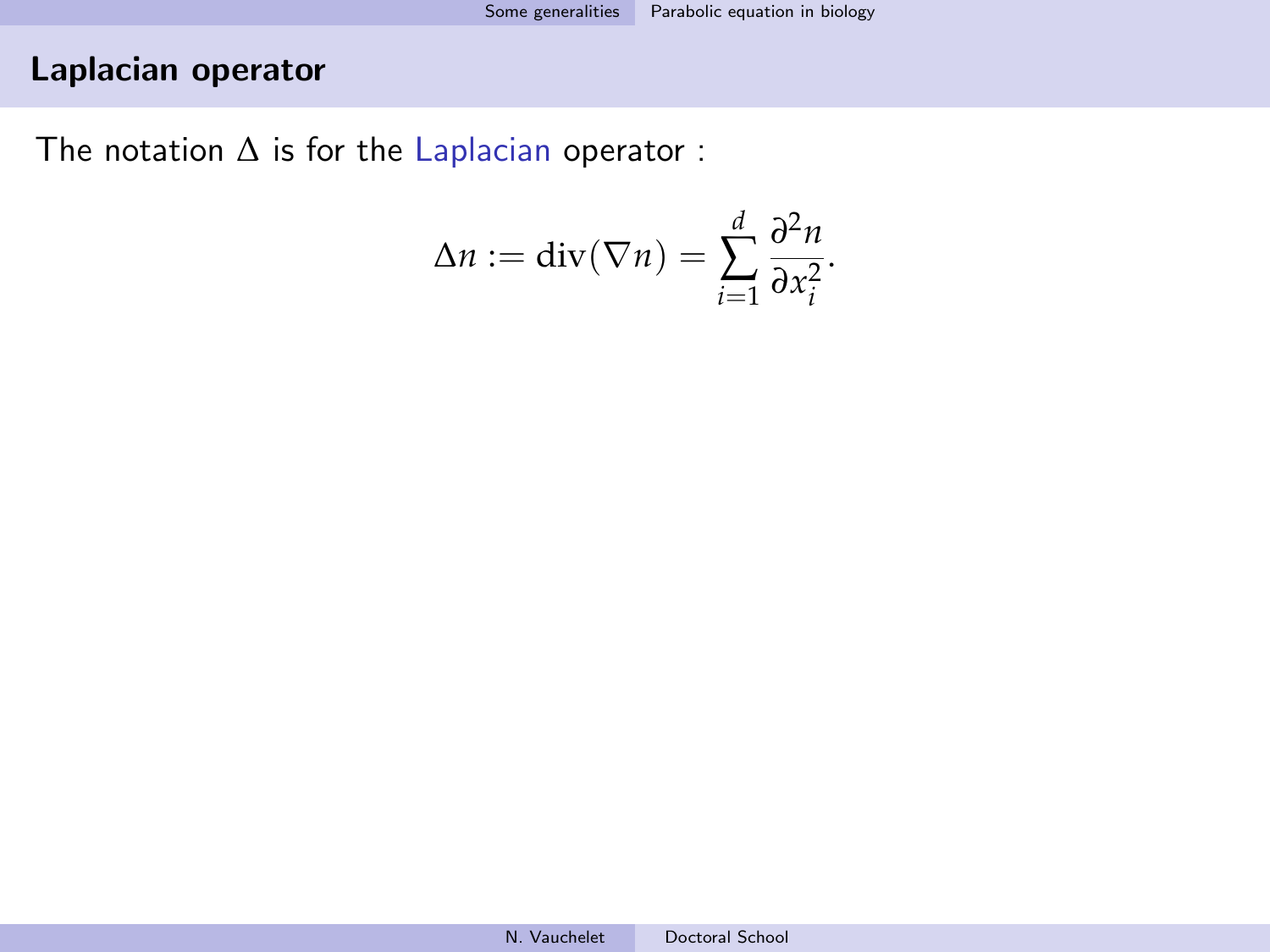### Laplacian operator

The notation  $\Delta$  is for the Laplacian operator :

$$
\Delta n := \operatorname{div}(\nabla n) = \sum_{i=1}^d \frac{\partial^2 n}{\partial x_i^2}.
$$

In the following, Ω will always denote a bounded domain of **R***<sup>d</sup>* , whose frontier is denoted *∂*Ω and *ν* is the unit outward normal at the boundary. We use also the following notation :

 $L^2(\Omega)$  the space of measurable functions with square integrable. The associated norm is denoted

$$
||f||_{L^{2}(\Omega)}^{2} = \int_{\Omega} |f(x)|^{2} dx.
$$

 $H^1(\Omega) = \big\{ f \in L^2(\Omega) \text{ s.t. } \forall \, i=1,\ldots,d, \,\, \partial_{x_i} f \in L^2(\Omega) \big\}.$  The associated norm is

$$
||f||_{H^1(\Omega)}^2 = \int_{\Omega} \left( |f(x)|^2 + \sum_{i=1}^d |\partial_{x_i} f(x)|^2 \right) dx.
$$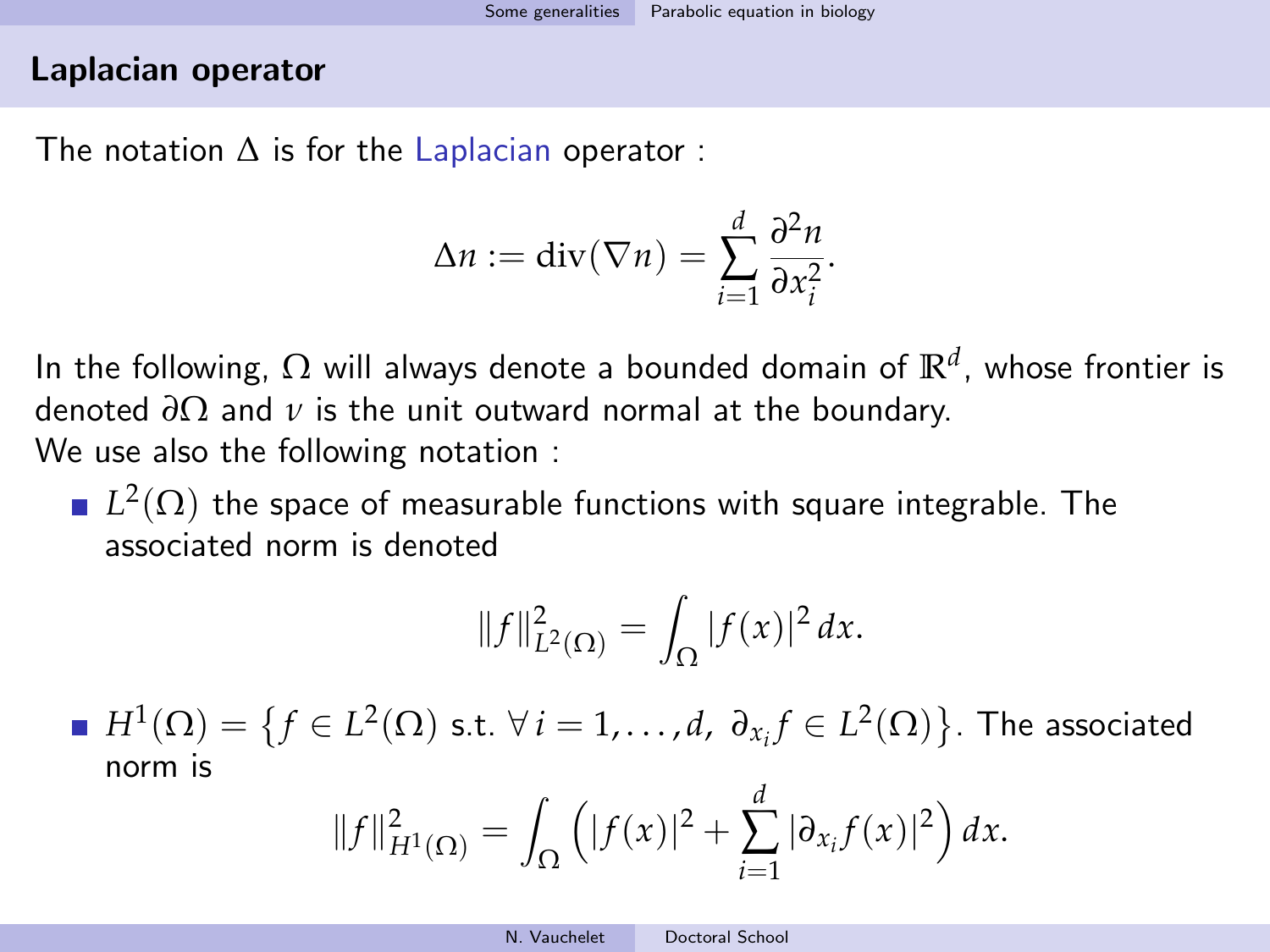# Laplacian operator

In the same spirit, we may define

 $H^2(\Omega) = \{f \in H^1(\Omega) \text{ s.t. } \forall i = 1, ..., d, \ \partial_{x_i} f \in H^1(\Omega)\}.$  The associated norm is

$$
||f||_{H^{2}(\Omega)}^{2} = \int_{\Omega} \left( |f(x)|^{2} + \sum_{i=1}^{d} |\partial_{x_{i}}f(x)|^{2} + \sum_{i,j=1}^{d} |\partial_{x_{i}x_{j}}^{2}f(x)|^{2} \right) dx.
$$

When  $f\in H^2(\Omega)$ , then  $\Delta f\in L^2(\Omega).$  Moreover, we have the important formula

Green formula (integration by parts)

$$
\forall f, g \in H^2(\Omega), \qquad -\int_{\Omega} \Delta f \, g \, dx = \int_{\Omega} \nabla f \cdot \nabla g \, dx - \int_{\partial \Omega} \partial_v f \, g \, d\sigma.
$$

(Recall the notation  $\partial_{\nu} f = \nabla f \cdot \nu$  where  $\nu$  is the unit outward normal at the boundary).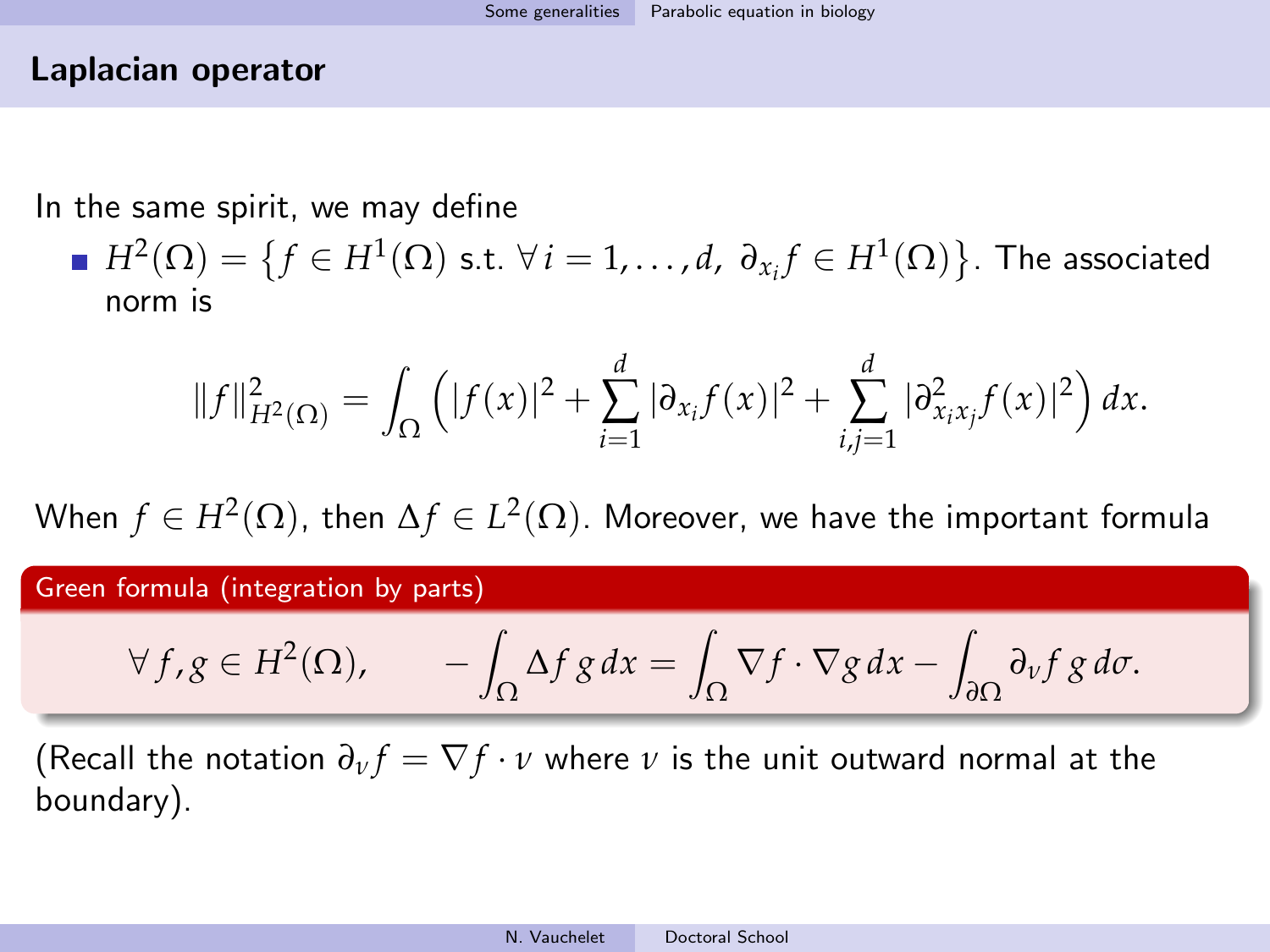# Laplacian operator : boundary conditions

- When  $\Omega$  is not bounded,  $\Omega=\mathbb{R}^d$ , we will always assume that we are considering integrable functions which vanish at infinity. Then, boundary terms will always vanish.
- When  $\Omega$  is bounded, we usually consider two kinds of boundary data
	- Dirichlet boundary conditions. In this case the function is prescribe at the boundary :  $f = \alpha$  on  $\partial \Omega$ .

It corresponds to situation where we know the quantity entering into the domain.

Neumann boundary conditions. In this case the normal derivative is prescribe at the boundary :  $\partial_{\nu} f = \alpha$  on  $\partial \Omega$ .

It corresponds to situation where we knwo the flux entering into the domain. In the case of homogeneous Neumann boundary conditions  $\partial_{\nu} f = 0$ , we say that the system is insolated.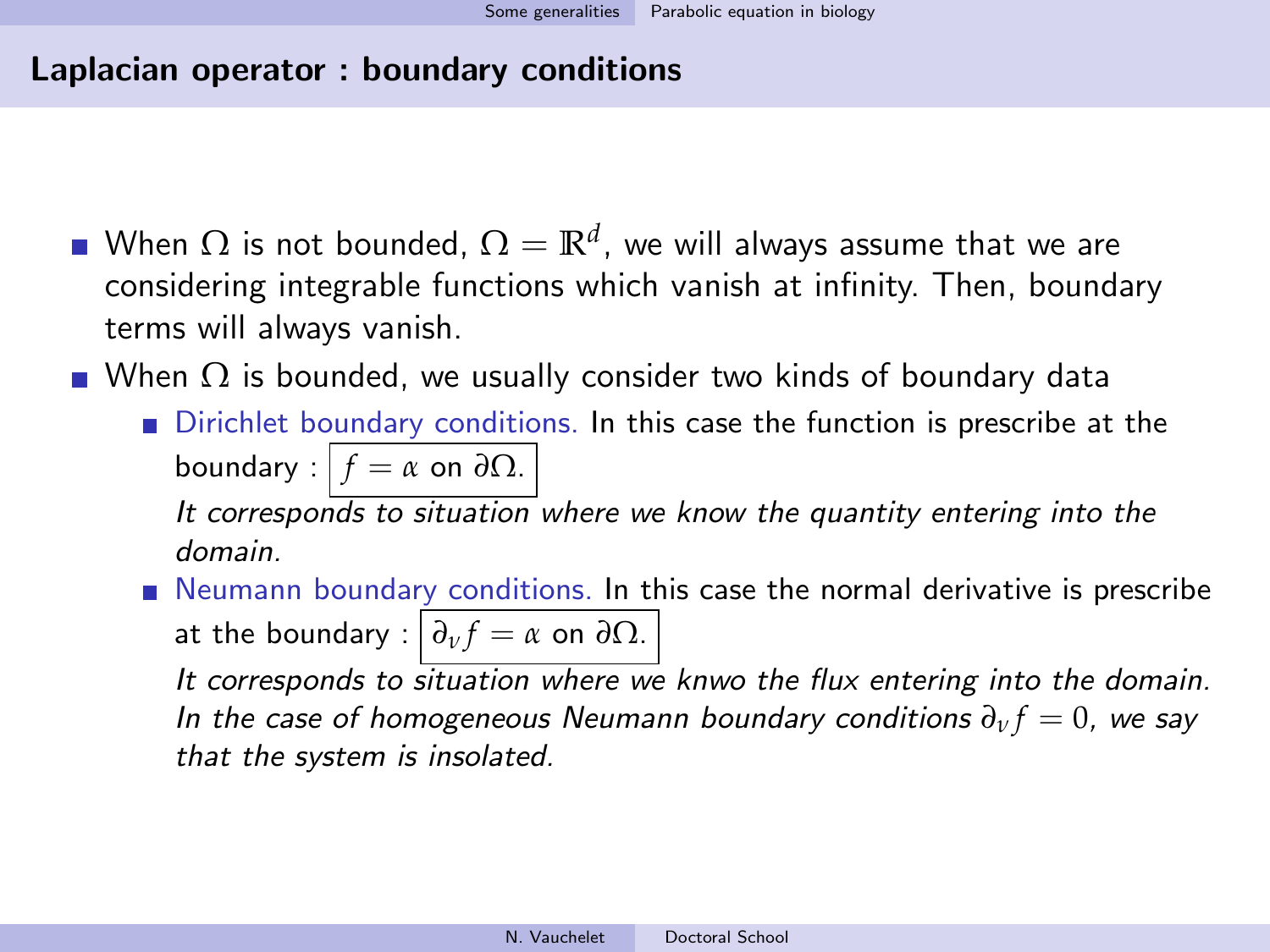# Poincaré inequality

For the case of homogeneous Dirichlet boundary conditions :  $f = 0$ , we introduce the functional space

$$
H_0^1(\Omega) = \{ f \in H^1(\Omega) \text{ s.t. } f_{|\partial\Omega} = 0 \}.
$$

Then we have

Poincaré inequality

$$
\exists \lambda > 0, \quad \forall u \in H_0^1(\Omega), \quad \lambda \|u\|_{L^2(\Omega)} \le \|\nabla u\|_{L^2(\Omega)}.
$$

We say that  $\lambda$  is the *best constant in the Poincaré inequality* if  $\lambda = \sup_{u \neq 0} \frac{\|\nabla u\|_{L^2(\Omega)}}{\|u\|_{L^2(\Omega)}}$  $\frac{||u||_{L^2(\Omega)}}{||u||_{L^2(\Omega)}}$ .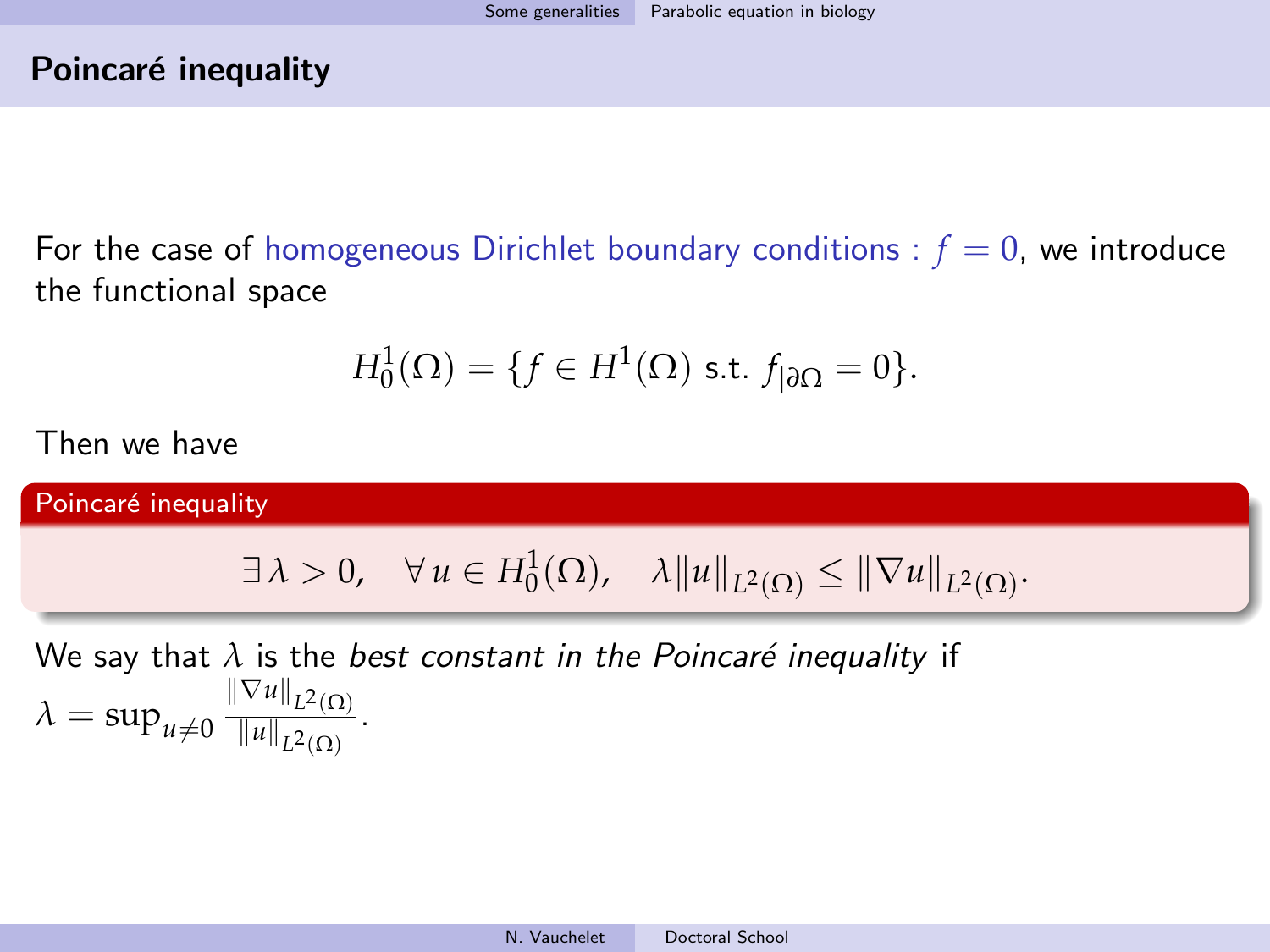In population dynamics, assuming Dirichlet boundary conditions boils down to consider that individuals reaching the boundary of the domain are killed. As a consequence, if the diffusion is stronger than the reaction, then all solutions to reaction diffusion system will converge to 0.

Indeed, let us consider a reaction-diffusion system of *I* populations

$$
\partial_t u_i - D_i \Delta u_i = F_i(t, x, u_1, \dots, u_I), \qquad i = 1, \dots, I, \quad x \in \Omega,
$$
  
\n
$$
u_i(t, x) = 0, \qquad \text{on } \partial \Omega,
$$
  
\n
$$
u_i(t = 0, x) = u_i^0(x) \in L^2(\Omega).
$$

Assume  $F_i(t, x, 0) = 0$  such that 0 is a steady state. Is it stable and attractive?

#### Lemma

Assume that there is a constant  $L > 0$  such that  $\|\mathbf{F}(t, x, \mathbf{u})\| \le L |\mathbf{u}\|$ . Assume moreover that  $\min_i D_i = d > 0$  and *L* is small enough such that  $\delta = d\lambda^2 - L > 0$ , where  $\lambda$  is the best constant in the Poincaré inequality. Then,

$$
\int_{\Omega} \|\mathbf{u}\|^2 dx := \sum_{i=1}^I \int_{\Omega} |u_i(t,x)|^2 dx \leq e^{-2\delta t} \sum_{i=1}^I \int_{\Omega} |u_i^0(x)|^2 dx.
$$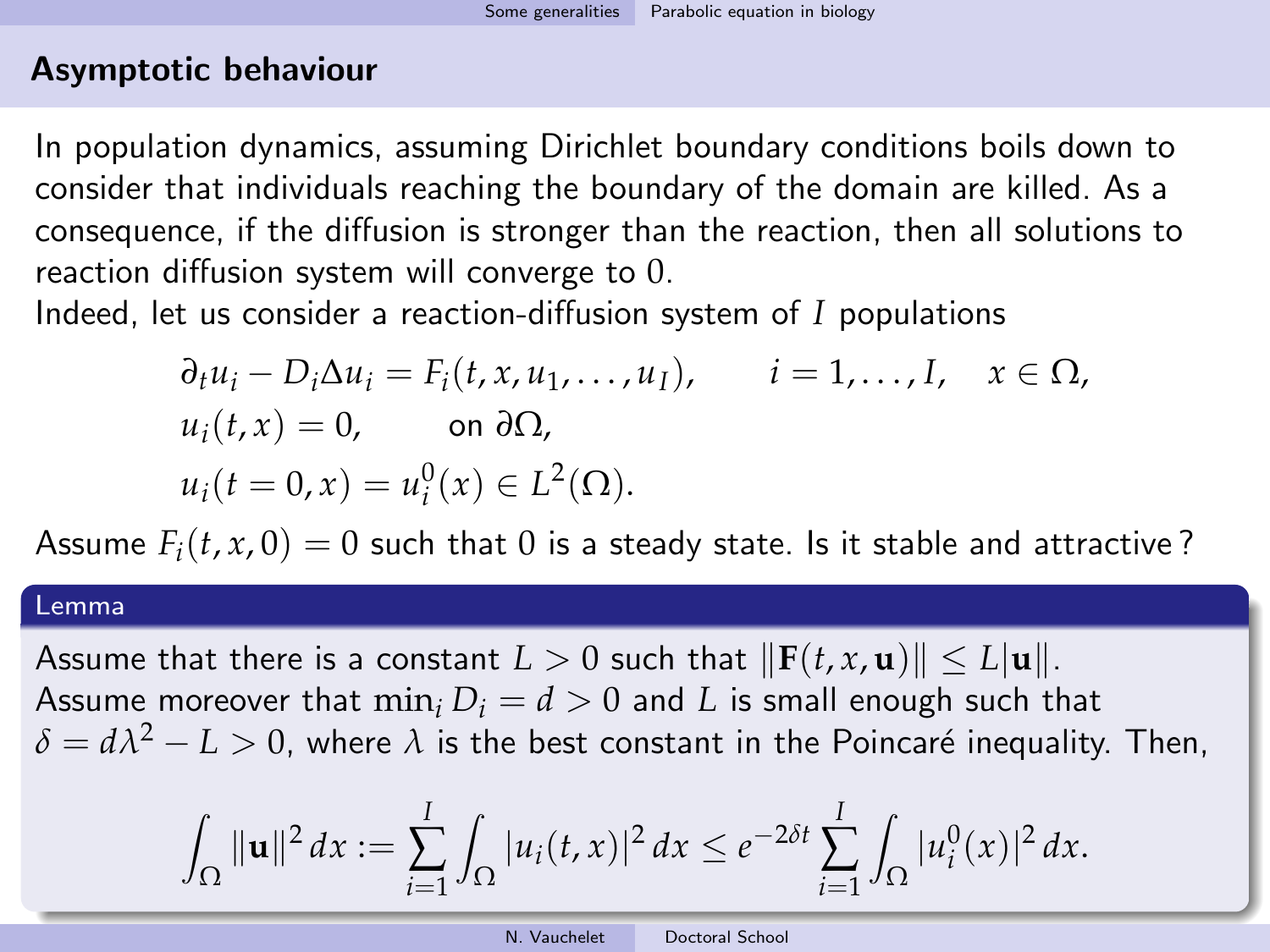Proof. Multiply the equation by *u<sup>i</sup>* and integrate, we get (thanks to the Green formula)

$$
\frac{1}{2}\frac{d}{dt}\int_{\Omega}|u_i|^2\,dx+D_i\int_{\Omega}|\nabla u_i|^2\,dx=\int_{\Omega}u_iF_i(\mathbf{u})\,dx.
$$

Applying the Poincaré inequality in the second term and summing over *i*, we get

$$
\frac{1}{2}\sum_{i=1}^I\frac{d}{dt}\int_{\Omega}|u_i|^2\,dx+d\lambda^2\sum_{i=1}^I\int_{\Omega}|u_i|^2\,dx\leq \sum_{i=1}^I\int_{\Omega}u_iF_i(\mathbf{u})\,dx\\leq \int_{\Omega}\|\mathbf{u}\|\|\mathbf{F}(\mathbf{u})\|\,dx\leq L\int_{\Omega}\|\mathbf{u}\|^2\,dx,
$$

where we use the Cauchy-Schwarz inequality  $\Big(\sum_i |x_i y_i| \leq \|\mathbf{x}\| \|\mathbf{y}\|$  with  $\|\mathbf{x}\| = (\sum_i |x_i|^2)^{\frac{1}{2}}$ . Hence,

$$
\frac{d}{dt}\int_{\Omega}\|\mathbf{u}\|^2\,dx\leq-2\delta\int_{\Omega}\|\mathbf{u}\|^2\,dx.
$$

The conclusion follows after an integration in time.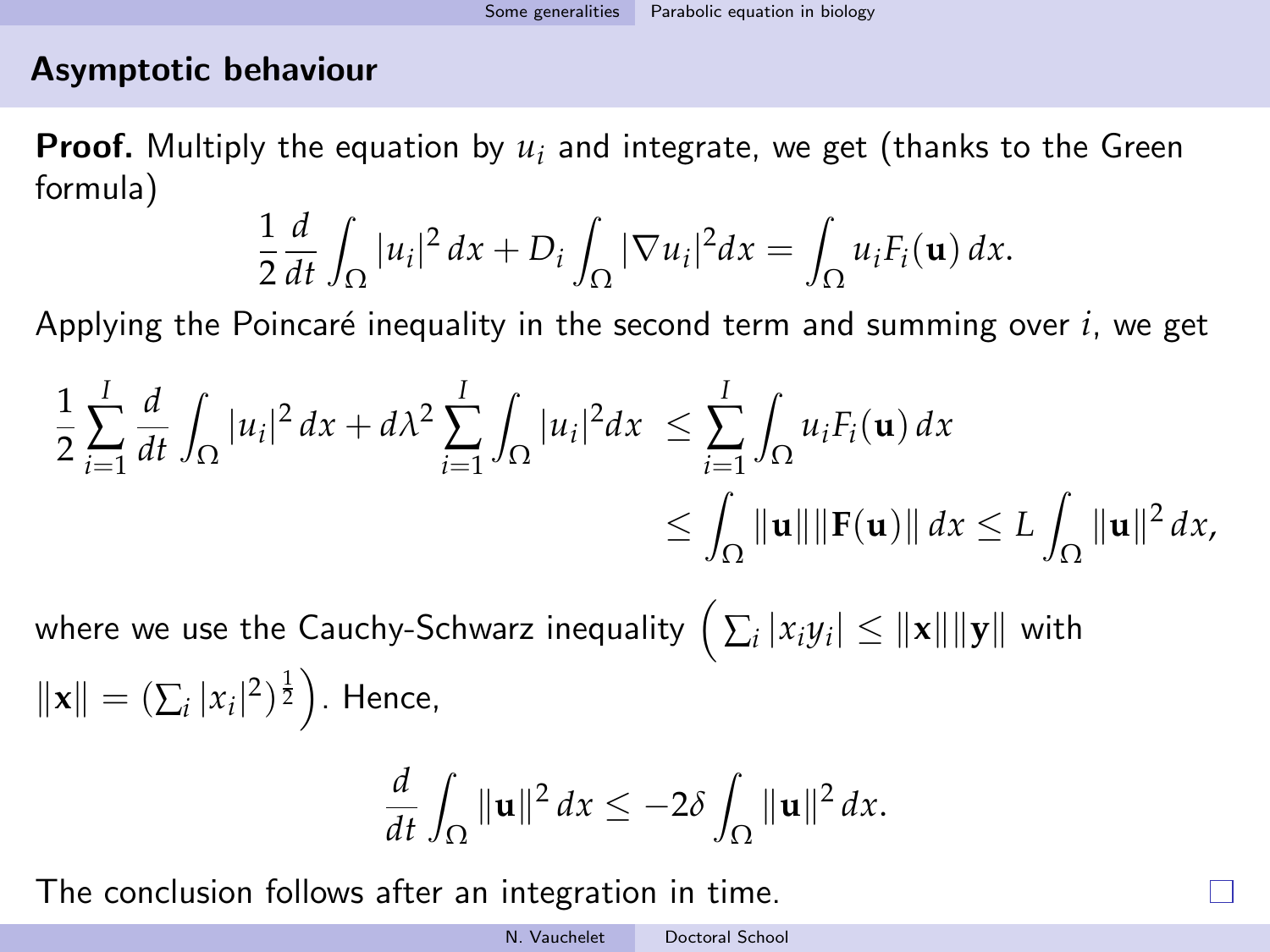In the case of homogeneous Neumann boundary conditions, we make use of the

Poincaré-Wirtinger inequality

$$
\exists \mu > 0, \quad \forall v \in H^{1}(\Omega), \quad \mu \int_{\Omega} |v - \langle v \rangle|^{2} dx \le \int_{\Omega} |\nabla v|^{2} dx,
$$

with the notation  $\langle v \rangle = \frac{1}{|\Omega|} \int_{\Omega} v(x) \, dx$ .

Then, solution to reaction-diffusion system with Neumann boundary conditions tends to become homogeneous :

#### Lemma

Let us consider the same reaction-diffusion system with Neumann boundary conditions (instead of Dirichlet). Assume that there exists *L* > 0 such that, for all **u**, **v**,  $(\mathbf{F}(\mathbf{u}) - \mathbf{F}(\mathbf{v})) \cdot (\mathbf{u} - \mathbf{v}) \le L|\mathbf{u} - \mathbf{v}|^2$ . Assume  $\min_i D_i = d > 0$  and *L* is small enough such that  $\delta = d\mu - L$  (where  $\mu$  is the best constant in the Poincaré-Wirtinger inequality). Then,

$$
\int_{\Omega} \|\mathbf{u} - \langle \mathbf{u} \rangle\|^2 dx \le e^{-2\delta t} \int_{\Omega} \|\mathbf{u}^0 - \langle \mathbf{u}^0 \rangle\|^2 dx.
$$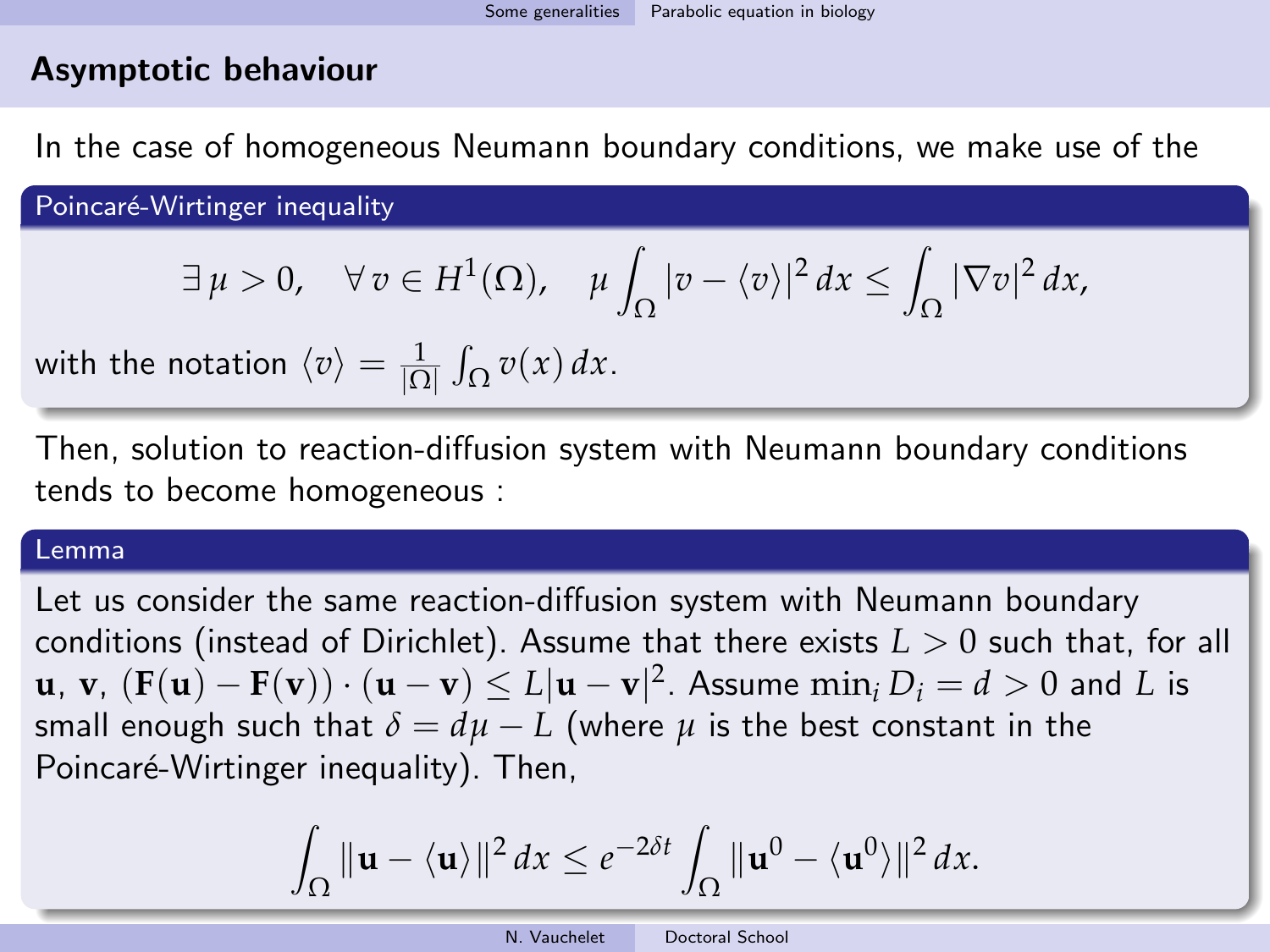**Proof.** We follow the same analysis as above. First, by integrating the equation, using the Green formula with Neumann boundary conditions, we get

$$
\frac{d}{dt}\langle u_i\rangle = \langle F_i(\mathbf{u})\rangle.
$$

Therefore,

$$
\frac{d}{dt}(u_i - \langle u_i \rangle) - D_i \Delta(u_i - \langle u_i \rangle) = F_i(\mathbf{u}) - \langle F_i(\mathbf{u}) \rangle.
$$

Then, multiplying by  $u_i - \langle u_i \rangle$ , summing over *i*, and integrating, we get

$$
\frac{1}{2} \frac{d}{dt} \int_{\Omega} \|\mathbf{u} - \langle \mathbf{u} \rangle\|^2 dx + d \int_{\Omega} \|\nabla (\mathbf{u} - \langle \mathbf{u} \rangle)\|^2 dx
$$
\n
$$
\leq \sum_{i=1}^{I} \int_{\Omega} (F_i(\mathbf{u}) - \langle F_i(\mathbf{u}) \rangle)(u_i - \langle u_i \rangle) dx = \sum_{i=1}^{I} \int_{\Omega} F_i(\mathbf{u})(u_i - \langle u_i \rangle) dx
$$
\n
$$
= \sum_{i=1}^{I} \int_{\Omega} (F_i(\mathbf{u}) - F_i(\langle \mathbf{u} \rangle))(u_i - \langle u_i \rangle) dx \leq L \int_{\Omega} \|\mathbf{u} - \langle \mathbf{u} \rangle\|^2 dx.
$$

We conclude using the Poincaré-Wirtinger inequality, by the same token as above.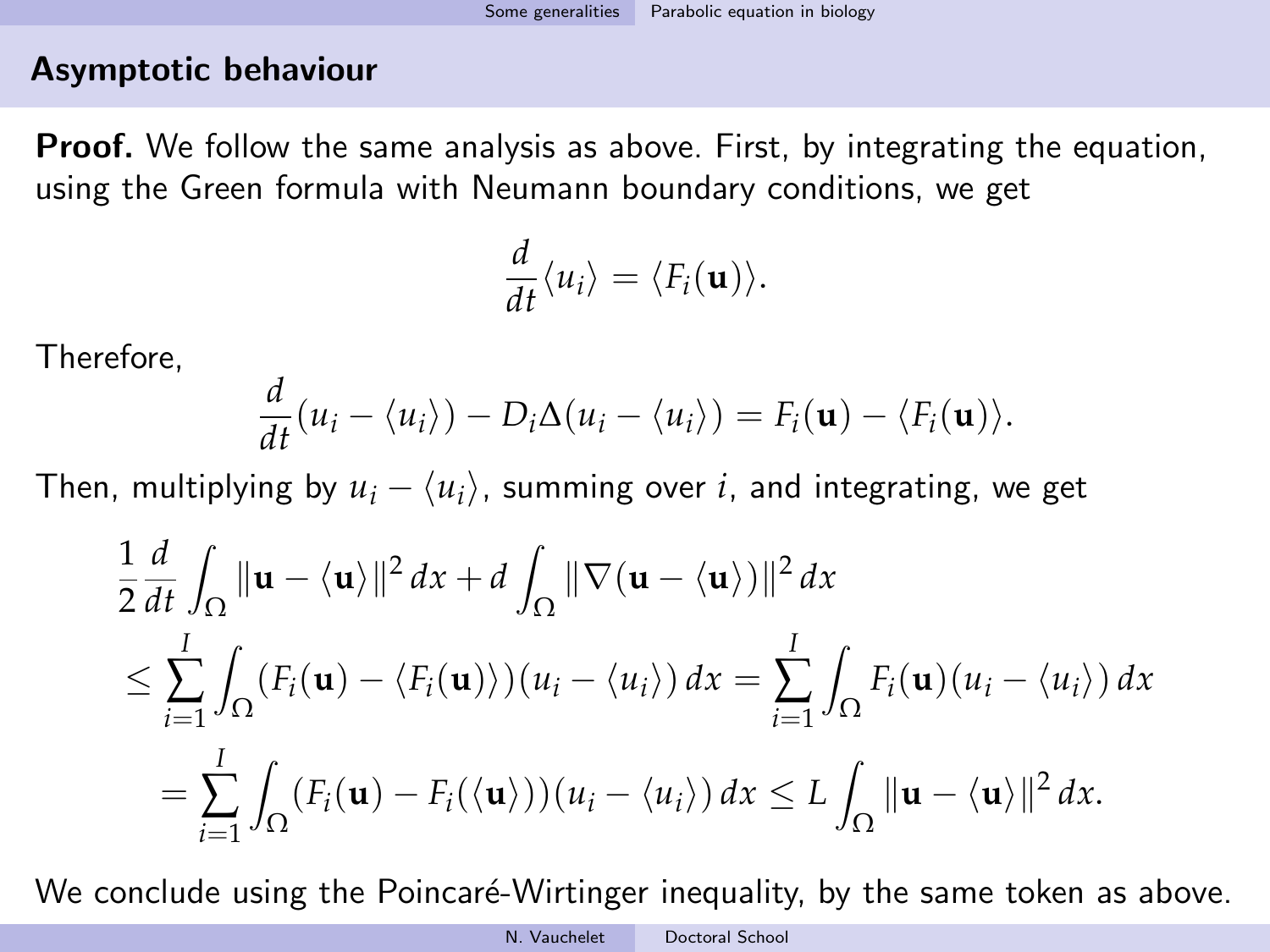# <span id="page-14-0"></span>Outline of lecture 2

[Some generalities](#page-3-0) • [Parabolic equation in biology](#page-3-0)

# <sup>2</sup> [Propagation phenomena](#page-14-0)

# • [Notion of traveling waves](#page-14-0)

- [Analytical examples](#page-19-0)
- [The monostable Fisher-KPP equation](#page-22-0)
- [The bistable case](#page-33-0)

# [Spectral decomposition of the Laplace operator](#page-36-0)

- [Setting of the problem](#page-36-0)
- [Main results](#page-41-0)

# **[Turing instability](#page-45-0)**

- [Turing instability in linear reaction-diffusion systems](#page-45-0)
- [A nonlinear example : the nonlocal Fisher/KPP equation](#page-54-0)
- [Examples of parabolic systems exhibiting Turing patterns](#page-60-0)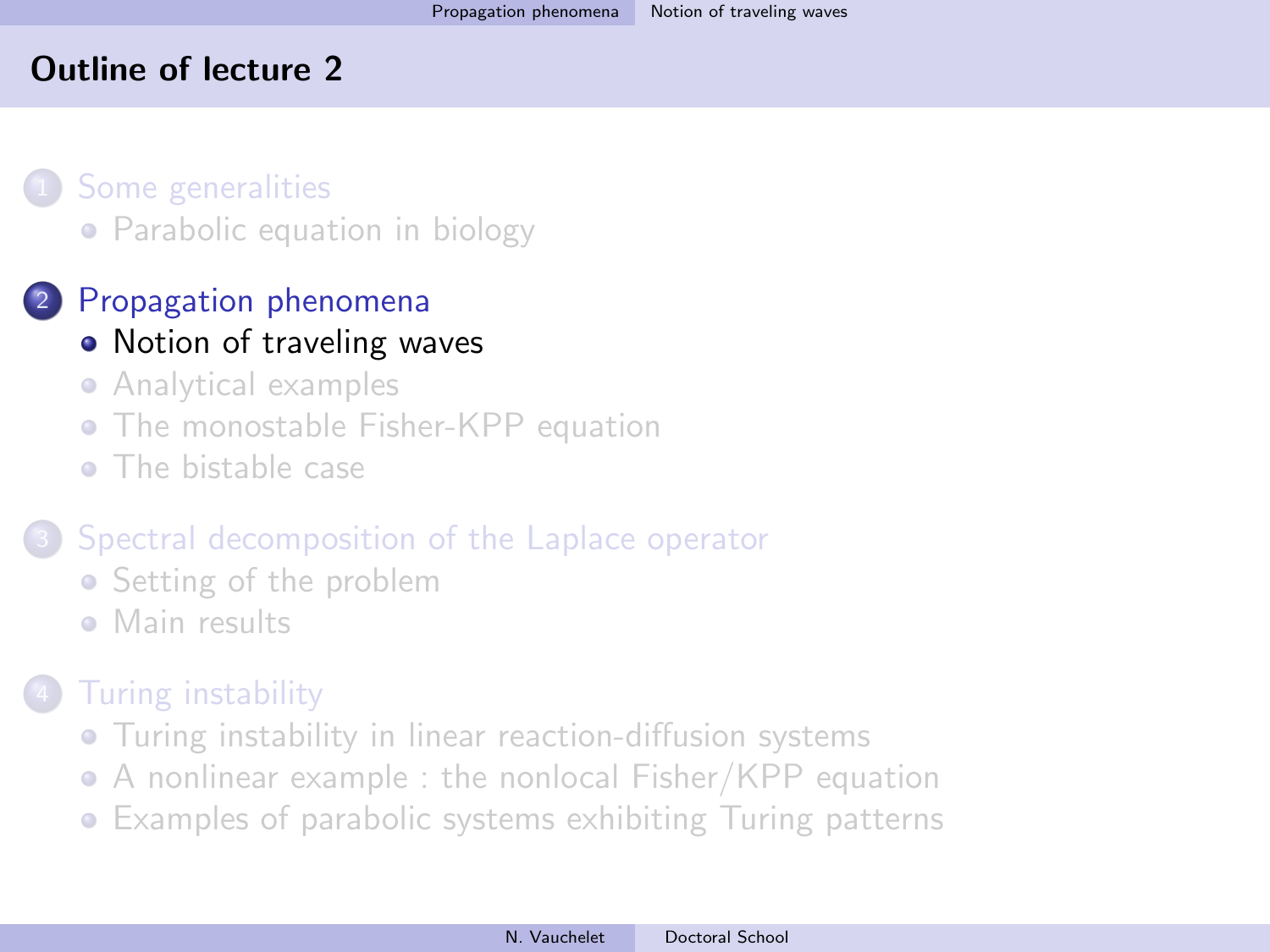# Introduction

An interesting phenomena modelled by reaction-diffusion equation in full space is propagation phenomenon, mathematically described thanks to traveling waves. In biology, traveling waves have been used in many situations to explain invasiveness of a species, spread of a genetic trait, propagation of epidemy, ...



Figure – Two examples of invasion phenomena : Left : bubonic plague in Europe during the middle age ; Right : cane toads in Australia nowadays.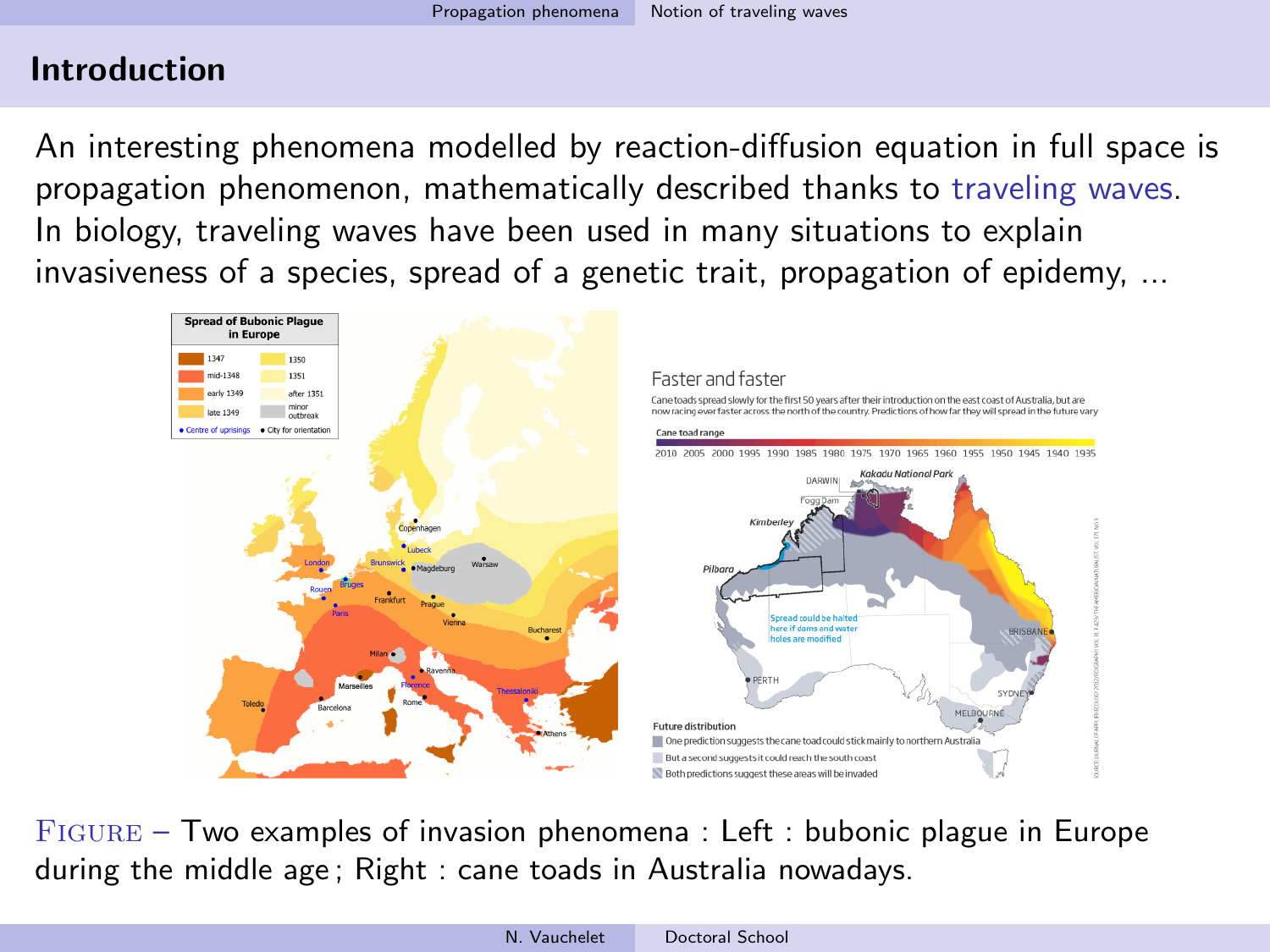# Setting of the problem

To simplify, we work in one space dimension and consider one species whose dynamics is governed by the reaction-diffusion equation :

$$
\partial_t u - \partial_{xx} u = f(u), \quad t > 0, x \in \mathbb{R}.
$$

#### Definition

A traveling wave solution is a solution of the form  $u(t, x) = v(x - ct)$  with  $c \in \mathbb{R}$ a constant called traveling speed.

We usually consider the case where the function *f* admits two stationary states  $f(0) = f(1) = 0$ :

- Fisher/KPP (monostable) equation :  $f(u) = u(1 u)$ .
- Allen-Cahn (bistable) equation :  $f(u) = u(1 u)(u \theta)$ .

We complete the definition by the conditions  $v(-\infty) = 1$ , and  $v(+\infty) = 0$ . When  $c > 0$ , this expresses the fact that the state  $v = 1$  invades the state  $v = 0$ . When  $c < 0$ , the state  $v = 0$  invades the state  $v = 1$ .

Injecting the expression  $u(t, x) = v(x - ct)$  into the equation, we arrive at the system :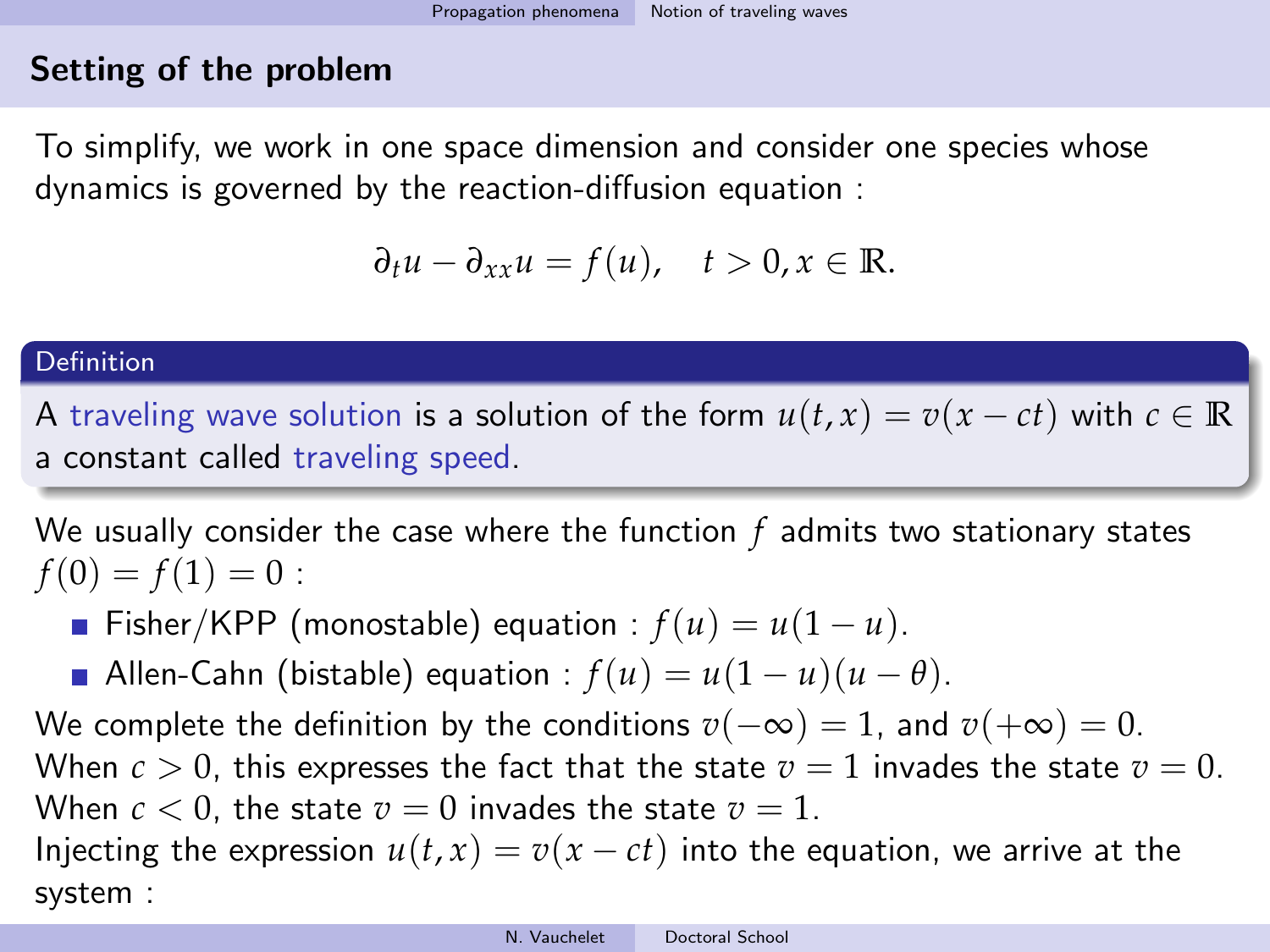# Setting of the problem

#### Problem

We look for a real-valued function *v* and a real *c* such that

$$
v'' + cv' + f(v) = 0
$$
, on R,  
 $v(-\infty) = 1$ ,  $v(+\infty) = 0$ .



When  $c = 0$ , we say that we have a stationary state or a standing wave.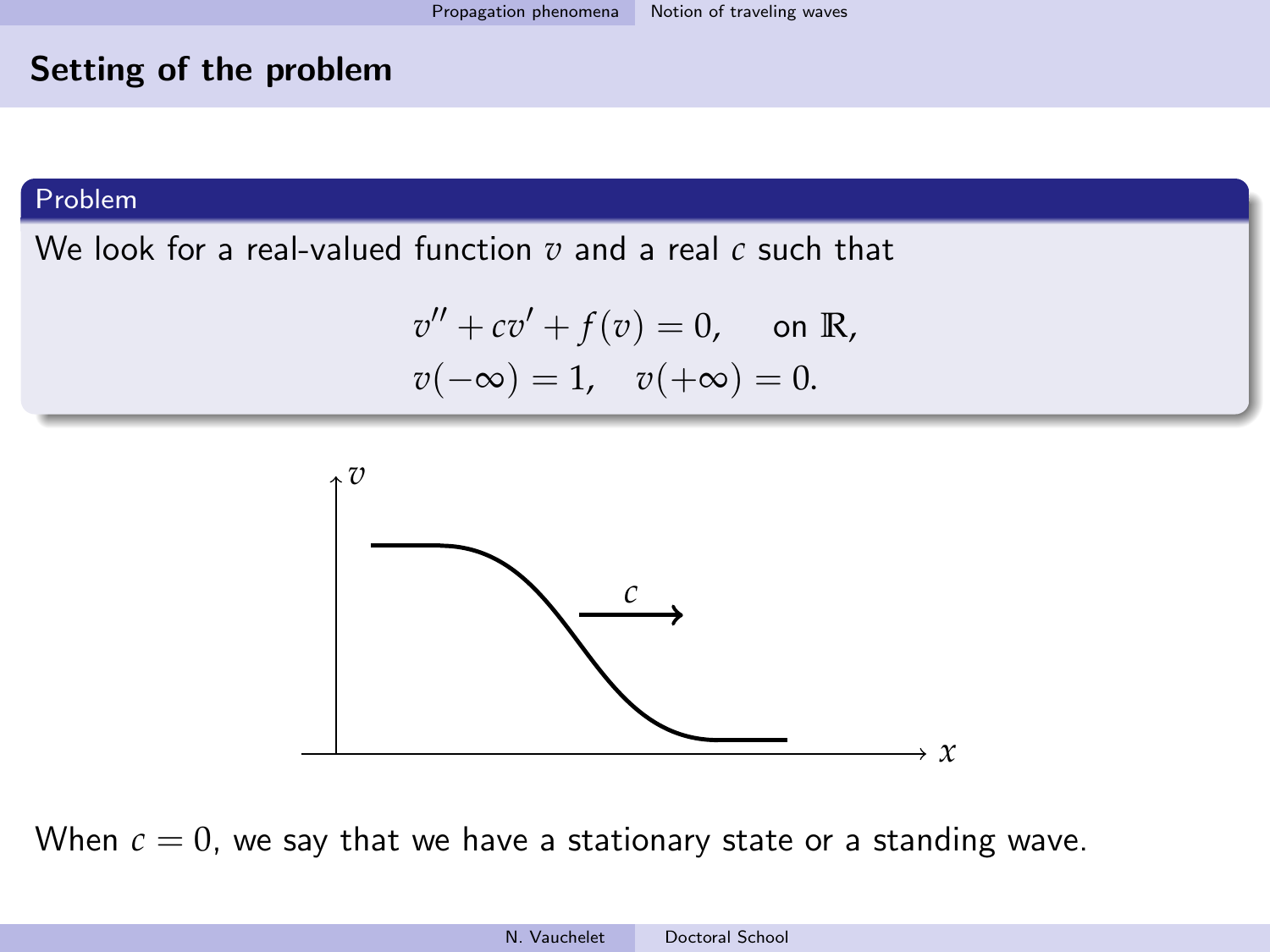# Setting of the problem

# Observations :

- $\blacksquare$  The problem is invariant by translation : If  $v(x)$  is a solution, then  $v(x + a)$  is a solution for any  $a \in \mathbb{R}$ . Then, we normalize by setting for instance  $v(0) = \frac{1}{2}$ .
- Multiplying by  $v'$ , we get

$$
\frac{1}{2}((v')^2)' + c(v')^2 + (F(v))' = 0, \quad \text{where } F(v) = \int_0^v f(s) \, ds.
$$

Integrating (using the fact that  $v'(\pm\infty)=0$ ), we find

$$
c \int_{\mathbb{R}} (v'(x))^2 dx = F(1) = \int_0^1 f(s) ds.
$$

An important consequence is that

*c* has the same sign as  $\int_0^1 f(s) ds$ .

For instance, in the Fisher/KPP case,  $f(u) = u(1 - u) \geq 0$  for  $u \in [0, 1]$ , thus  $F(1) > 0$ , it means that  $v = 1$  is invading.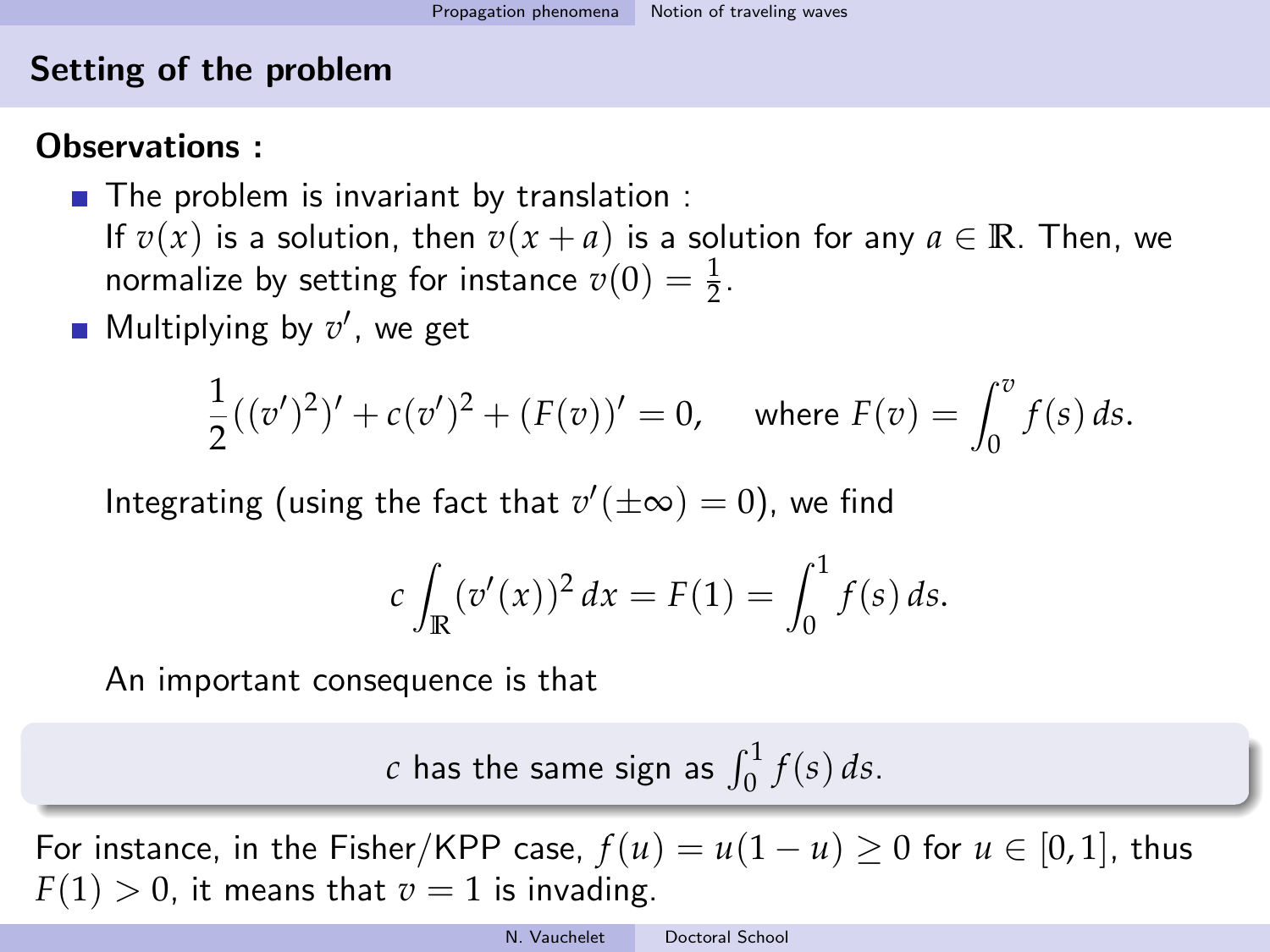# <span id="page-19-0"></span>Outline of lecture 2

[Some generalities](#page-3-0) • [Parabolic equation in biology](#page-3-0)

# <sup>2</sup> [Propagation phenomena](#page-14-0)

- [Notion of traveling waves](#page-14-0)
- [Analytical examples](#page-19-0)
- **[The monostable Fisher-KPP equation](#page-22-0)**
- [The bistable case](#page-33-0)

# [Spectral decomposition of the Laplace operator](#page-36-0)

- [Setting of the problem](#page-36-0)
- [Main results](#page-41-0)

# **[Turing instability](#page-45-0)**

- **•** [Turing instability in linear reaction-diffusion systems](#page-45-0)
- [A nonlinear example : the nonlocal Fisher/KPP equation](#page-54-0)
- [Examples of parabolic systems exhibiting Turing patterns](#page-60-0)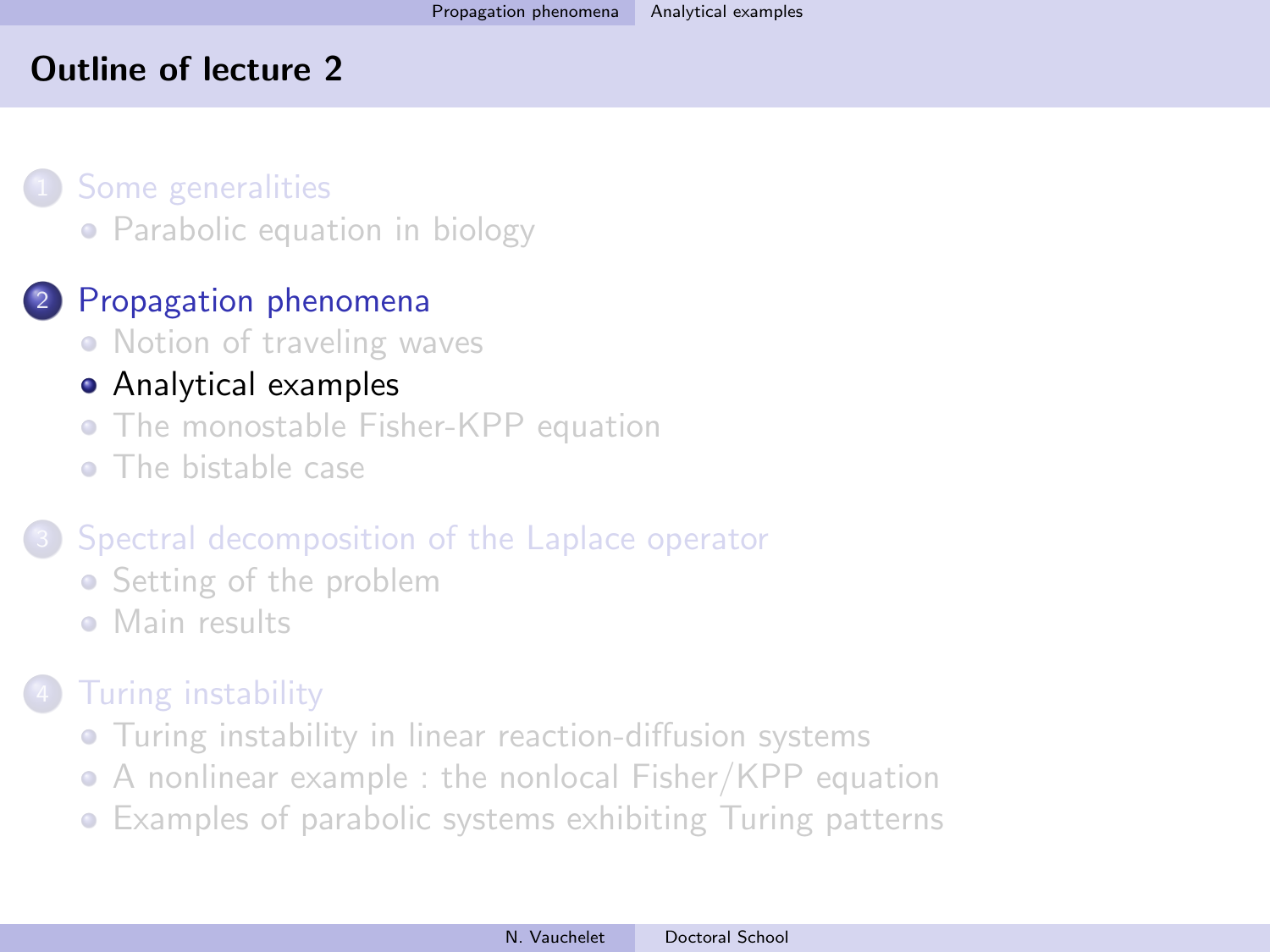For 
$$
\theta \in (0,1)
$$
,  $\mu > 0$ , we take  $f(u) = \begin{cases} 0 & \text{for } 0 \le u < \theta, \\ \mu(1-u) & \text{for } \theta < u \le 1. \end{cases}$ 

#### Lemma

For  $f$  as above, there is a unique traveling wave solution  $(c^*, v)$  with  $v$  decreasing and normalized with  $v(0) = \theta$ .

**Proof.** We have seen above that  $c > 0$ . Thanks to the normalization  $v(0) = \theta$ and the fact that *v* is decreasing, we look for a solution with  $v > \theta$  for  $x < 0$ . Then  $f(v) = \mu(1 - v)$  for  $x < 0$ ,

$$
cv' + v'' + \mu(1 - v) = 0.
$$

The solution is given by  $v = 1 - (1 - \theta)e^{\lambda_+ x}$ ,  $x \le 0$  with  $\lambda_+ = \frac{1}{2}(-c + \sqrt{c^2 + 4\mu}) > 0.$ For  $x > 0$ , we look for  $v < \theta$ , then  $f(v) = 0$ . The solution reads  $v(x) = \theta e^{-cx}$  for  $x > 0$ .

It remains to check that *v* is differentiable at  $x = 0$ , that is

$$
-c\theta = -(1-\theta)\lambda_+.
$$

This equation admits an unique solution  $c^* > 0$  (since  $c \mapsto \lambda_+$  is decreasing).

N. Vauchelet [Doctoral School](#page-0-0)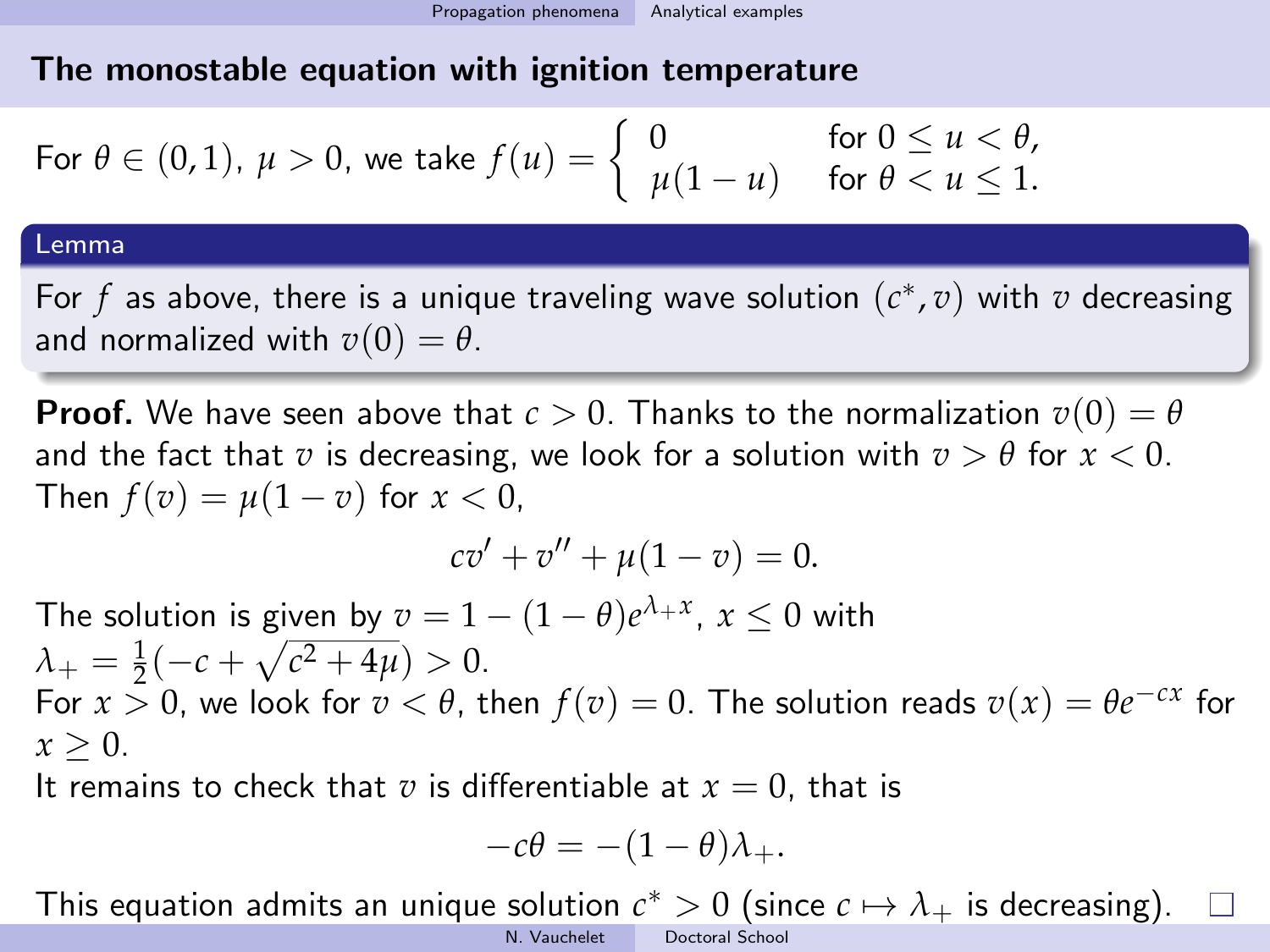## Bistable equation

We can extend the argument above to the bistable case. We take for  $\theta \in (0, 1), \mu > 0, \nu > 0, f(u) = \begin{cases} -\nu u & \text{for } 0 \le u < \theta, \\ u(1-u) & \text{for } \theta < u < 1 \end{cases}$  $\mu(1-u)$  for  $\theta < u \leq 1$ .

#### Lemma

For  $f$  as above, there is a unique solution  $(c^*, v)$  with  $v$  decreasing and normalized with  $v(0) = \theta$ .

**Proof.** For  $x < 0$ , the equation reads  $v'' + cv' + \mu(1 - v) = 0$ . Then,  $v(x) = 1 - (1 - \theta)e^{\lambda_1 x}, \lambda_1 = \frac{1}{2}(-c + \sqrt{c^2 + 4\mu}).$ For  $x > 0$ , the equation reads  $v'' + cv' - vv = 0$ . Then,  $v(x) = \theta e^{-\lambda_2 x}$ ,  $\lambda_2 = \frac{1}{2}(c + \sqrt{c^2 + 4\nu}).$ To match the derivatives at  $x = 0$ , we have to impose  $\lambda_2 \theta = (1 - \theta)\lambda_1$ . The function  $c \mapsto \lambda_1$  is decreasing, whereas  $c \mapsto \lambda_2$  is increasing, and the limits at  $\pm \infty$ 

are opposite infinity. Thus this latter equation admits a unique solution  $c^*$ .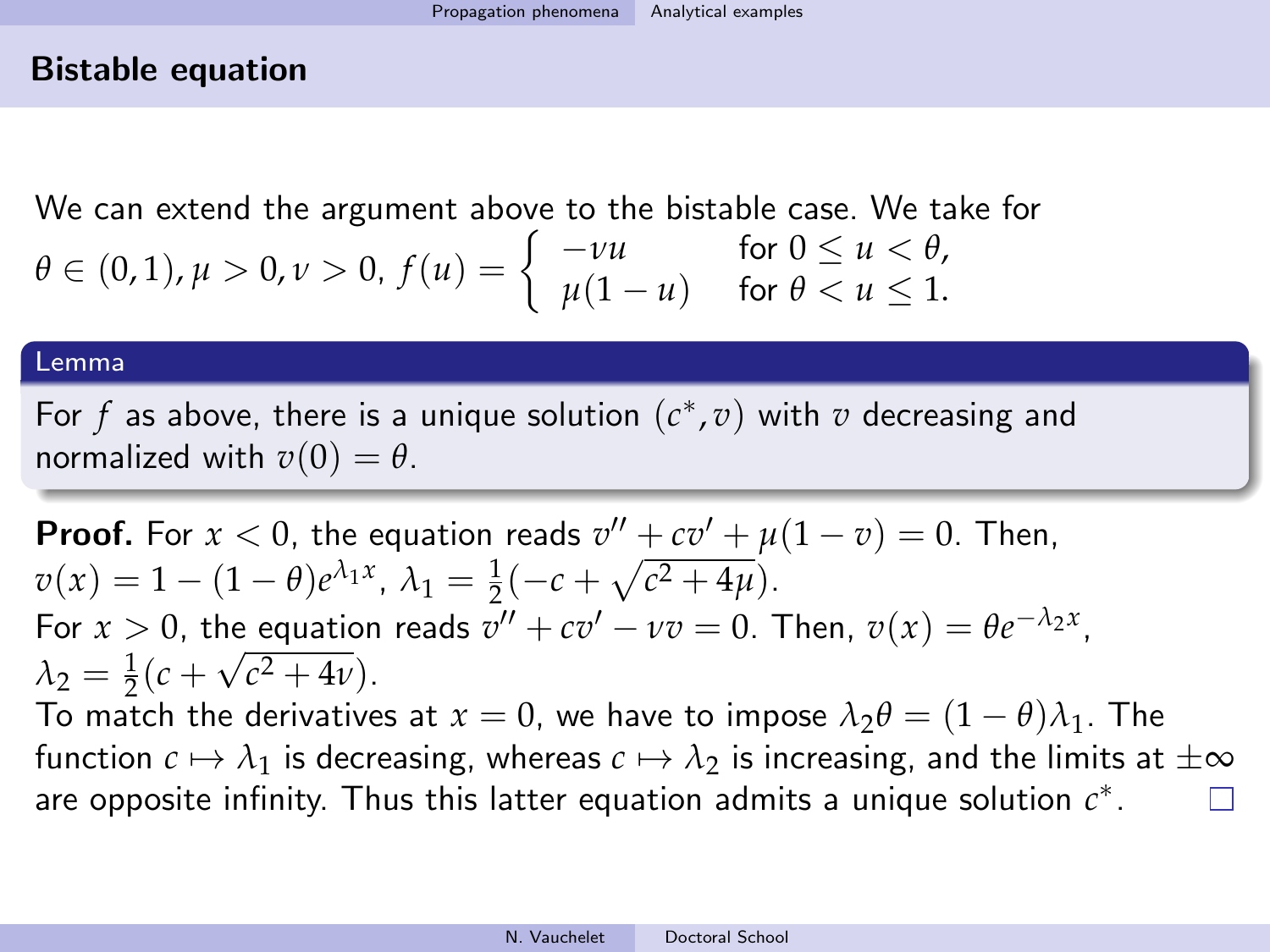# <span id="page-22-0"></span>Outline of lecture 2

[Some generalities](#page-3-0) • [Parabolic equation in biology](#page-3-0)

# <sup>2</sup> [Propagation phenomena](#page-14-0)

- [Notion of traveling waves](#page-14-0)
- [Analytical examples](#page-19-0)

# • [The monostable Fisher-KPP equation](#page-22-0)

• [The bistable case](#page-33-0)

# [Spectral decomposition of the Laplace operator](#page-36-0)

- [Setting of the problem](#page-36-0)
- [Main results](#page-41-0)

# **[Turing instability](#page-45-0)**

- **•** [Turing instability in linear reaction-diffusion systems](#page-45-0)
- [A nonlinear example : the nonlocal Fisher/KPP equation](#page-54-0)
- [Examples of parabolic systems exhibiting Turing patterns](#page-60-0)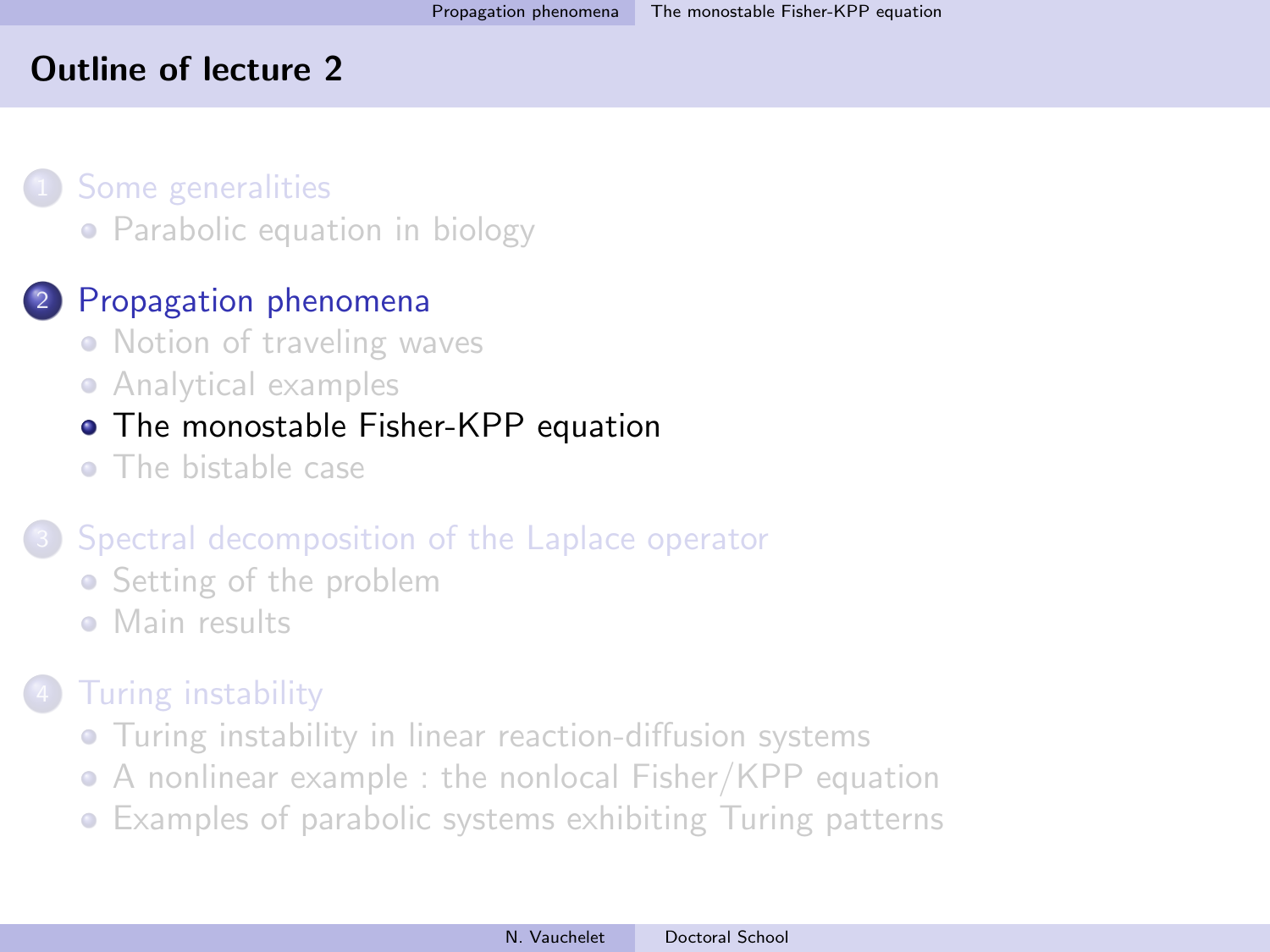# Analytical example

We take for 
$$
\theta \in (0,1), \mu > 0
$$
,  $f(u) = \begin{cases} \mu(1-\theta)u & \text{for } 0 \le u < \theta, \\ \mu\theta(1-u) & \text{for } \theta < u \le 1. \end{cases}$ 

#### Lemma

For  $f$  given as above. There exists a minimal speed  $c^* = 2\sqrt{(1-\theta)\mu}$  and for all  $c \geq c^*$  a unique solution  $(c, v)$  with  $v$  decaying and normalized by  $v(0) = \theta$ .

**Proof.** For  $x < 0$ , we want  $v > \theta$ , then the equation reads

$$
v'' + cv' + \mu\theta(1 - v) = 0.
$$

The unique solution that tends to 1 at  $-\infty$  is

$$
v(x) = 1 - (1 - \theta)e^{\lambda + x}
$$
,  $x \le 0$ ,  $\lambda_+ = \frac{1}{2}(-c + \sqrt{c^2 + 4\mu\theta})$ 

For  $x > 0$ , we look for  $v < \theta$ , then  $v'' + cv' + \mu(1-\theta)v = 0$ . The characteristic polynomial for this ODE is  $\lambda^2 + c\lambda + \mu(1-\theta)$ . If  $c < c^\ast$ , then the roots of this polynomial are complex conjugate, then there no solutions decaying and nonnegative to the ODE. For  $c \geq c^*$ , both roots of the polynomial are negative and are given by  $\mu_{\pm} = \frac{1}{2}(-c \pm \sqrt{c^2 - 4\mu(1-\theta)})$ .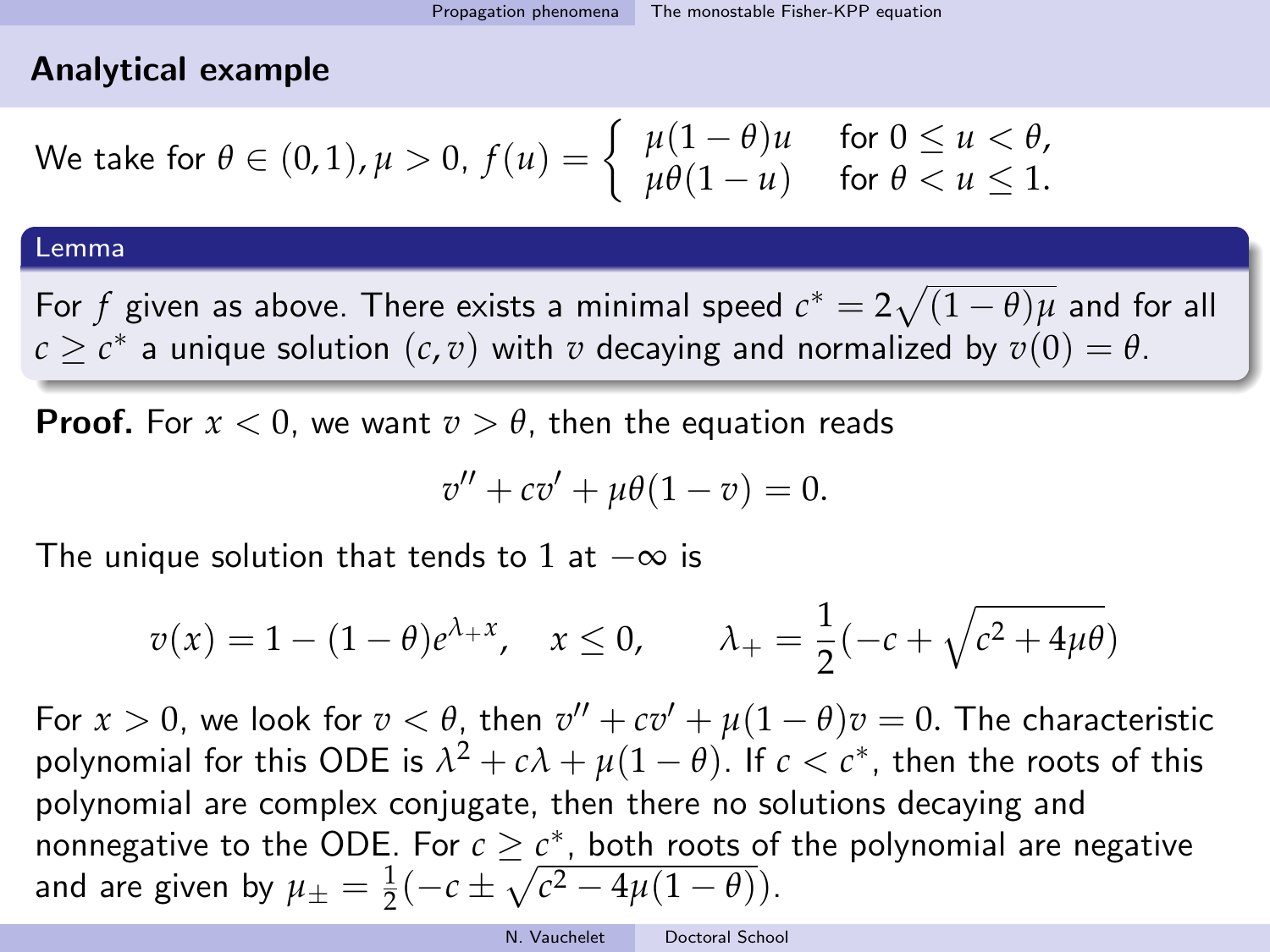#### Analytical example

Then, for  $x > 0$ .

$$
v(x) = \theta e^{\mu - x} + a(e^{\mu + x} - e^{\mu - x}),
$$
  $\mu_{\pm} = \frac{1}{2}(-c \pm \sqrt{c^2 - 4\mu(1 - \theta)}).$ 

This function is positive iff  $a \geq 0$ . It remains to check that the derivatives match at *x* = 0, that is  $-(1 - \theta)\lambda_+ = \theta a\mu_- + a(\mu_+ - \mu_-)$ . It reads

$$
c - (1 - \theta) \sqrt{c^2 + 4\mu\theta} + \theta \sqrt{c^2 - 4\mu(1 - \theta)} = 2a\sqrt{c^2 - 4\mu(1 - \theta)}.
$$

For  $c > c^*$ , the left hand side is positive. Therefore we can compute a unique  $a>0$  satisfying this equality for any  $c\geq c^*$ . This allows to contruct a positive and decaying function *v*.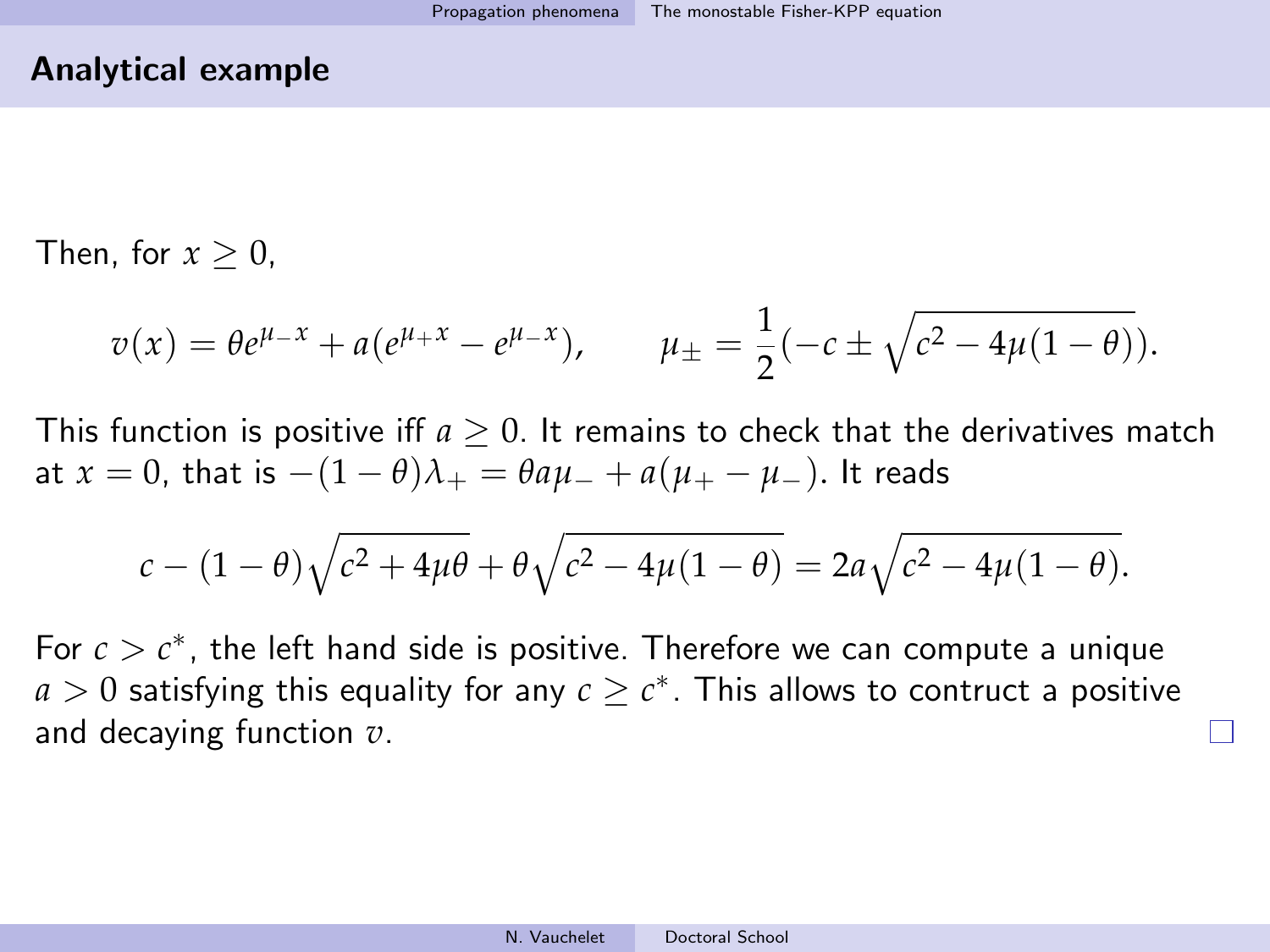*θ*=ignition temperature : minimal temperature required to burn a gas and start the reaction.

$$
\partial_t u - \partial_{xx} u = f_\theta(u), \qquad f_\theta(u) = \begin{cases} 0 & 0 \le u \le \theta \\ 0 & \theta < u < 1 \\ 0 & u = 1 \end{cases}
$$

#### Traveling wave problem

Find *c* and *v* such that

$$
-v'' - cv' = f_{\theta}(v), \quad x \in \mathbb{R},
$$
  

$$
v(-\infty) = 1, \qquad v(+\infty) = 0.
$$

#### Theorem

There is a unique decreasing traveling wave solution  $(c^*, v)$  normalized with  $v(0) = \frac{1}{2}$  and it holds that  $c^* > 0$ .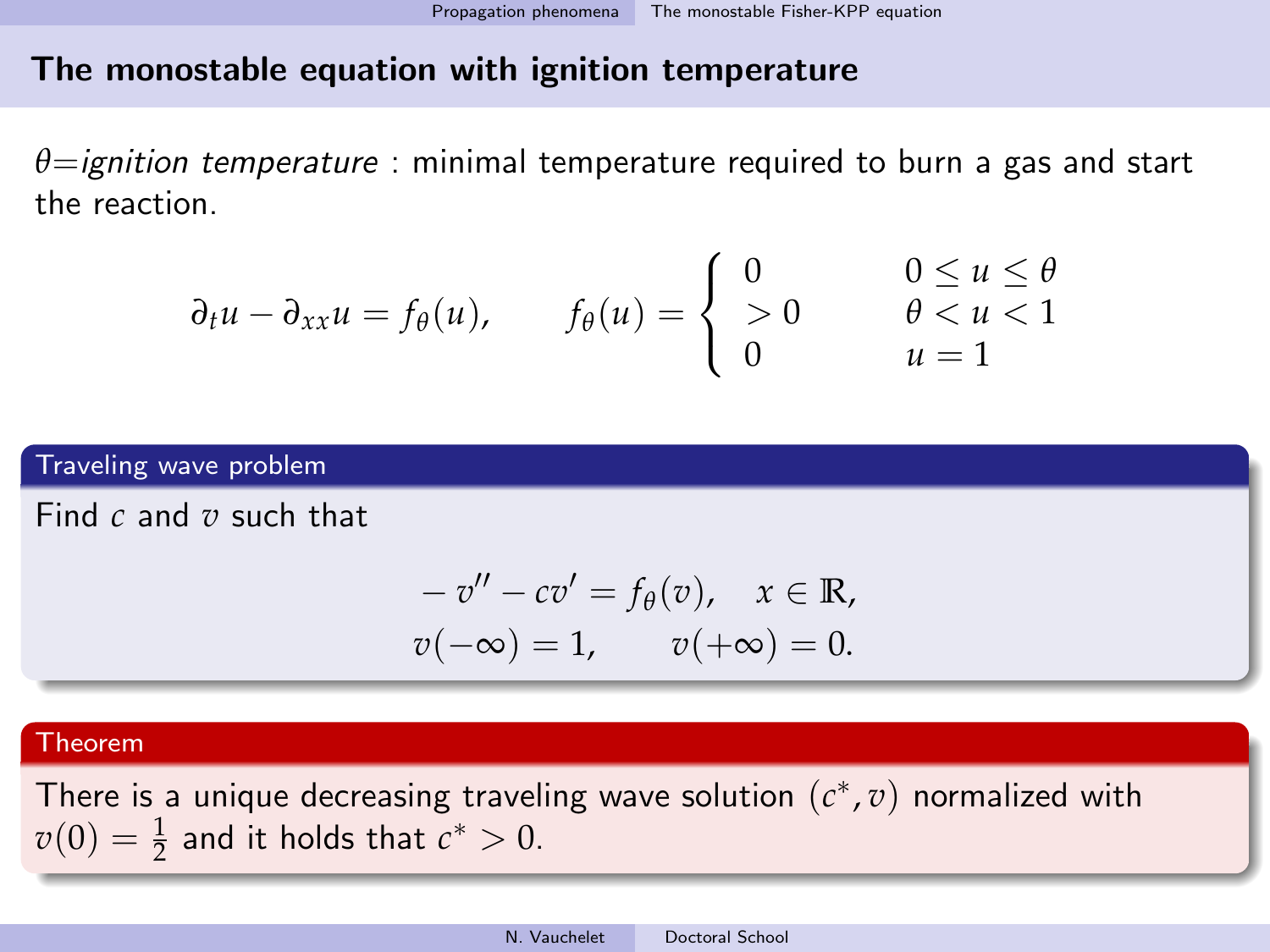Proof. Such result is known since decades. There are several techniques of proof. We provide here a simple proof based on a phase space method for ODE  $^{\rm 1}.$ The proof is divided into three steps :

- **1** reduction to a simple ODE ;
- <sup>2</sup> monotonicity in *c* ;
- **3** existence by a continuity argument.

# ■ 1st step : Reduction to a simple ODE

We set  $w=-v'$  (so that  $w>0$  since we look for  $v$  decreasing). The equation becomes

$$
v' = -w \t w' = -cw + f(v)
$$
  

$$
v(-\infty) = 1, w(-\infty) = 0, v(+\infty) = 0, w(+\infty) = 0.
$$

1. H. Berestycki, B. Nikolaenko, and B. Scheurer, Travelling waves solutions to combustion models and their singular limits, SIAM J. Math. Anal., 16 (1985)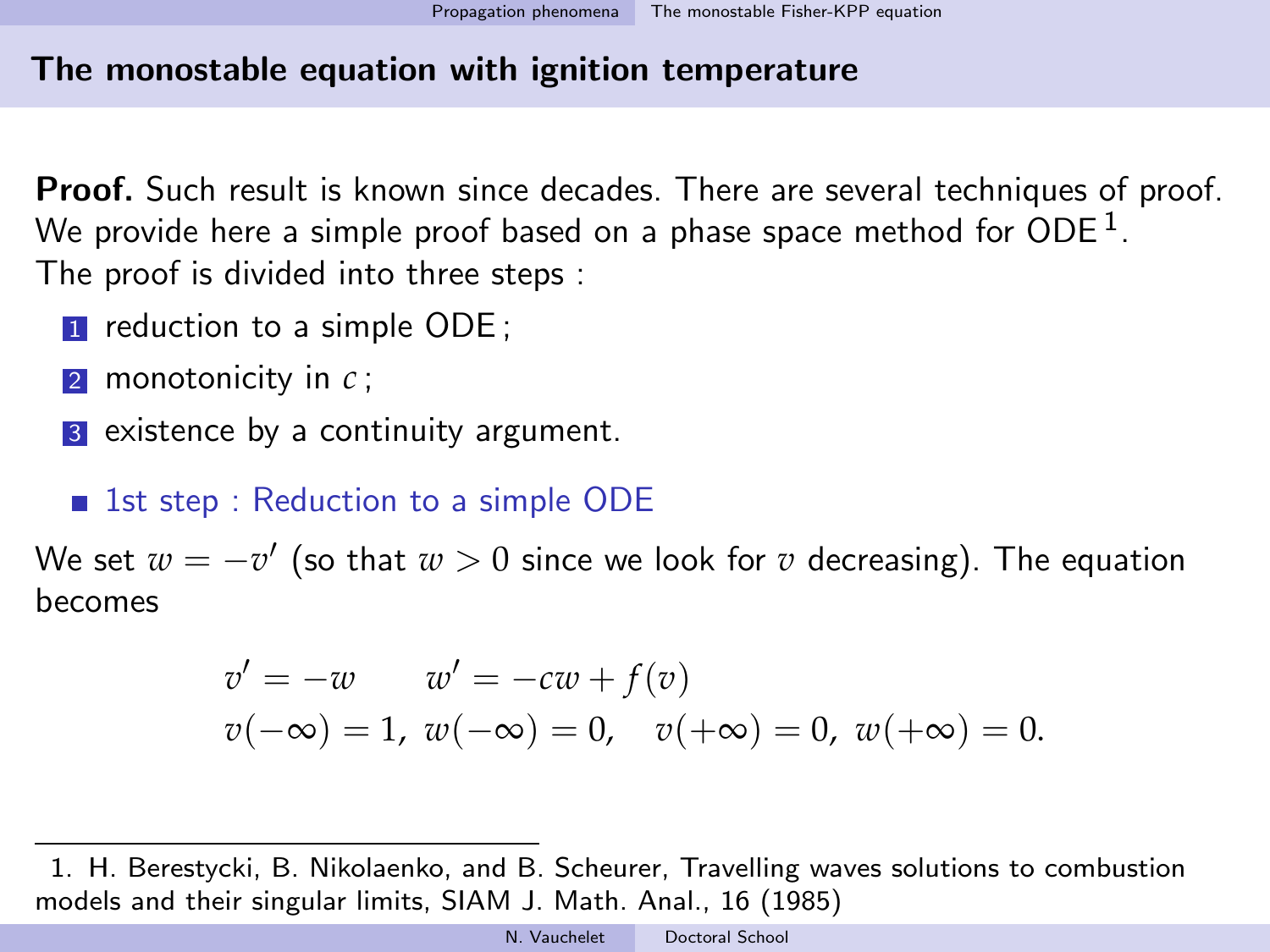By monotonicity of *v*, we can invert  $v(x)$  as a function  $X(v)$ ,  $0 \le v \le 1$ . We set  $\tilde{w}(v) = w(X(v))$ . The system becomes

$$
\frac{d\tilde{w}}{dv} = \frac{dw}{dx} \left(\frac{dv}{dx}\right)^{-1} = c - \frac{f(v)}{\tilde{w}(v)}, \qquad 0 \le v \le 1,
$$
  

$$
\tilde{w}(0) = \tilde{w}(1) = 0, \quad \tilde{w} \ge 0.
$$

#### Problem

Finally, we arrive at the question to know if the solution to the Cauchy problem

$$
\frac{d\tilde{w}}{dv} = c - \frac{f(v)}{\tilde{w}(v)}, \qquad 0 \le v \le 1,
$$
\n
$$
\tilde{w}(0) = 0,
$$
\n(1)

can also achieve for a special value of *c* the conditions  $\tilde{w}_c(1) = 0$ ,  $\tilde{w}_c \ge 0$ .

Notice that there is a priori a singularity at  $v = 0$ . But for  $0 \le v \le \theta$ ,  $f(v) = 0$ and the solution is simply  $\tilde{w}_c(v) = cv$ ,  $0 \le v \le \theta$ .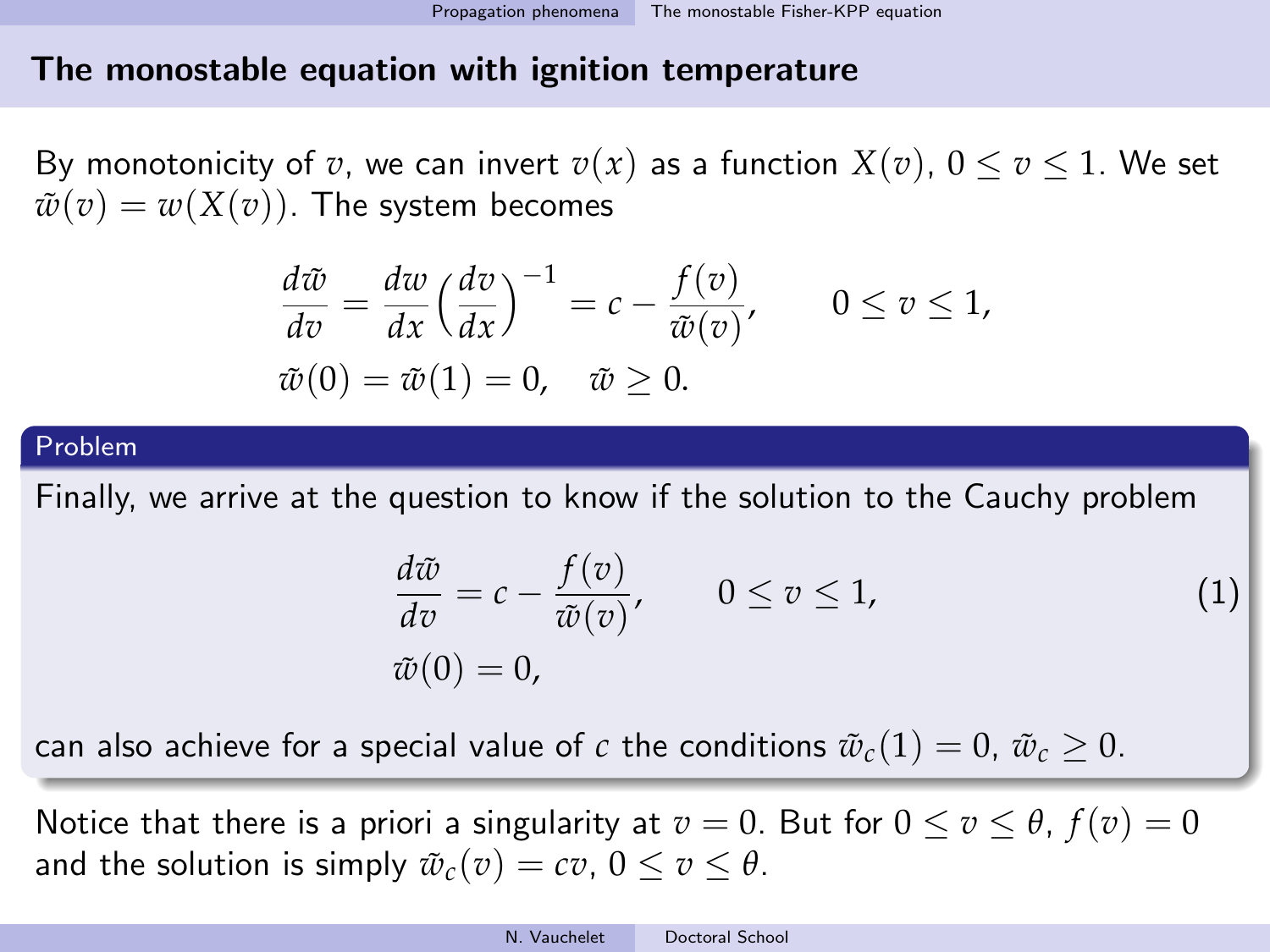Then the solution can be continued smoothly as a simple ODE until  $\tilde{w}_c$  vanishes and the problem is not defined any longer. There are two possibilities :

either  $\tilde{w}_c(v) > 0$  for  $0 \le v \le 1$ , we call this solution Type 1 and we set  $v_c = 1$ .

or there exists  $v_c < 1$  such that  $\tilde{w}_c(v_c) = 0$ , we call this solution Type 2. We are interested in the limiting case.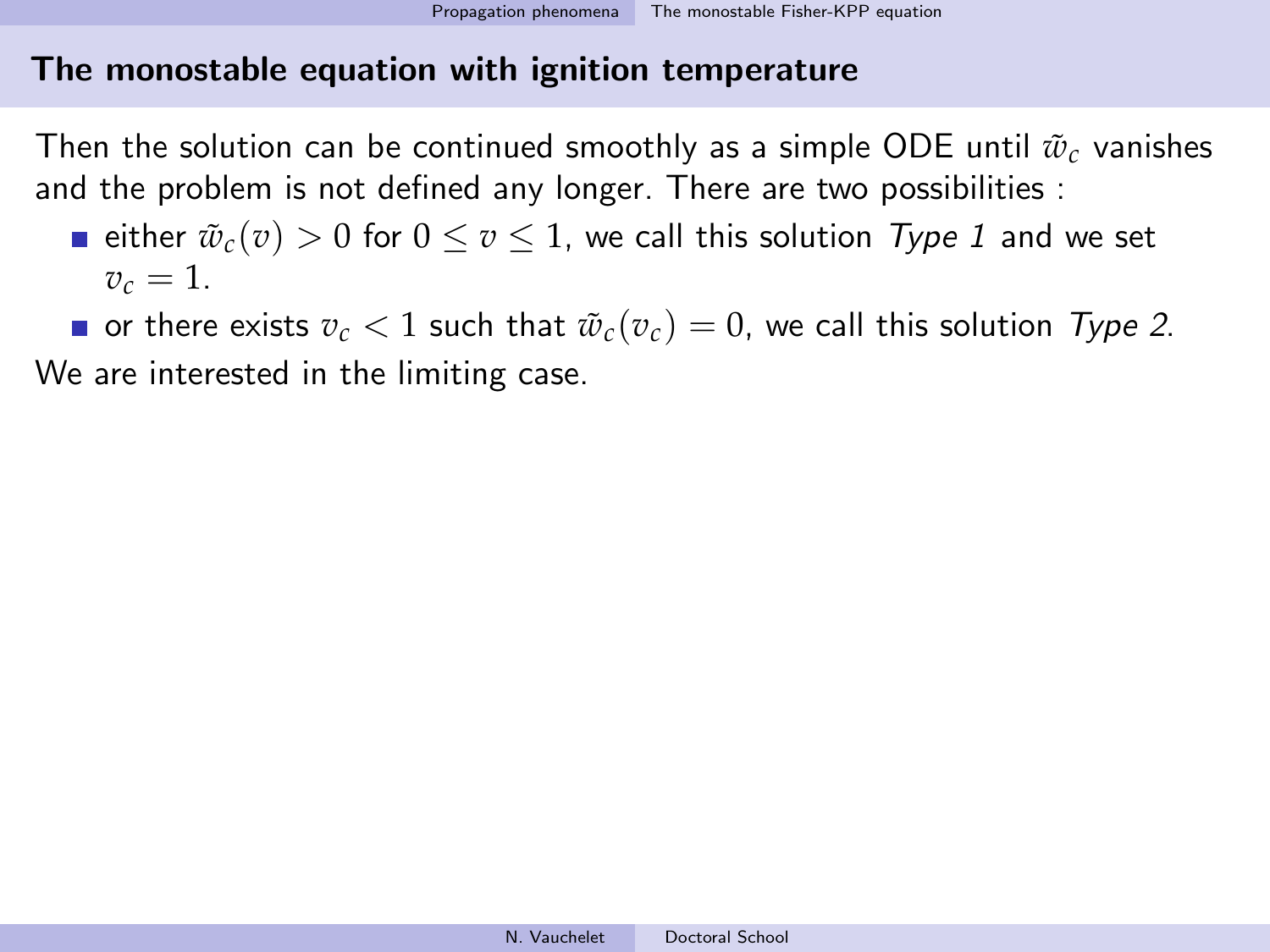Then the solution can be continued smoothly as a simple ODE until  $\tilde{w}_c$  vanishes and the problem is not defined any longer. There are two possibilities :

either  $\tilde{w}_c(v) > 0$  for  $0 \le v \le 1$ , we call this solution Type 1 and we set  $v_c = 1$ .

or there exists  $v_c < 1$  such that  $\tilde{w}_c(v_c) = 0$ , we call this solution Type 2. We are interested in the limiting case.

■ 2nd step : Monotonicity in  $c$ .

#### Lemma

The mapping  $c \mapsto \tilde{w}_c(v)$  is increasing for those *v* where it is defined, i.e. for  $0 < v < v_c$ .

**Proof.** We set  $z_c(v) = \frac{d\tilde{w}(v)}{dc}$ . From [\(1\)](#page-0-1), it satisfies

$$
\frac{dz_c(v)}{dv} = 1 + \frac{f(v)}{(\tilde{w}_c(v))^2}z_c(v), \quad z_c(0) = 0.
$$

We deduce that  $z_c$  cannot vanish for  $v > 0$  and thus  $z_c(v) \ge v$  as long as it is defined, i.e. for  $v < v_c$ .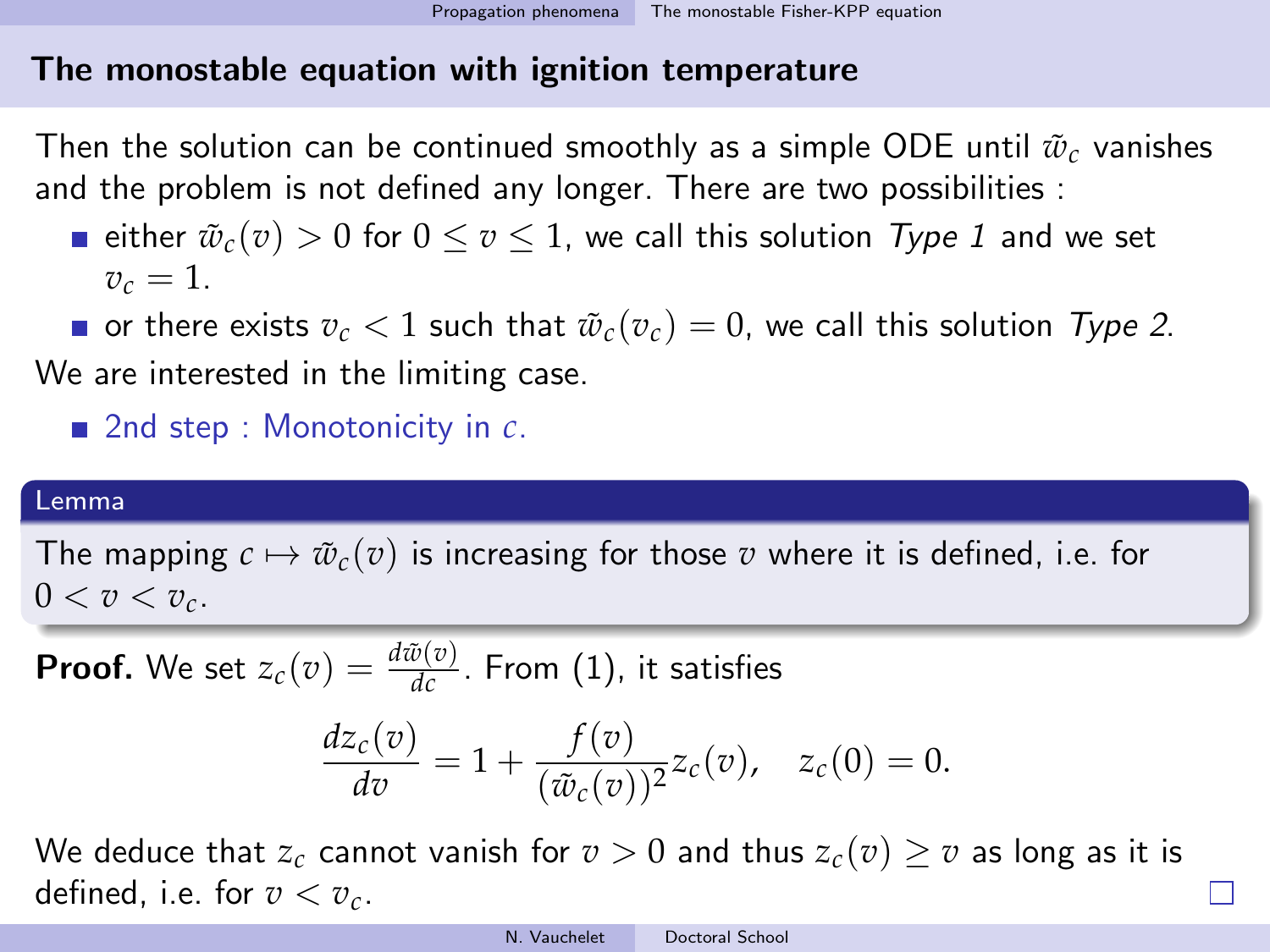Consequently  $\tilde{w}_c(1)$  is an increasing function of c. Therefore there can be at most one value of *c* satisfying the condition  $\tilde{w}_c(1) = 0$ .

■ 3rd step : Existence.

Let us define

$$
\underline{c}^2 = \int_0^1 \frac{f(v)}{v} \, dv, \qquad \overline{c}^2 = 4 \max_{0 \le v \le 1} \frac{f(v)}{v}.
$$

Clearly  $c < \overline{c}$ . Moreover, we have

#### Lemma

For  $c > \overline{c}$ , the solution is of Type 1. For  $c < \underline{c}$ , the solution is of Type 2.

Once this lemma is proved, the existence of a *c* such that  $\tilde{w}_c(1) = 0$  follows by a continuity argument. The uniqueness is a consequence of the monotonicity.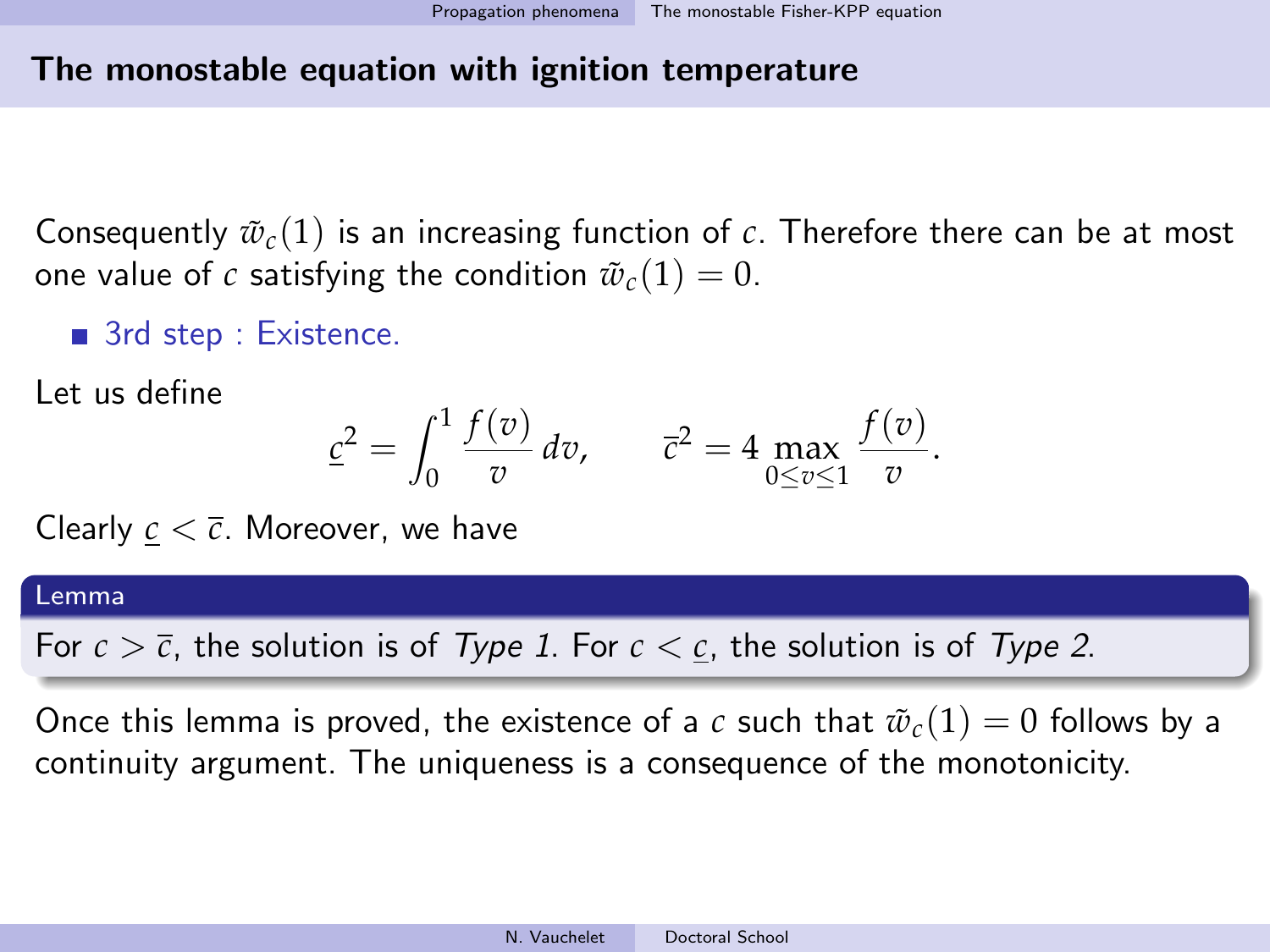# Proof of the Lemma.

• For  $c > \overline{c}$  the solution is Type 1 :

We consider the largest interval  $[0,v_0]\subset [0,1]$  on which  $\tilde{w}_c(v)\geq \frac{c}{2}v$ . Since  $\tilde{w}_c(v) = cv$  on [0, *θ*], clearly  $v_0 > \theta$ . If  $v_0 < 1$ , then  $\tilde{w}_c'(v_0) \leq \frac{c}{2}$  and we would have

$$
\frac{c}{2} \geq \frac{d\tilde{w}_c(v_0)}{dv} = c - 2\frac{f(v_0)}{cv_0} \geq c - \frac{\overline{c}^2}{2c}.
$$

This is a contradiction with the fact that  $c > \overline{c}$ .

• For  $c < c$  the solution is Type 2 :

Since  $\frac{f(v)}{\tilde{w}(v)}\geq 0$ , we have from  $(1)$   $\tilde{w}_{c}(v)\leq cv$  as long as it is defined. Thus,

$$
\frac{d\tilde{w}_c(v)}{dv} = c - \frac{f(v)}{\tilde{w}_c(v)} \leq c - \frac{f(v)}{cv}.
$$

It implies that, if the solution did not vanish before  $v = 1$ , we could integrate on  $(0, 1)$  and get

$$
0 \leq \tilde{w}_c(1) < c - \int_0^1 \frac{f(s)}{cs} \, ds = c - \frac{c^2}{c}.
$$

Contradiction with the fact that *c* < *c*.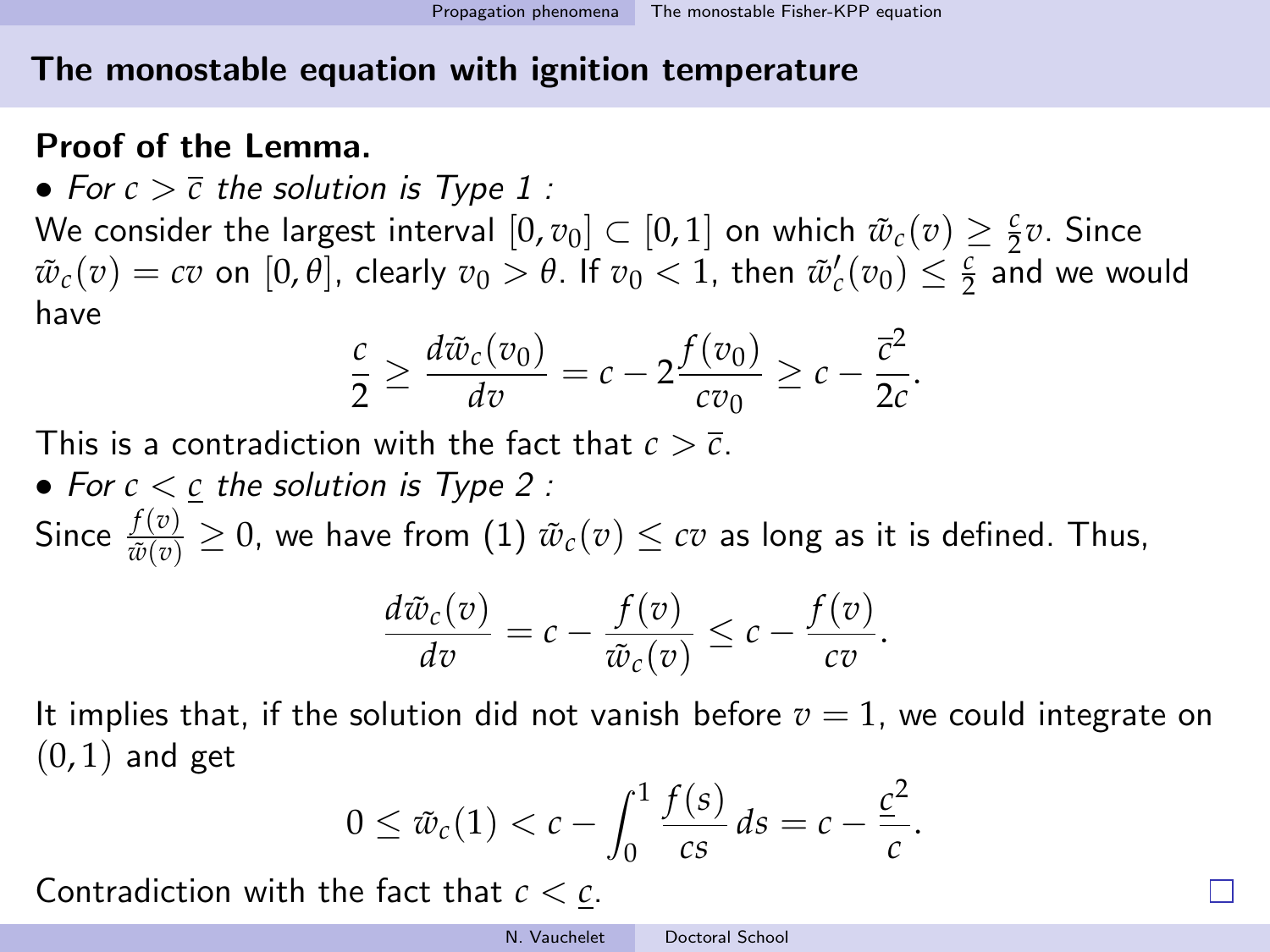# The Fisher/KPP equation

The situation is quite different than the case with ignition temperature. A famous result is

#### Theorem

For any  $c\geq c^*=2$ , there is a unique traveling wave solution  $v$  with  $0\leq v\leq 1$ and *v* monotically decreasing.

- The quantity  $c^*$  is called the minimal propagation speed.
- This result can be extended to general equation

$$
\partial_t u - v \partial_{xx} u = f(u)
$$
, with  $f(0) = f(1) = 0$ ,  $f(u) > 0$  for  $0 < u < 1$ .

In this case, the minimal propagation speed is  $c^* = 2\sqrt{f'(0)\nu}.$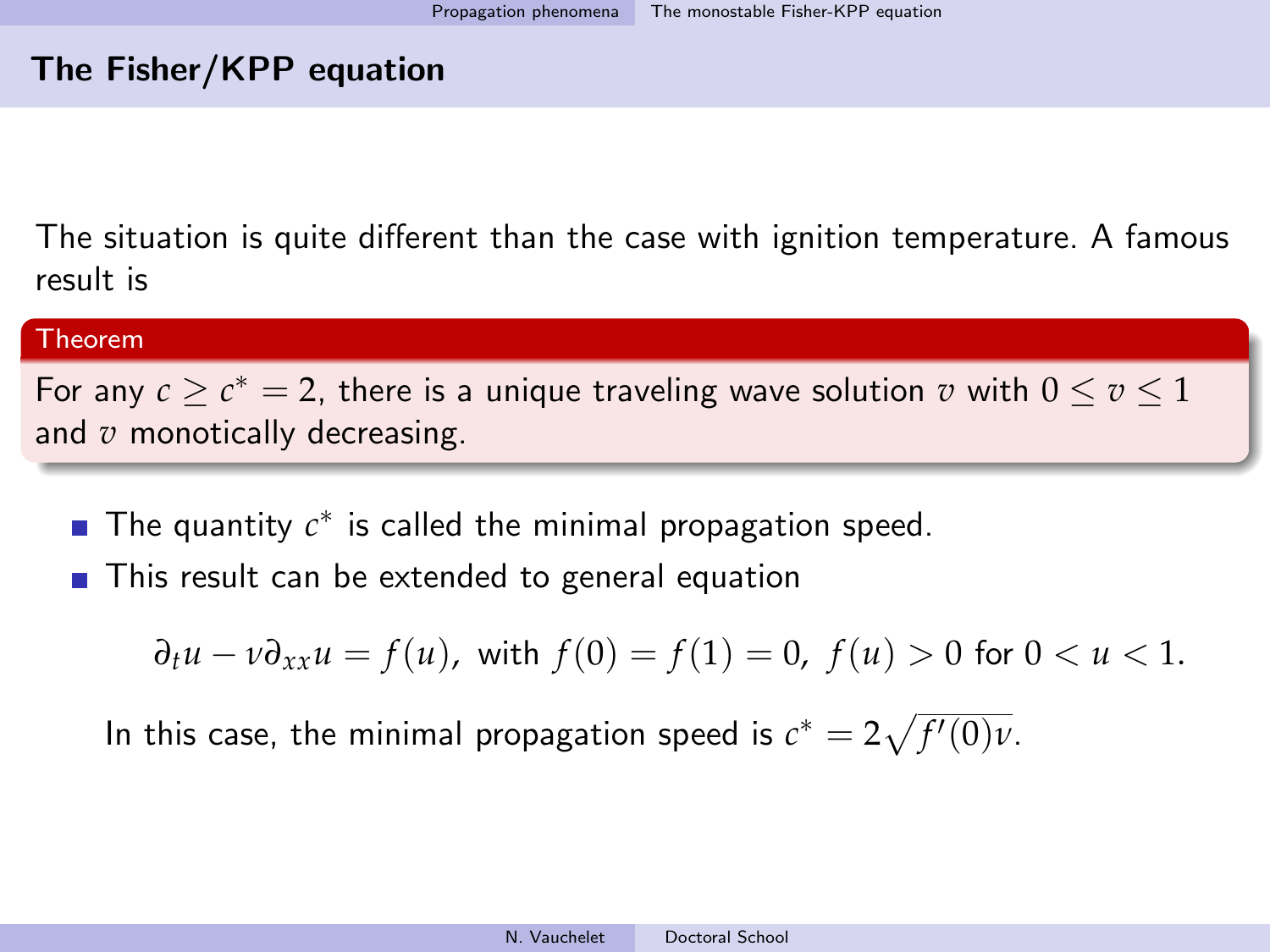# <span id="page-33-0"></span>Outline of lecture 2

[Some generalities](#page-3-0) • [Parabolic equation in biology](#page-3-0)

# <sup>2</sup> [Propagation phenomena](#page-14-0)

- [Notion of traveling waves](#page-14-0)
- [Analytical examples](#page-19-0)
- **[The monostable Fisher-KPP equation](#page-22-0)**
- [The bistable case](#page-33-0)

# [Spectral decomposition of the Laplace operator](#page-36-0)

- [Setting of the problem](#page-36-0)
- [Main results](#page-41-0)

# **[Turing instability](#page-45-0)**

- **•** [Turing instability in linear reaction-diffusion systems](#page-45-0)
- [A nonlinear example : the nonlocal Fisher/KPP equation](#page-54-0)
- [Examples of parabolic systems exhibiting Turing patterns](#page-60-0)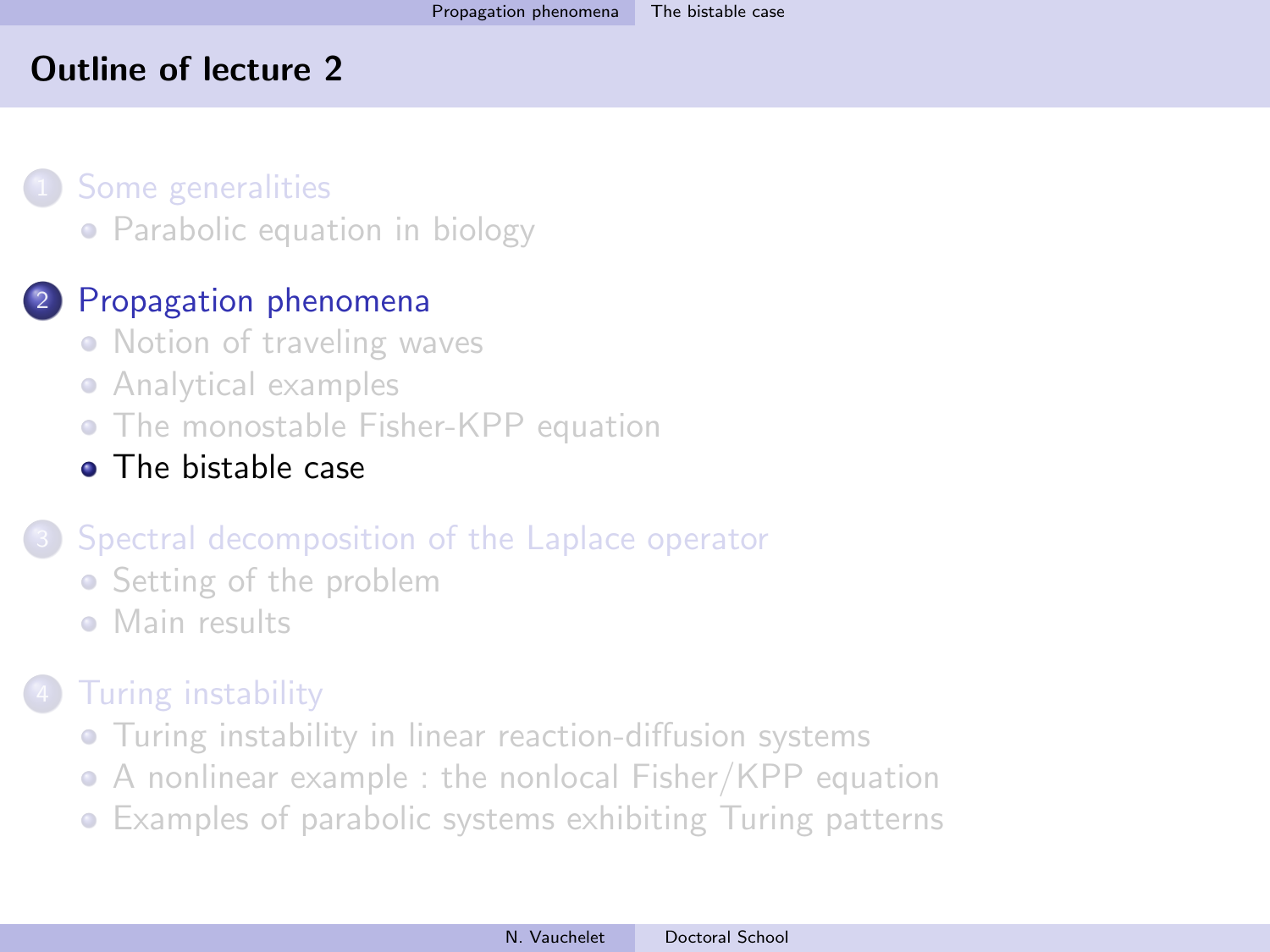# Allen-Cahn (bistable) equation

We consider the *bistable* case, i.e.  $0$  and  $1$  are both stable steady state.

Traveling wave solution

We look for  $c \in \mathbb{R}$  and a real-valued function  $v$  such that

$$
v'' + cv' + f(v) = 0
$$
  

$$
v(-\infty) = 1, \quad v(+\infty) = 0, \quad v(0) = \frac{1}{2}.
$$

We will make use of the notation  $F(u) = \int_0^u f(v) \, dv$ . We assume that  $f(0) = 0$ ,  $f'(0) < 0$ ,  $f(\alpha) = 0$ ,  $f(1) = 0$ ,  $f'(1) < 0$ , *f*(*u*) < 0 on (0,  $\alpha$ ),  $f(u) > 0$  on ( $\alpha$ , 1).

Adapting the phase space method, we may prove :

Theorem

Under these assumptions, there exists a unique traveling wave solution  $(c^*, v)$ with *v* decreasing.

We have 
$$
c^* > 0
$$
 for  $F(1) > 0$ ,  $c^* = 0$  for  $F(1) = 0$ ,  $c^* < 0$  for  $F(1) < 0$ .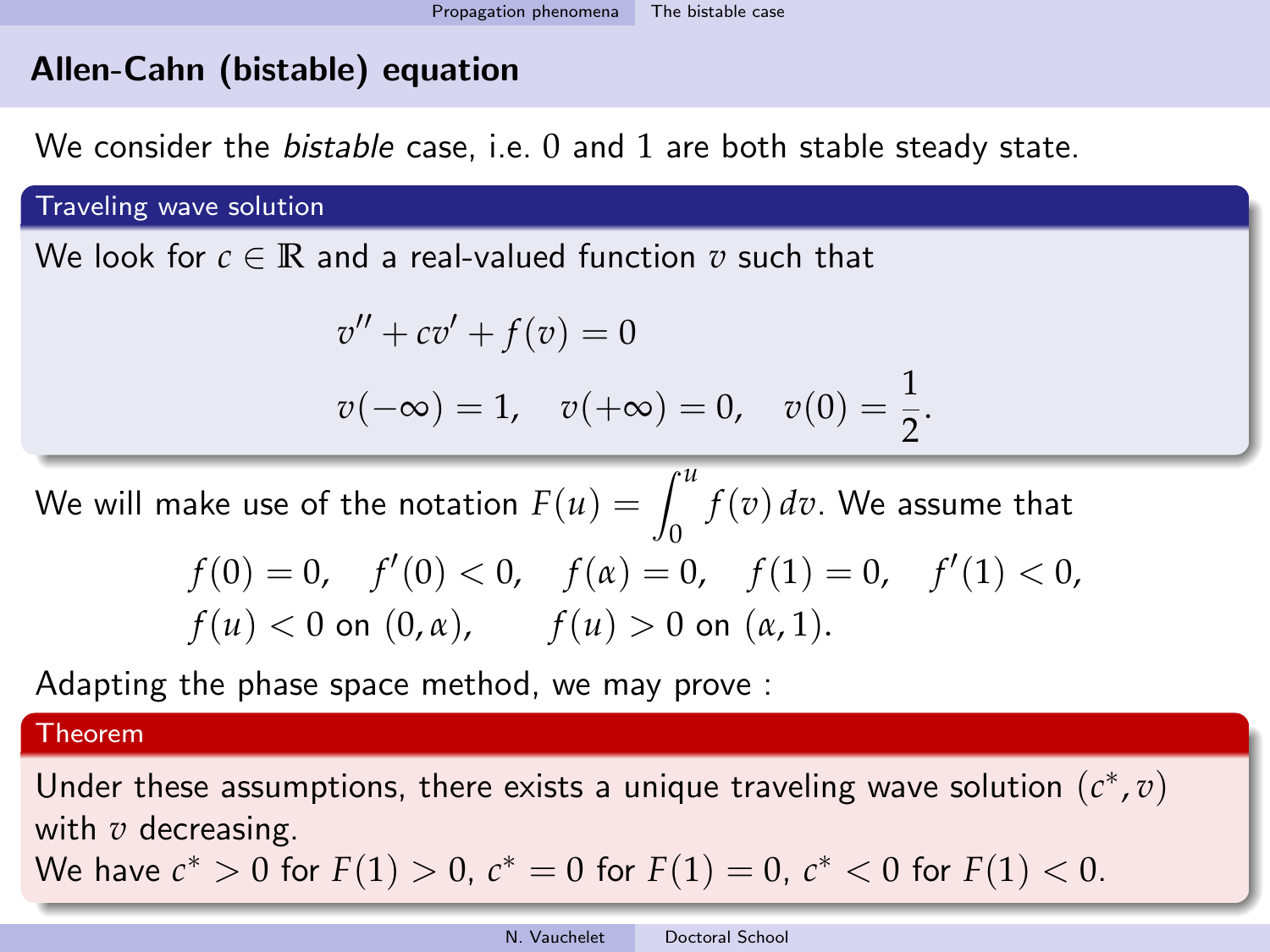# Allen-Cahn (bistable) equation

A simple choice of bistable function satisfying the assumptions is

$$
f(u) = u(1-u)(u-\alpha).
$$

In this case, we have the explicit expression of the traveling wave solution

$$
v(x) = \frac{e^{-x/\sqrt{2}}}{1 + e^{-x/\sqrt{2}}}, \qquad c^* = \sqrt{2}(\frac{1}{2} - \alpha).
$$

Indeed, we may compute with this expression,

$$
v' = \frac{1}{\sqrt{2}}v(v-1), \qquad v'' = \frac{v'}{\sqrt{2}}(2v+1) = v(v-1)(v+\frac{1}{2}).
$$

Thus,  $-c^*v' - v'' = v(1-v)(v + \frac{c^*}{\sqrt{2}} + \frac{1}{2}) = f(v)$ .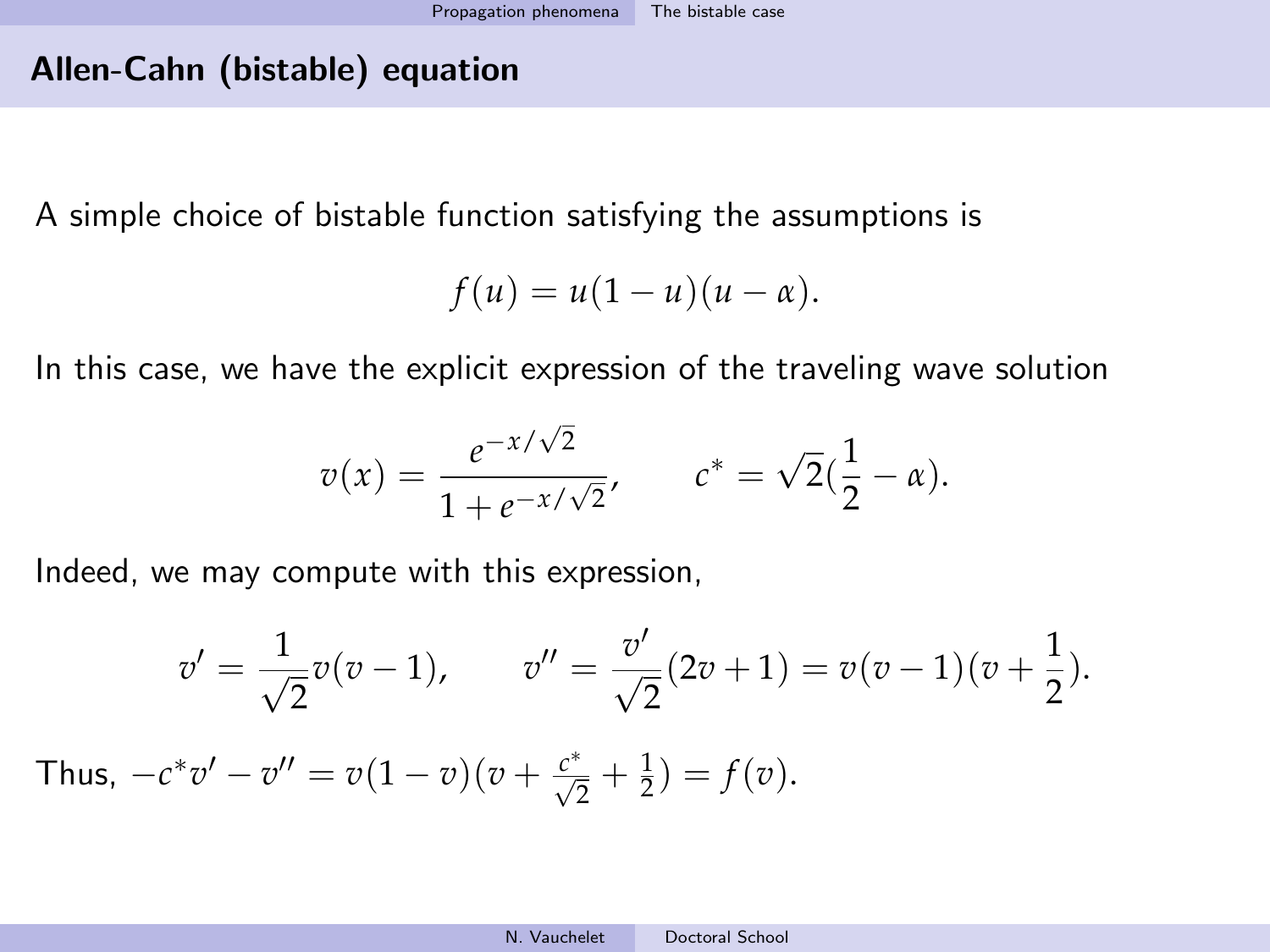### <span id="page-36-0"></span>Outline of lecture 2

### [Some generalities](#page-3-0)

• [Parabolic equation in biology](#page-3-0)

# [Propagation phenomena](#page-14-0)

- [Notion of traveling waves](#page-14-0)
- [Analytical examples](#page-19-0)
- **[The monostable Fisher-KPP equation](#page-22-0)**
- [The bistable case](#page-33-0)

# <sup>3</sup> [Spectral decomposition of the Laplace operator](#page-36-0)

- [Setting of the problem](#page-36-0)
- [Main results](#page-41-0)

# **[Turing instability](#page-45-0)**

- **•** [Turing instability in linear reaction-diffusion systems](#page-45-0)
- [A nonlinear example : the nonlocal Fisher/KPP equation](#page-54-0)
- [Examples of parabolic systems exhibiting Turing patterns](#page-60-0)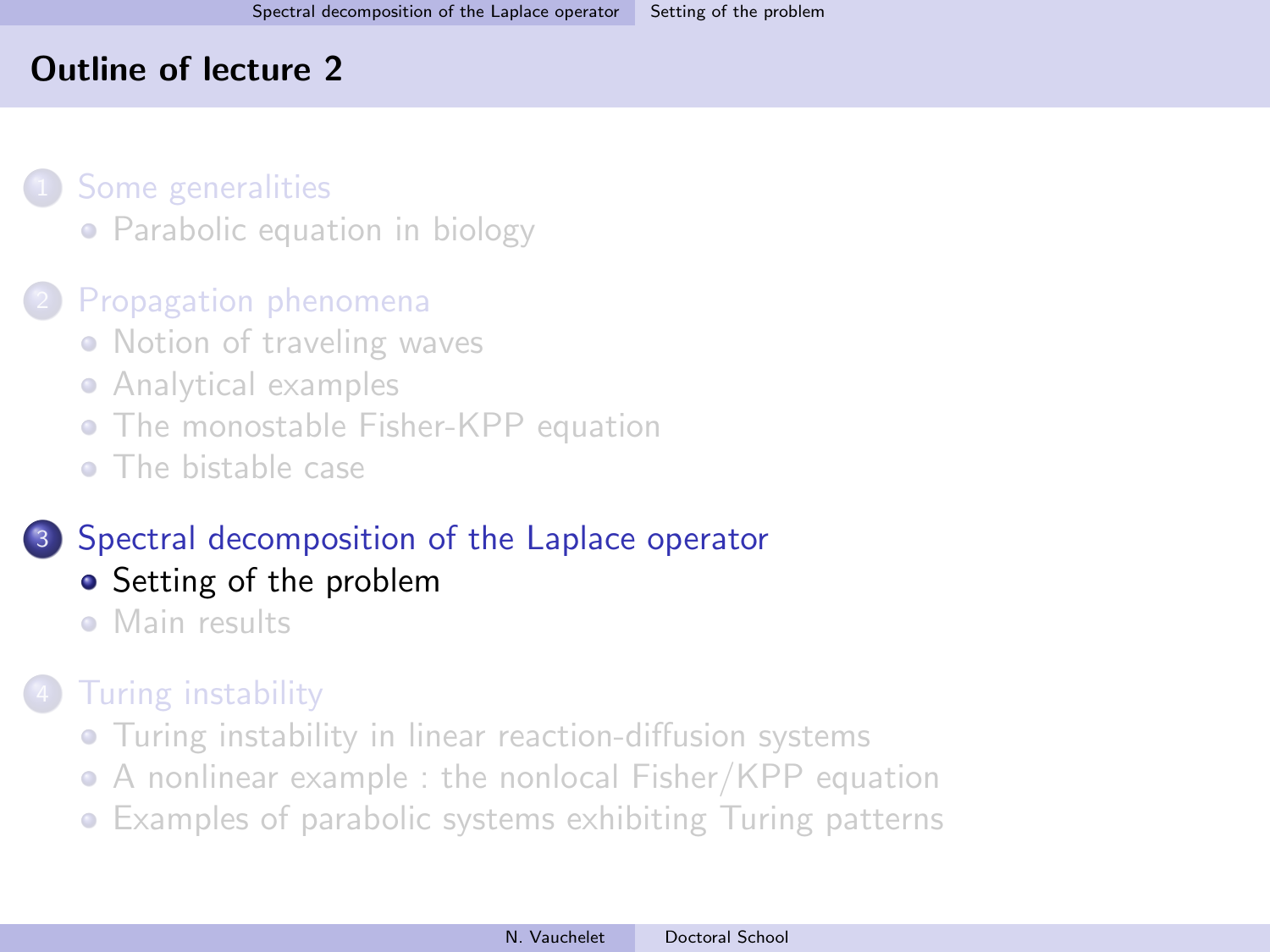#### Eigenelements of the Laplace operator

Let  $\Omega$  be a regular bounded domain in  $\mathbb{R}^d$ .

We consider the Laplace operator on  $\Omega$  with either Dirichlet or Neumann boundary conditions

<span id="page-37-1"></span><span id="page-37-0"></span>
$$
\begin{cases}\n-\Delta u = f, & \text{in } \Omega, \\
u = 0, & \text{on } \partial\Omega.\n\end{cases}
$$
\n(D)\n
$$
\begin{cases}\n-\Delta u = f, & \text{in } \Omega, \\
\partial_v u = 0, & \text{on } \partial\Omega.\n\end{cases}
$$
\n(N)

Eigenelements are defined by  $(\lambda, w)$ ,  $\lambda \in \mathbb{R}$  such that

$$
\begin{cases}\n-\Delta w = \lambda w, & \text{in } \Omega, \\
u = 0, & \text{on } \partial\Omega.\n\end{cases}\n\qquad\n\begin{cases}\n-\Delta w = \lambda w, & \text{in } \Omega, \\
\partial_{\nu} u = 0, & \text{on } \partial\Omega.\n\end{cases}
$$

Since this problem is linear, *w* is defined up to a constant. Then, we fix this constant by setting  $\int_{\Omega} w^2 = 1$ .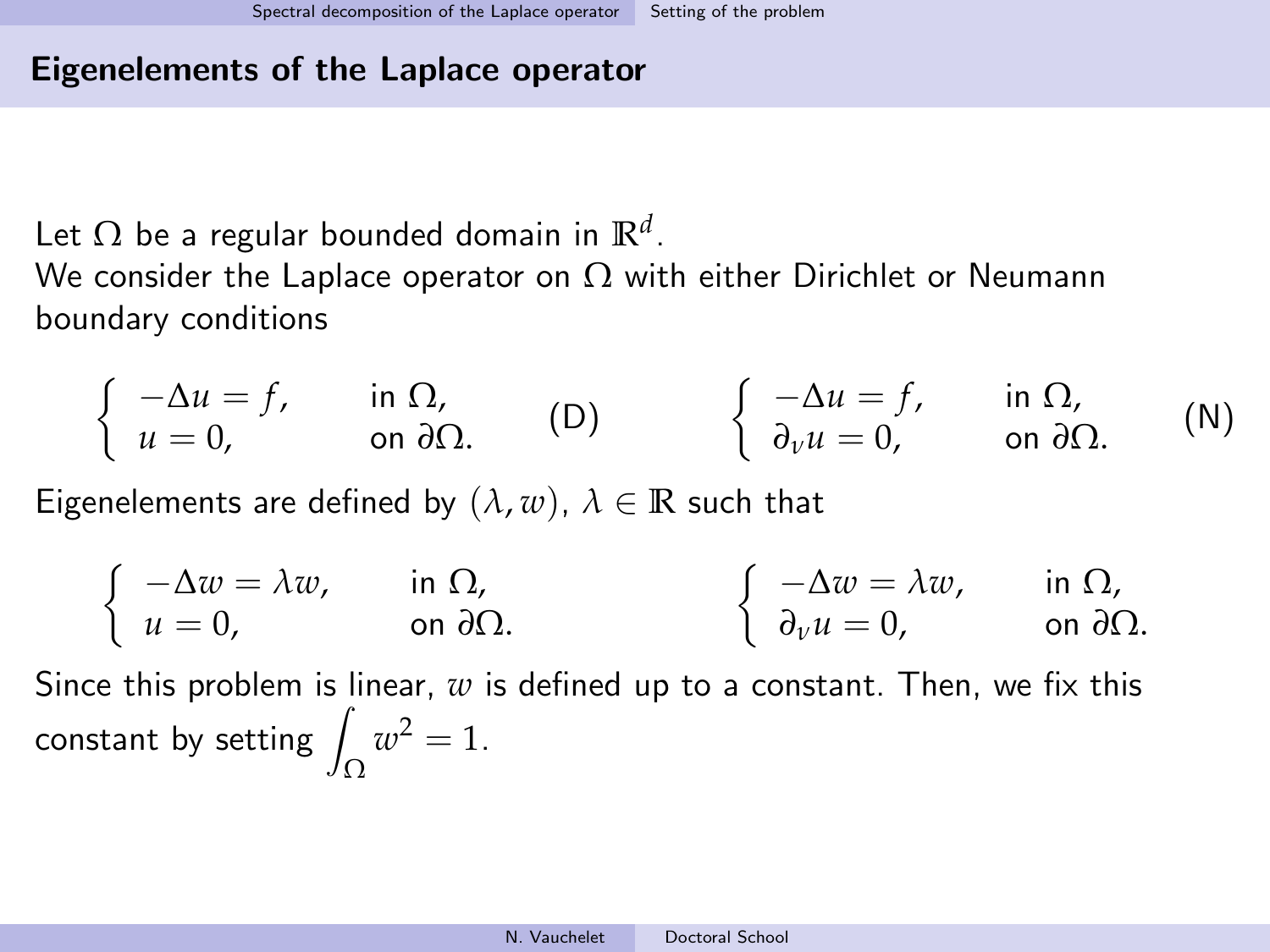### Examples in 1D

In one dimension,  $\Omega = (0,1)$ ,  $-w'' = \lambda w$ ,

Dirichlet :  $w(0) = w(1) = 0$ . Then, necessarily  $\lambda > 0$  (otherwise the only solution would be  $w = 0$ ),

$$
w(x) = A\cos(\sqrt{\lambda}x) + B\sin(\sqrt{\lambda}x).
$$

With the condition  $w(0) = 0$ , it implies  $A = 0$ . The condition  $w(1) = 0$  $\mathsf{implies}\; B\sin(\sqrt{\lambda})=0.$  Since we look for non-zero solutions, it implies  $\lambda_k = (k\pi)^2$ , for  $k \in \mathbb{N}^*$ , and the condition  $\int_0^1 w^2(x) dx = 1$  implies  $B = 1$ .

$$
w_k(x) = \sin(k\pi x), \quad k \in \mathbb{N}^*.
$$

Neumann :  $w'(0) = w'(1) = 0$ . By the same token as above, we find  $\lambda_k = ((k-1)\pi)^2$ ,  $k \in \mathbb{N}^*$ , and

$$
w_k(x) = \cos((k-1)\pi x), \quad k \in \mathbb{N}^*.
$$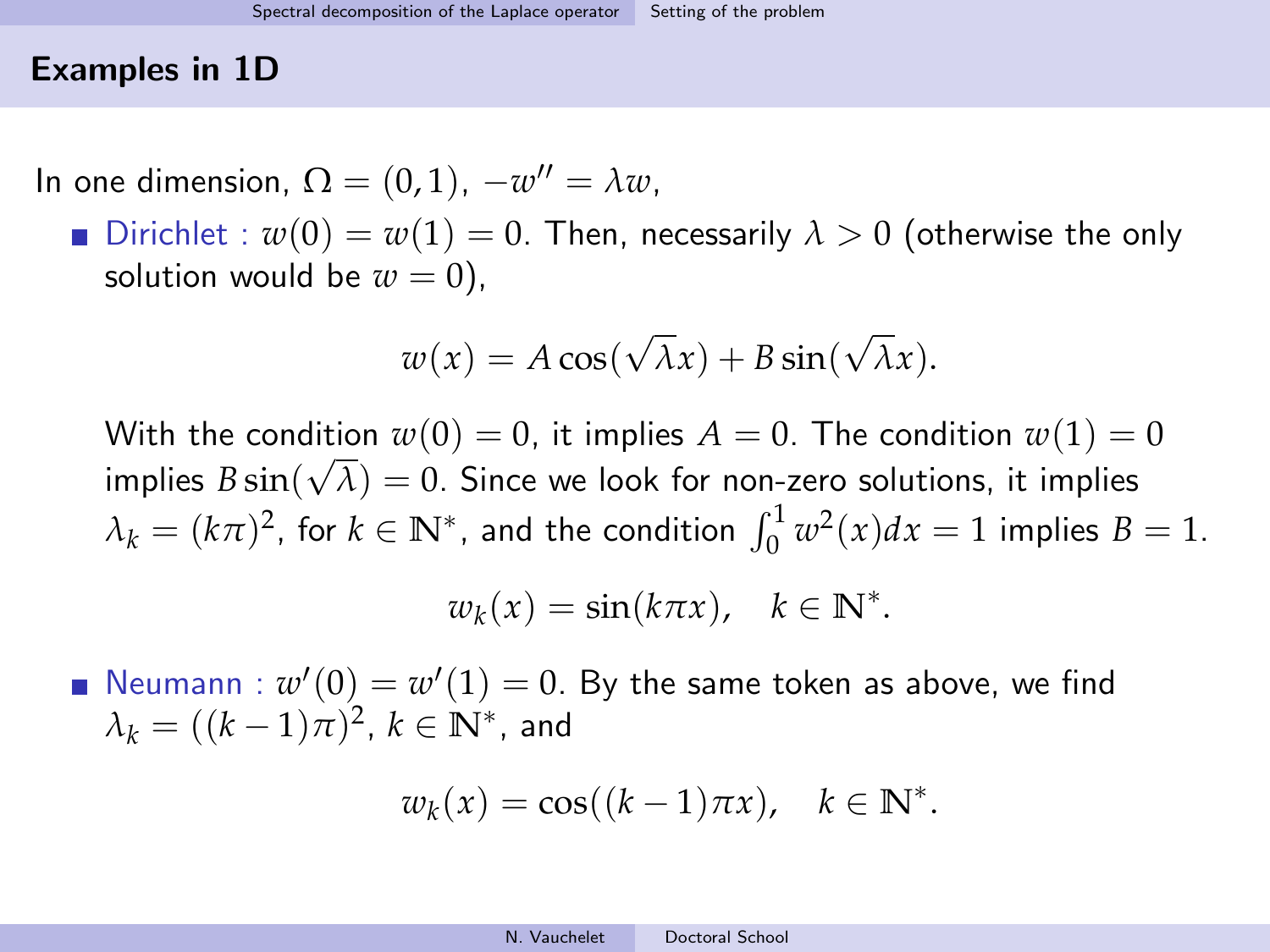### Examples in 2D

In two dimensions,  $\Omega = (0, L_1) \times (0, L_2)$ ,  $-\partial_{xx}w - \partial_{yy}w = \lambda w$ . We look for a solution under the form  $w(x, y) = f(x)g(y)$ . Then we get  $-\frac{f''}{f}$  $\frac{g''}{f}(x) - \frac{g''}{g}$  $\frac{g}{g}(y)=\lambda.$  Therefore, we have

$$
-f''(x) = \mu f(x), \qquad -g''(y) = \nu g(y),
$$

with *µ* independent of *x* and *ν* independent of *y*.

Dirichlet : We get

$$
f(x) = A \sin(\sqrt{\mu_k} x), \quad \mu_k = \left(\frac{k}{L_1}\pi\right)^2,
$$

$$
g(y) = B \sin(\sqrt{\nu_\ell} y), \quad \nu_\ell = \left(\frac{\ell}{L_2}\pi\right)^2.
$$

Thus the eigenelements for the Dirichlet problem are given by

$$
w_{k\ell} = a_{k\ell} \sin\left(k\pi \frac{x}{L_1}\right) \sin\left(\ell \pi \frac{y}{L_2}\right), \qquad \lambda_{k\ell} = \left(\left(\frac{k}{L_1}\right)^2 + \left(\frac{\ell}{L_2}\right)^2\right) \pi^2.
$$

The constant  $a_{k\ell}$  is computed thanks to the normalisation condition.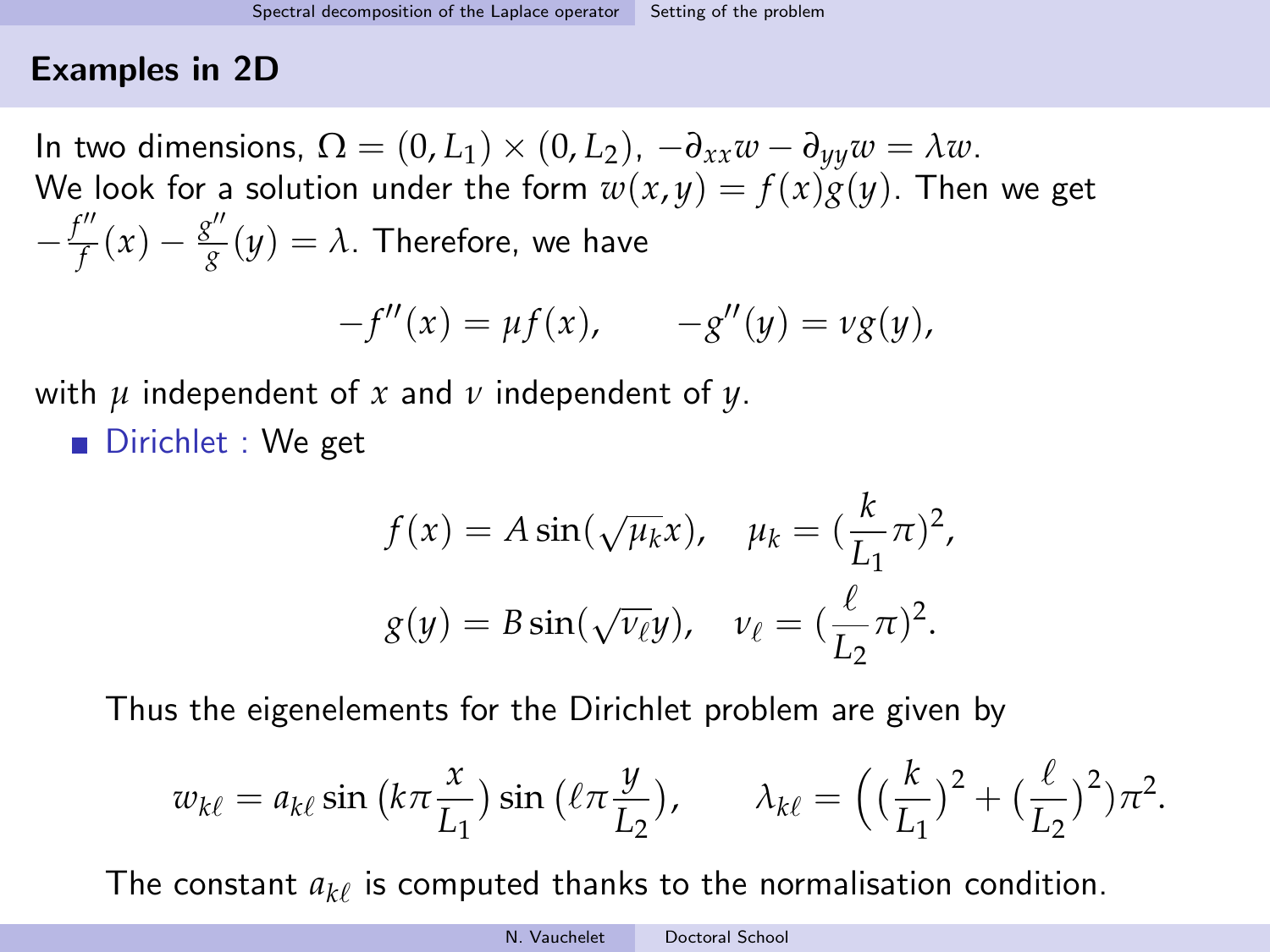### Examples in 1D

# Neumann : By the same token, we find

$$
w_{k\ell} = b_{k\ell} \cos ((k-1)\pi \frac{x}{L_1}) \cos ((\ell-1)\pi \frac{y}{L_2}),
$$
  

$$
\lambda_{k\ell} = \left( \left( \frac{k-1}{L_1} \right)^2 + \left( \frac{\ell-1}{L_2} \right)^2 \right) \pi^2, \quad k, \ell \in \mathbb{N}^*.
$$

We notice that 0 is an eigenvalue for Neumann problem. Eigenvalues may be multiple, except the first one.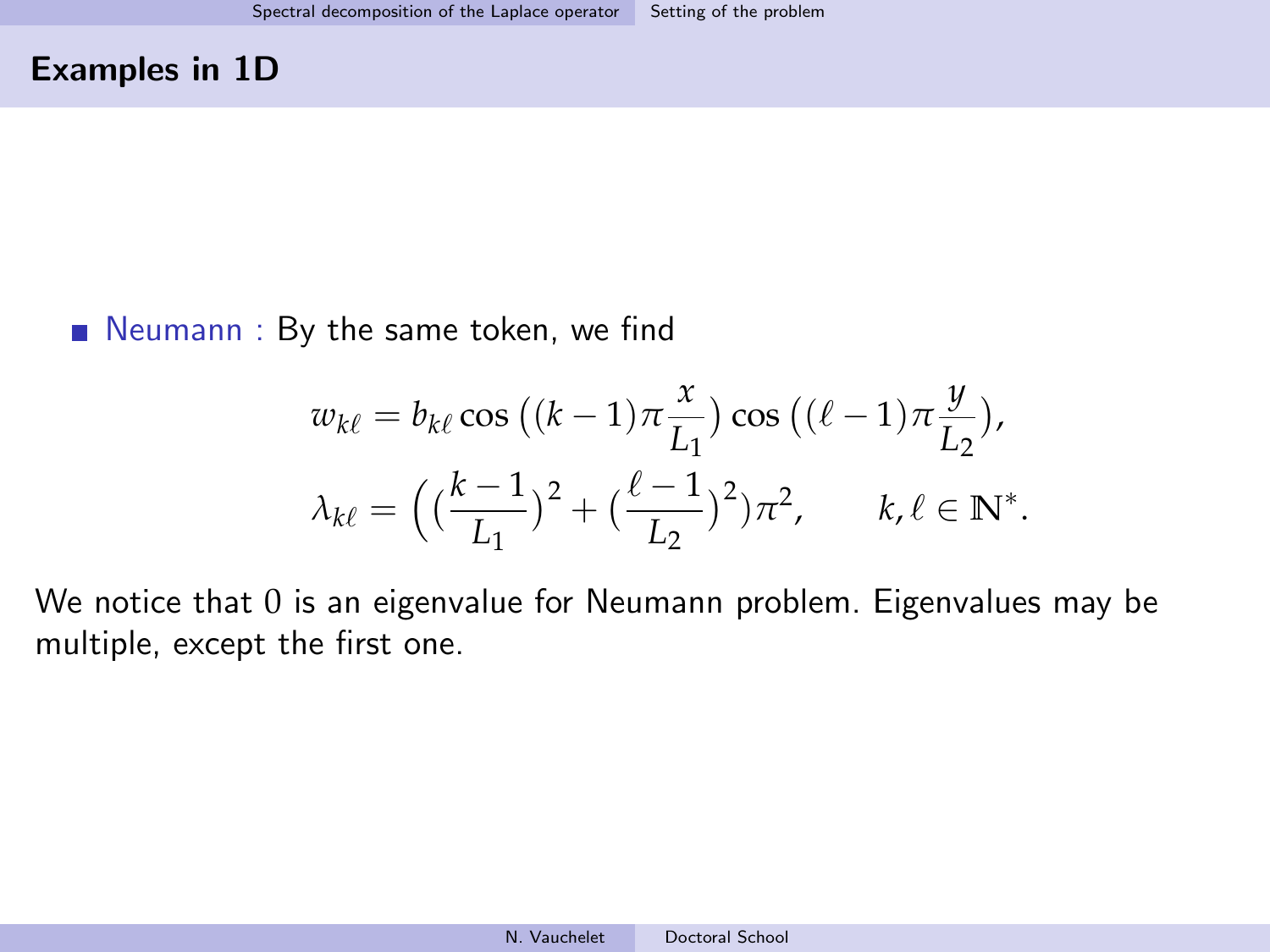### <span id="page-41-0"></span>Outline of lecture 2

### [Some generalities](#page-3-0)

• [Parabolic equation in biology](#page-3-0)

# [Propagation phenomena](#page-14-0)

- [Notion of traveling waves](#page-14-0)
- [Analytical examples](#page-19-0)
- **[The monostable Fisher-KPP equation](#page-22-0)**
- [The bistable case](#page-33-0)

# <sup>3</sup> [Spectral decomposition of the Laplace operator](#page-36-0)

- [Setting of the problem](#page-36-0)
- [Main results](#page-41-0)

# **[Turing instability](#page-45-0)**

- **•** [Turing instability in linear reaction-diffusion systems](#page-45-0)
- [A nonlinear example : the nonlocal Fisher/KPP equation](#page-54-0)
- [Examples of parabolic systems exhibiting Turing patterns](#page-60-0)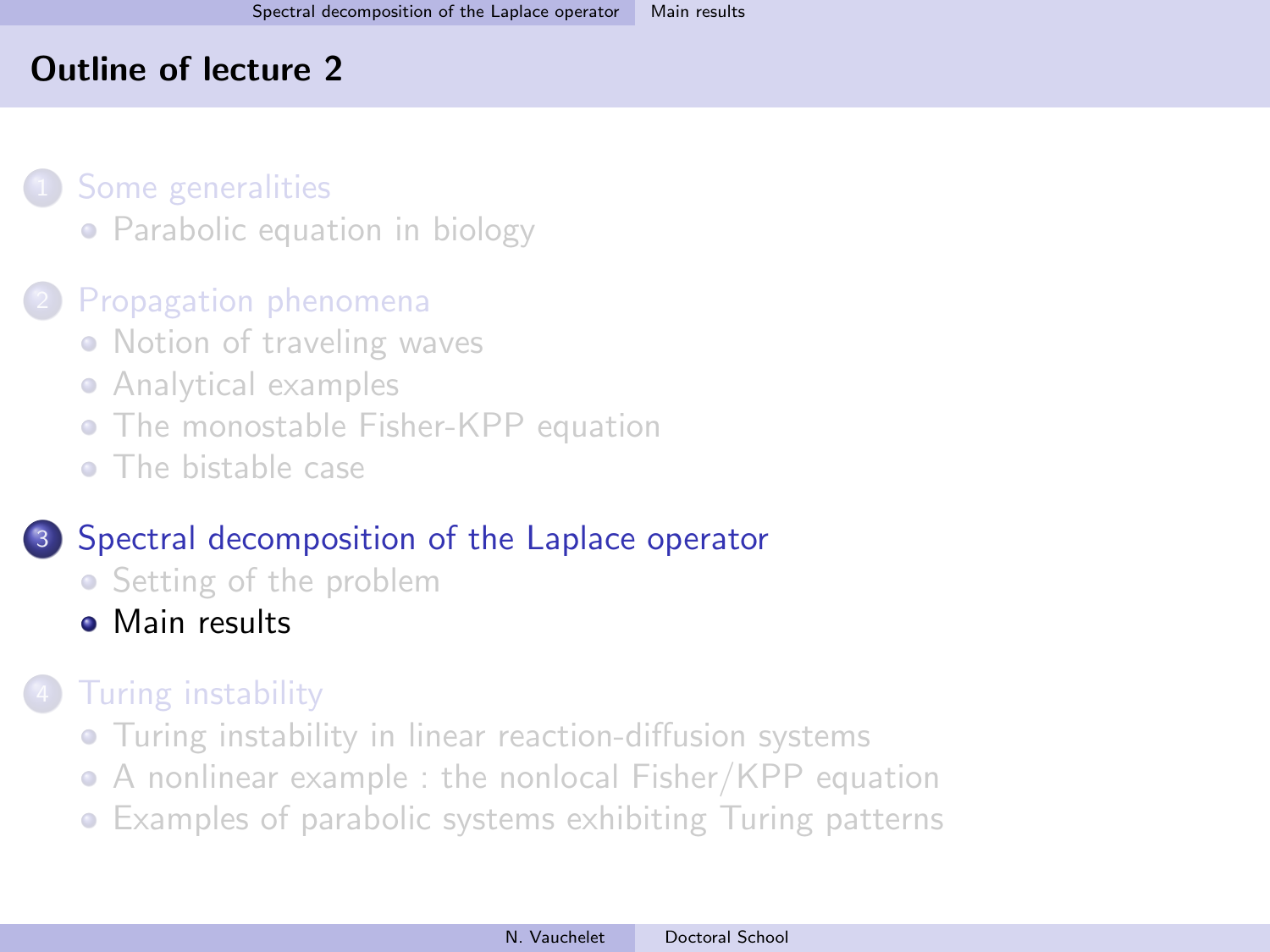#### Main results

#### Theorem (Dirichlet case)

Let  $\Omega$  be a bounded connected open and regular set of  $\mathbb{R}^d.$  Then there exists a  ${\sf spectral \ basis \ for \ (D) \ i.e. \ } (\lambda_k,w_k)$  ${\sf spectral \ basis \ for \ (D) \ i.e. \ } (\lambda_k,w_k)$  ${\sf spectral \ basis \ for \ (D) \ i.e. \ } (\lambda_k,w_k)$  which satisfy

$$
0 < \lambda_1 < \lambda_2 \leq \lambda_3 \leq \ldots \leq \lambda_k \ldots, \lambda_k \underset{k \to +\infty}{\to} +\infty.
$$

2 
$$
-\Delta w_k = \lambda_k w_k
$$
, in  $\Omega$ , with  $w_k = 0$ , on  $\partial \Omega$ .

**3** 
$$
(w_k)_{k\geq 1}
$$
 is an orthonormal basis of  $L^2(\Omega)$ .

4 We have  $w_1(x) > 0$  in  $\Omega$  and the first eigenvalue  $\lambda_1$  is simple.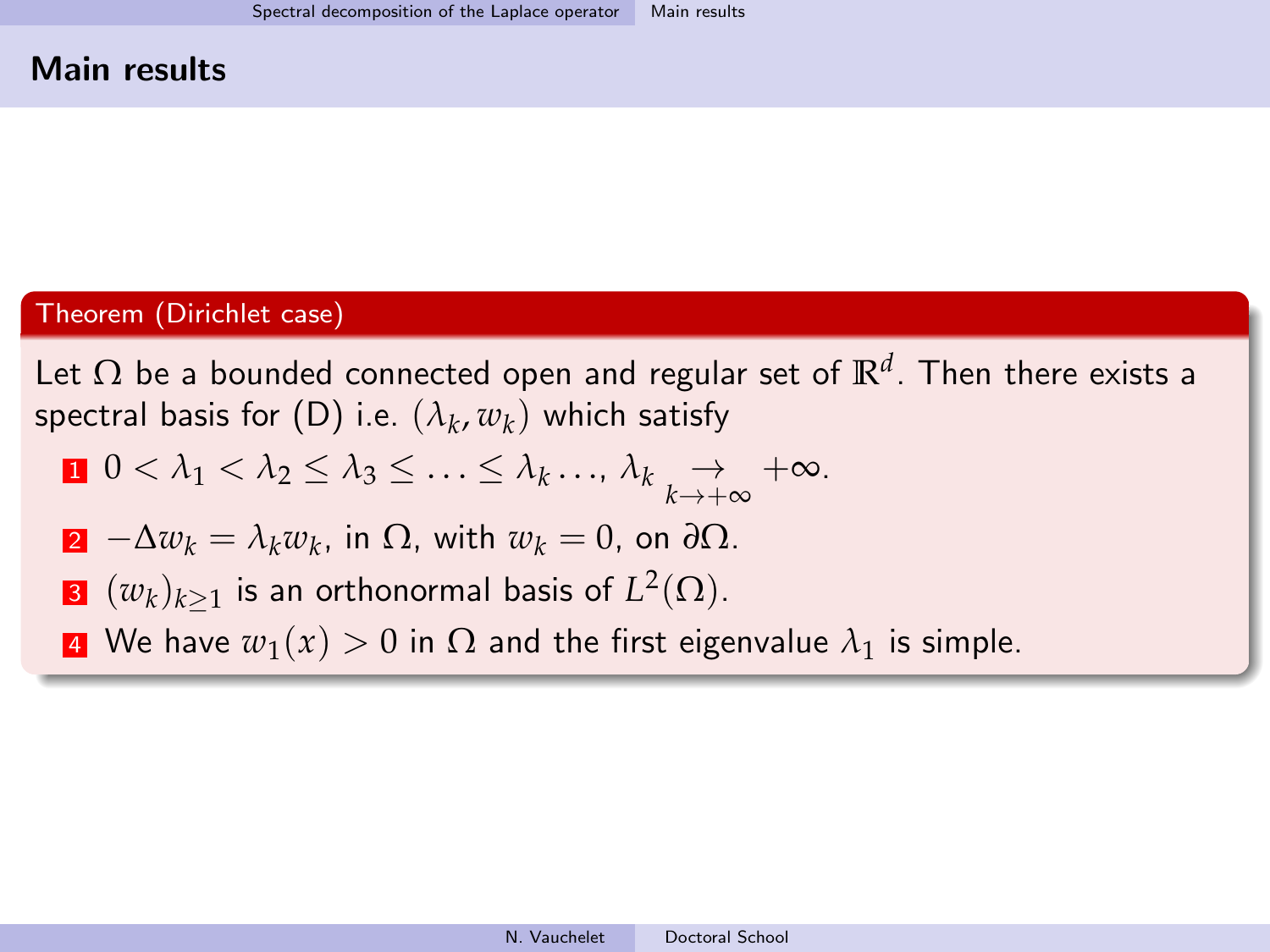#### Main results

#### Theorem (Neumann case)

Let  $\Omega$  be a bounded connected open and regular set of  $\mathbb{R}^d.$  Then there exists a  ${\sf spectral \ basis \ for \ (N) \ i.e.} \ (\lambda_k,w_k)$  ${\sf spectral \ basis \ for \ (N) \ i.e.} \ (\lambda_k,w_k)$  ${\sf spectral \ basis \ for \ (N) \ i.e.} \ (\lambda_k,w_k)$  which satisfy

$$
\mathbf{0} = \lambda_1 < \lambda_2 \leq \lambda_3 \leq \ldots \leq \lambda_k \ldots, \lambda_k \underset{k \to +\infty}{\to} +\infty.
$$

**2** 
$$
-\Delta w_k = \lambda_k w_k
$$
, in  $\Omega$ , with  $\partial_\nu w_k = 0$ , on  $\partial \Omega$ .

**8** 
$$
(w_k)_{k\geq 1}
$$
 is an orthonormal basis of  $L^2(\Omega)$ .

**4** We have 
$$
w_1(x) = \frac{1}{\sqrt{|\Omega|}} > 0
$$
.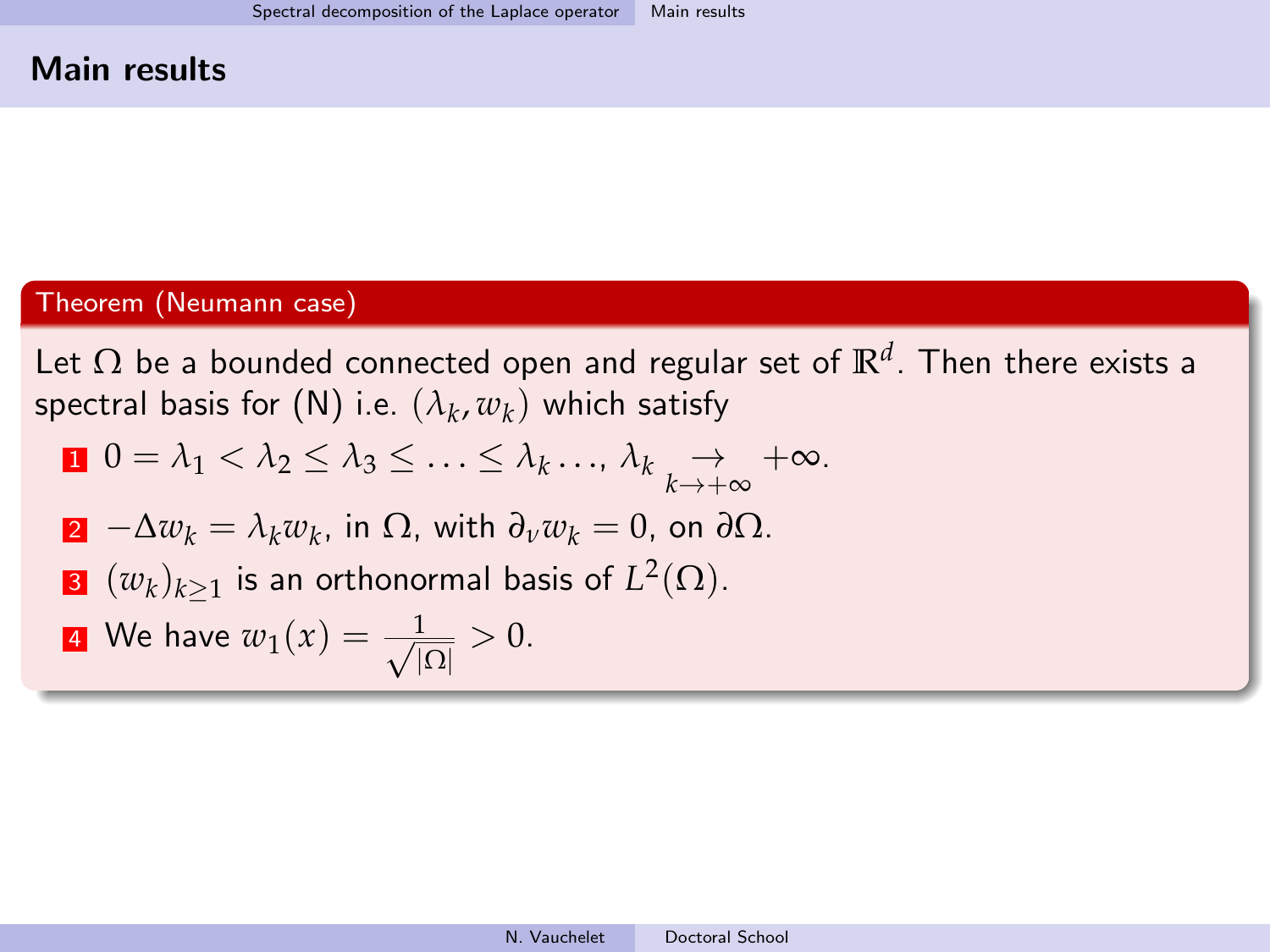### Main results

Some remarks :

 $\blacksquare$  In the Dirichlet case, we have

$$
\lambda_1 = \inf_{\int_{\Omega} |u|^2 = 1} \left\{ \int_{\Omega} |\nabla u|^2 dx, \quad u \in H_0^1(\Omega) \right\}.
$$

Then,  $\lambda_1^{-1}$  is the best constant in the Poincaré inequality :

$$
\forall u \in H_0^1(\Omega), \quad \int_{\Omega} u^2 dx \leq \frac{1}{\lambda_1} \int_{\Omega} |\nabla u|^2 dx,
$$

this inequality being an equality for  $u = \alpha w_1$ .

**D**efining  $E_k = \text{Span}\{w_1, \ldots, w_k\}$ , other eigenvalues are given by,

$$
\lambda_{k+1} = \min_{u \in E_k^{\perp} \cap H_0^1(\Omega), \int_{\Omega} u^2 = 1} \left\{ \int_{\Omega} |\nabla u|^2 dx \right\}.
$$

In the Neumann case, we have  $\forall v \in H^1(\Omega)$ ,

$$
\lambda_2 \int_{\Omega} |v(x) - \langle v \rangle|^2 dx \le \int_{\Omega} |\nabla v|^2 dx, \text{ with } \langle v \rangle = \frac{1}{|\Omega|} \int_{\Omega} v(x) dx.
$$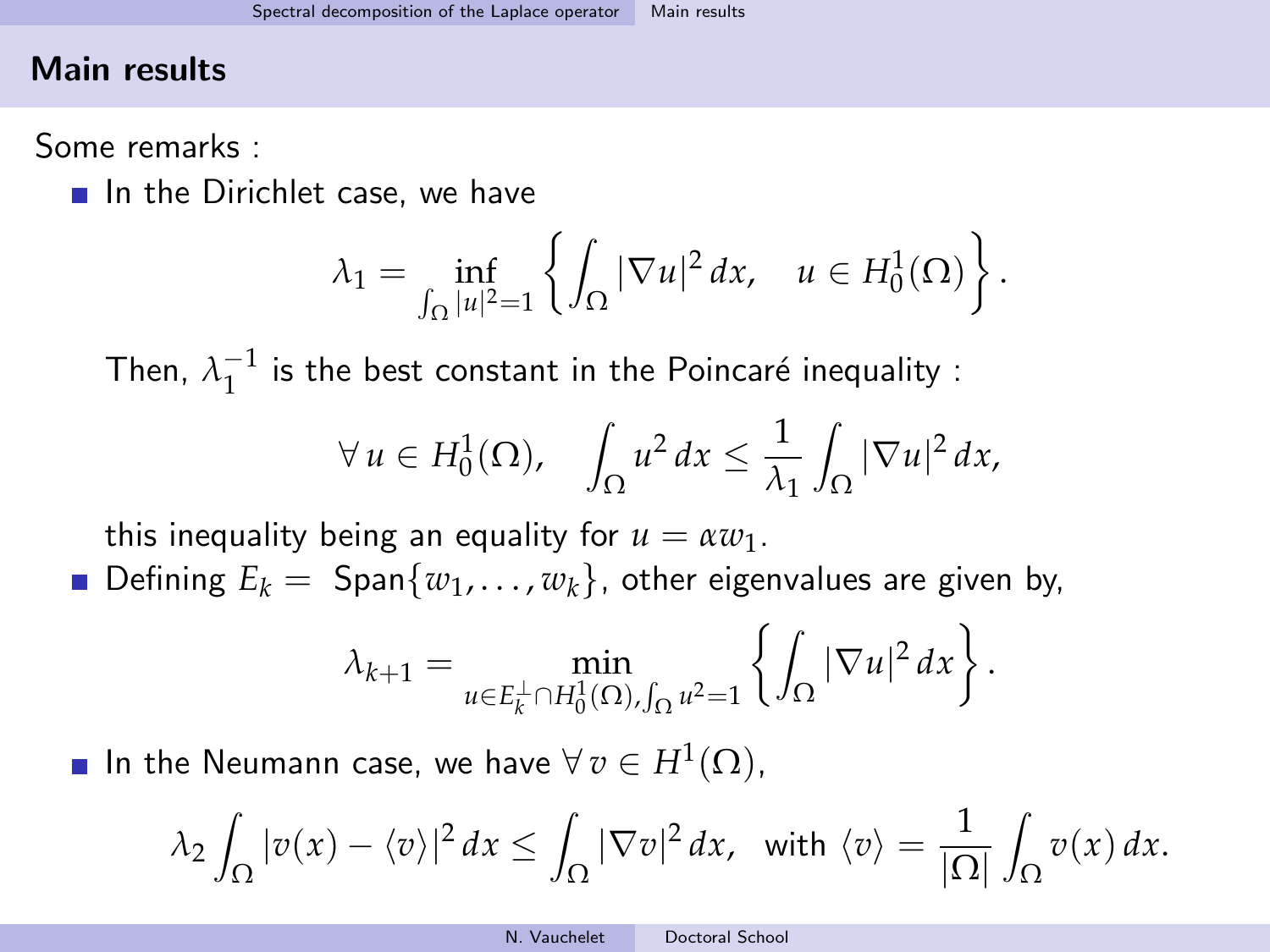### <span id="page-45-0"></span>Outline of lecture 2

### [Some generalities](#page-3-0)

• [Parabolic equation in biology](#page-3-0)

# [Propagation phenomena](#page-14-0)

- [Notion of traveling waves](#page-14-0)
- [Analytical examples](#page-19-0)
- **[The monostable Fisher-KPP equation](#page-22-0)**
- [The bistable case](#page-33-0)

# [Spectral decomposition of the Laplace operator](#page-36-0)

- [Setting of the problem](#page-36-0)
- [Main results](#page-41-0)

# **[Turing instability](#page-45-0)**

- [Turing instability in linear reaction-diffusion systems](#page-45-0)
- [A nonlinear example : the nonlocal Fisher/KPP equation](#page-54-0)
- [Examples of parabolic systems exhibiting Turing patterns](#page-60-0)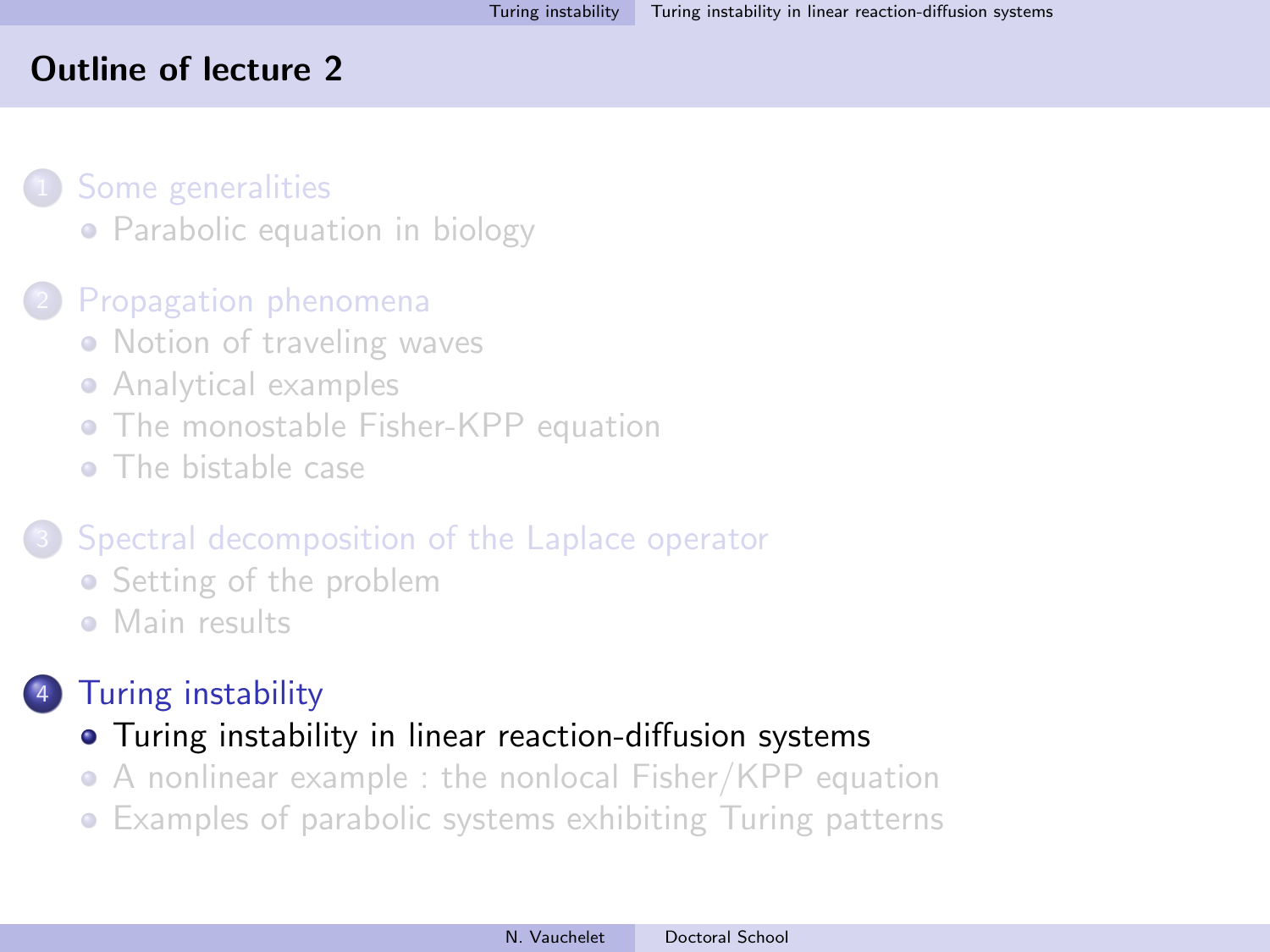### Main result

An amazingly counter-intuitive observation is the instability mechanism proposed by Allen Turing. Consider the ODE system

$$
\frac{d}{dt}u = au + bv \qquad \frac{d}{dt}v = cu + dv,
$$

with  $a, b, c, d \in \mathbb{R}$  such that

<span id="page-46-0"></span>
$$
T = a + d < 0, \qquad D = ad - bc > 0. \tag{2}
$$

Then the matrix  $A=\begin{pmatrix} a & b \ c & d \end{pmatrix}$  has two eigenvalues with negative reals part :  $r_{\pm}=\frac{1}{2}(T\pm\sqrt{T^{2}-4D}).$  We deduce that the equilibrium  $(0,0)$  is stable (and √ attractive).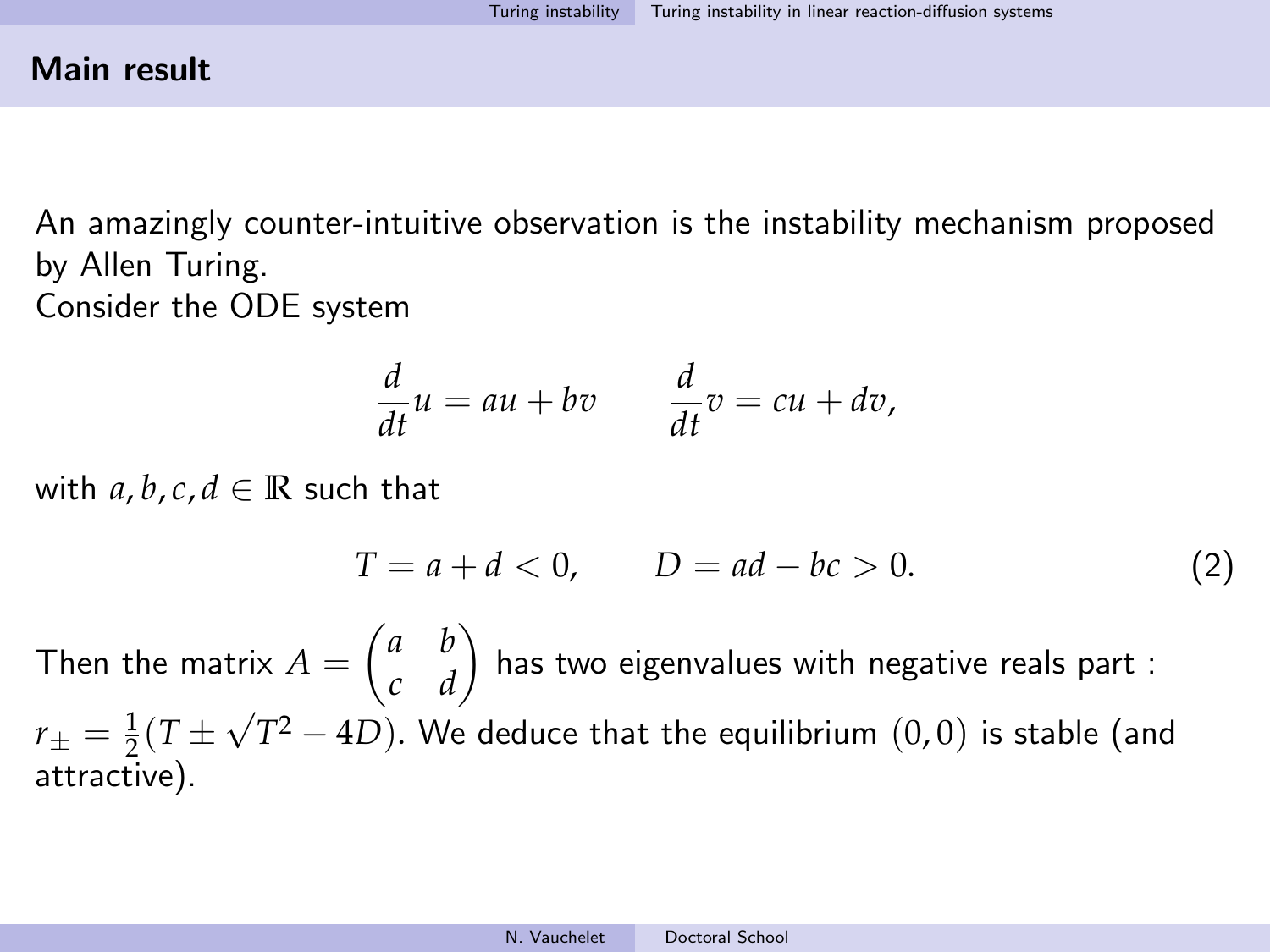Adding diffusion (and restricting to bounded domain), we consider now :

$$
\partial_t u - \sigma_u \Delta u = au + bv, \qquad \partial_t v - \sigma_v \Delta v = cu + dv, \quad \text{on } \Omega.
$$

We complement by Dirichlet or Neumann boundary conditions on *∂*Ω. Clearly  $(0, 0)$  is still a steady state for this equation. In principle, we expect that adding diffusion would help for stability, but surprisingly, we have

#### Theorem

Under the above assumptions [\(2\)](#page-46-0) with moreover  $a > 0$  and  $d < 0$ . Then for  $\sigma_u$ small enough, the steady state  $(u, v) = (0, 0)$  is linearly unstable. Moreover, only a finite number of eigenmodes are unstable.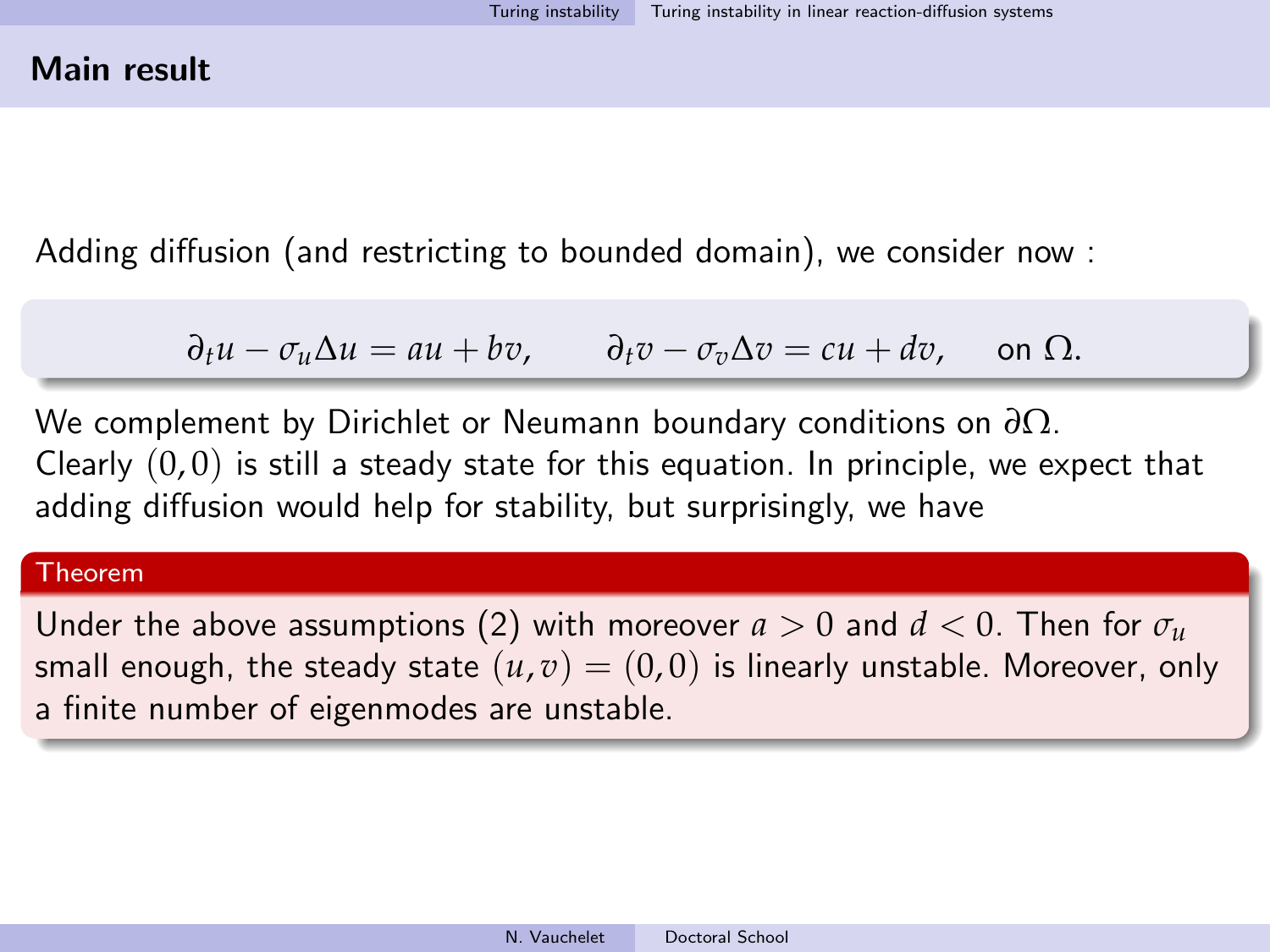#### Proof of the main result

**Proof.** We consider the eigenfunctions  $(w_k)_{k\geq 1}$  for the Laplace operator with Dirichlet or Neumann boundary conditions (according to the one considered here). Then we decompose

$$
u(t,x) = \sum_{k=1}^{\infty} \alpha_k(t) w_k(x), \qquad v(t,x) = \sum_{k=1}^{\infty} \beta_k(t) w_k(x).
$$

This leads to, for  $k \geq 1$ ,

$$
\frac{d}{dt}\alpha_k(t) + \sigma_u \lambda_k \alpha_k = a\alpha_k + b\beta_k
$$
  

$$
\frac{d}{dt}\beta_k(t) + \sigma_v \lambda_k \beta_k = c\alpha_k + d\beta_k
$$

We look for a solution with exponential growth in time :  $\alpha_k(t) = e^{\lambda t} \overline{\alpha}_k$ ,  $\beta_k(t) = e^{\lambda t} \overline{\beta}_k$ , with  $\lambda > 0$ .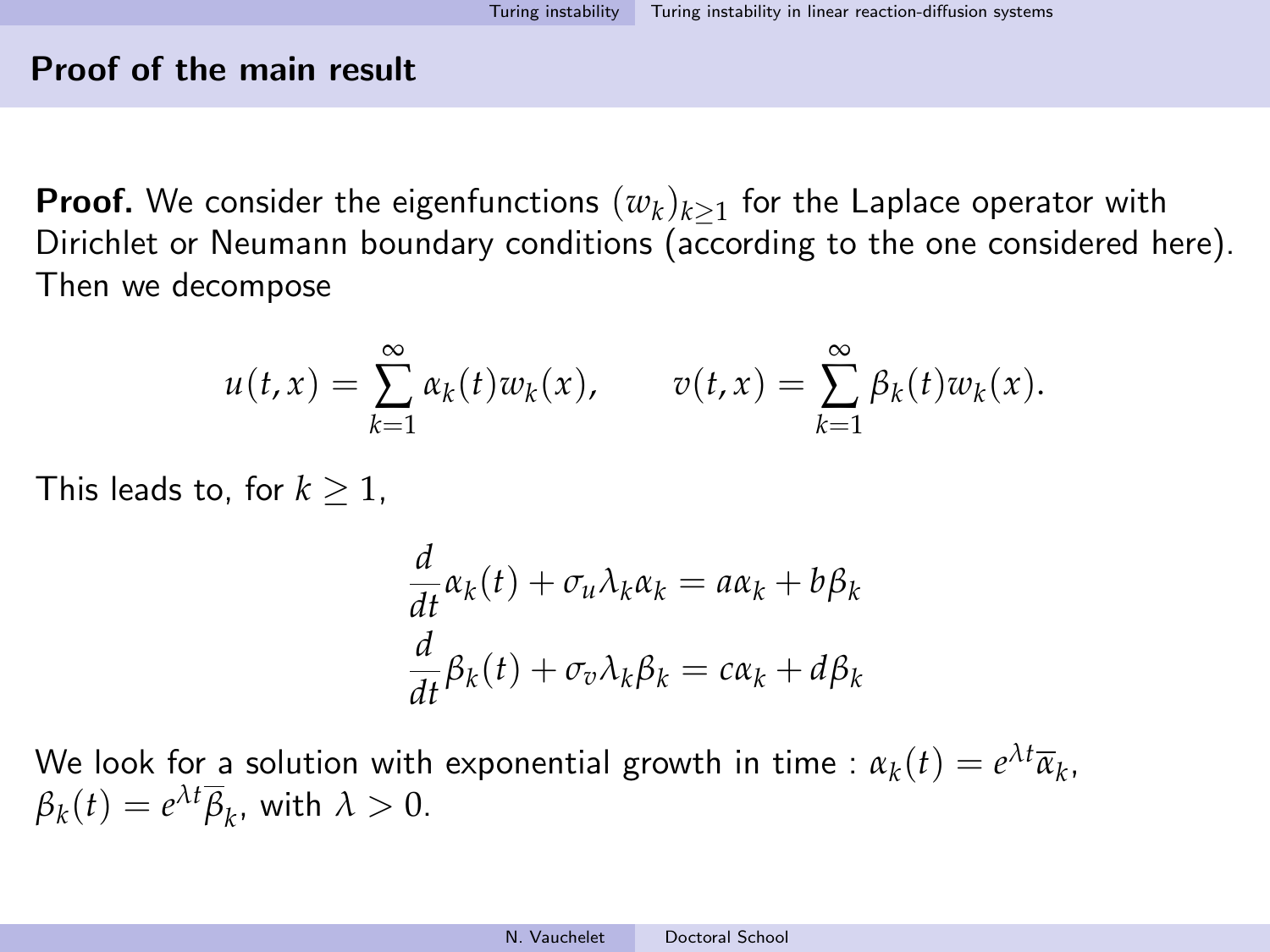#### Proof of the main result

The system reduces to

$$
\lambda \overline{\alpha}_k + \sigma_u \lambda_k \overline{\alpha}_k = a \overline{\alpha}_k + b \overline{\beta}_k, \lambda \overline{\alpha}_k + \sigma_v \lambda_k \overline{\beta}_k = c \overline{\alpha}_k + d \overline{b} et a_k.
$$

This linear system admits a non-zero solution  $(\overline{\alpha}_k, \beta_k)$  iff

$$
\det\begin{pmatrix} \lambda + \sigma_u \lambda_k - a & -b \\ -c & \lambda + \sigma_v \lambda_k - d \end{pmatrix} = 0.
$$

Thus this system has a solution with exponential growth for those eigenvalues *λ<sup>k</sup>* for which there exists a root  $\lambda > 0$  to the *dispersion relation* 

$$
\lambda^2 + \lambda \left( \underbrace{(\sigma_u + \sigma_v)\lambda_k - T}_{>0 \text{ since } T < 0} \right) + \sigma_u \sigma_v \lambda_k^2 - \lambda_k (d\sigma_u + a\sigma_v) + D = 0
$$

This polynomial admits a positive root iff  $\sigma_u \sigma_v \lambda_k^2 - \lambda_k (d\sigma_u + a\sigma_v) + D < 0$ , which is equivalent to

<span id="page-49-0"></span>
$$
\lambda_k^2 - \lambda_k \left( \frac{d}{\sigma_v} + \frac{a}{\sigma_u} \right) + \frac{D}{\sigma_u \sigma_v} < 0. \tag{3}
$$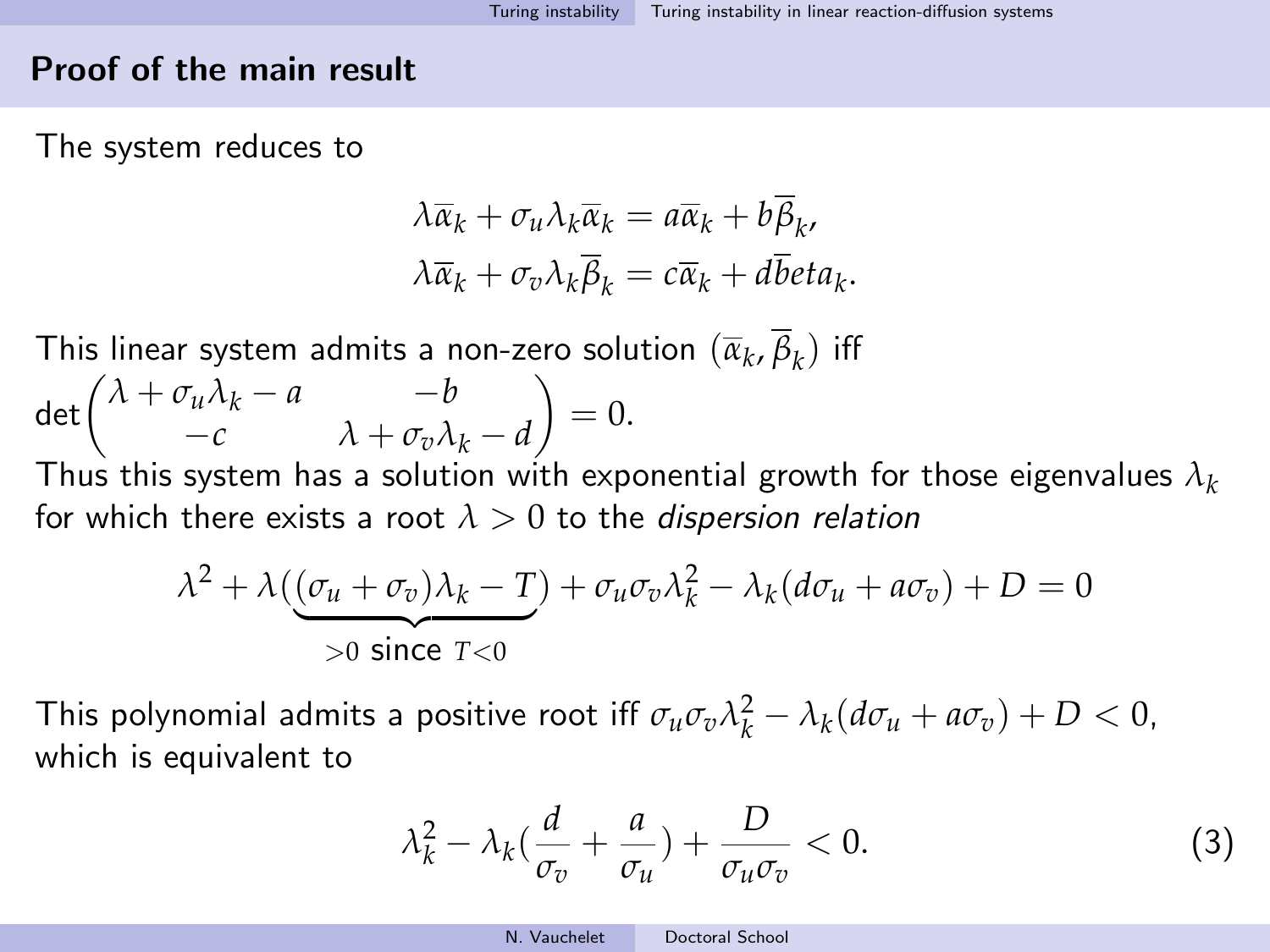.

### Proof of the main result

Finally, the question boils down to know if there exist eigenvalues  $\lambda_k$  which satisfy the latter inequality. The roots of this second order polynomial in  $\lambda_k$  are given by

$$
\Lambda_{\pm} = \frac{1}{2\sigma_v \theta} (d\theta + a \pm \sqrt{(d\theta + a)^2 - 4D\theta}), \qquad \theta = \frac{\sigma_u}{\sigma_v}
$$

Thus the  $\lambda_k$  satisfying [\(3\)](#page-49-0) are the ones such that  $\lambda_k \in [\Lambda_-, \Lambda_+]$ , for  $a > 0$ ,  $d < 0, D > 0.$ 

Assuming  $\sigma_u \ll \sigma_v$ , we consider the case  $\theta \ll 1$  Then, we make an expansion

$$
\Lambda_{\pm} = \frac{d\theta + a}{2\sigma_v \theta} \left( 1 \pm \sqrt{1 - \frac{4D\theta}{(d\theta + a)^2}} \right) \sim \frac{a}{2\sigma_v \theta} \left( 1 \pm (1 - \frac{2D\theta}{(d\theta + a)^2}) \right).
$$

Thus,  $\Lambda_- \sim \frac{D}{\sigma_v a}$  and  $\Lambda_+ \sim \frac{a}{\sigma_v \theta} \gg 1$ . Finally in the regime  $\sigma_u \ll 1$  for  $\sigma_v \sim 1$ , we deduce that the interval  $[\Lambda_-, \Lambda_+]$ becomes very large. Hence we know that some eigenvalues  $\lambda_k$  will belong to this interval. Notice, however, that since  $\lambda_k \to +\infty$  as  $k \to +\infty$ , there are only a

finite number of unstable modes *k*.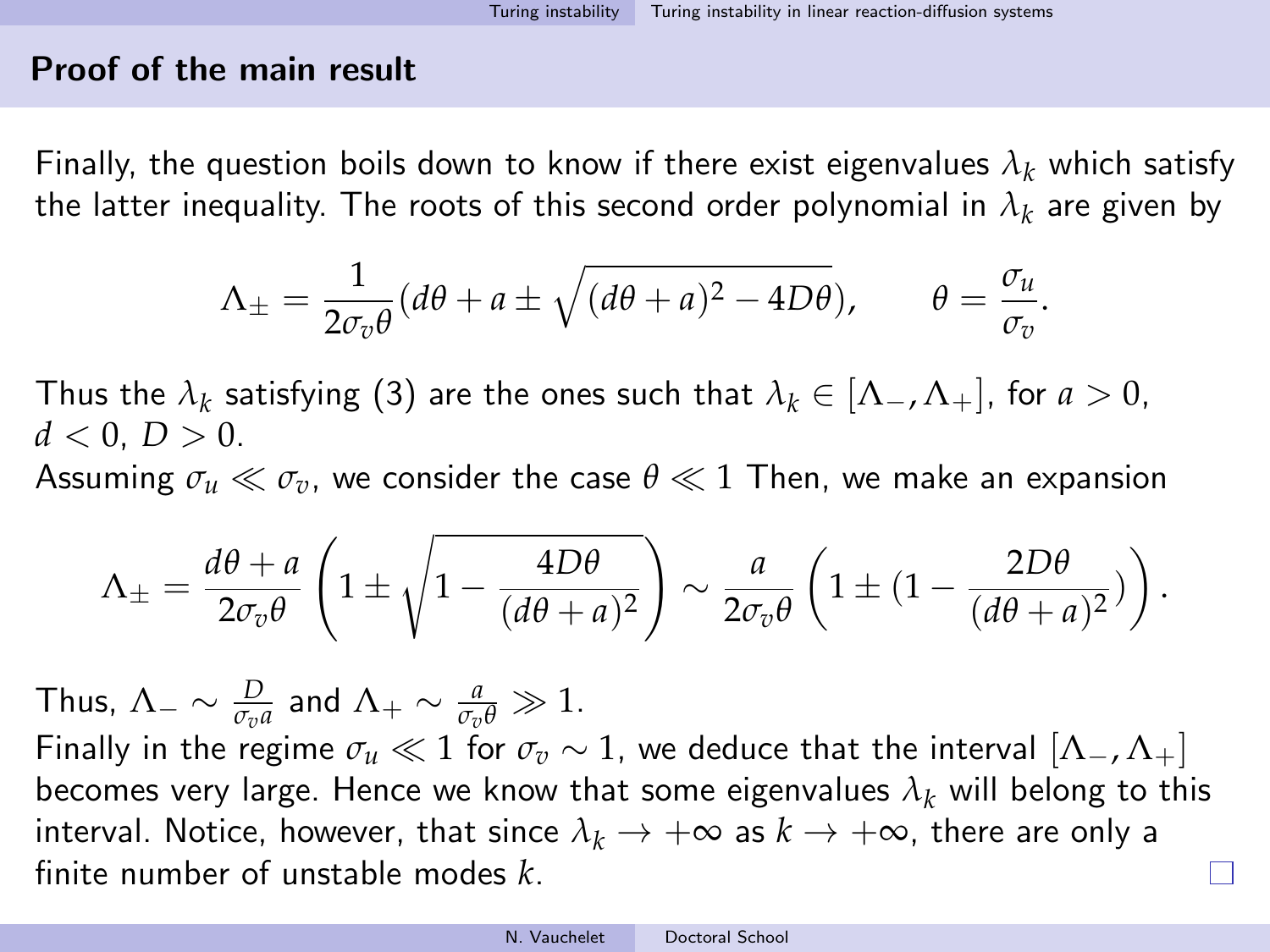Since *a* > 0 and *d* < 0, the quantity *u* is called activator, *v* is called inhibitor. The previous result state that  $\sigma_u \ll 1$  induces Turing instability. We usually summarize this observation as

- **■** Turing instability  $\Leftrightarrow$  short range activator, long range inhibitor.
- Traveling waves  $\Leftrightarrow$  long range activator, short range inhibitor.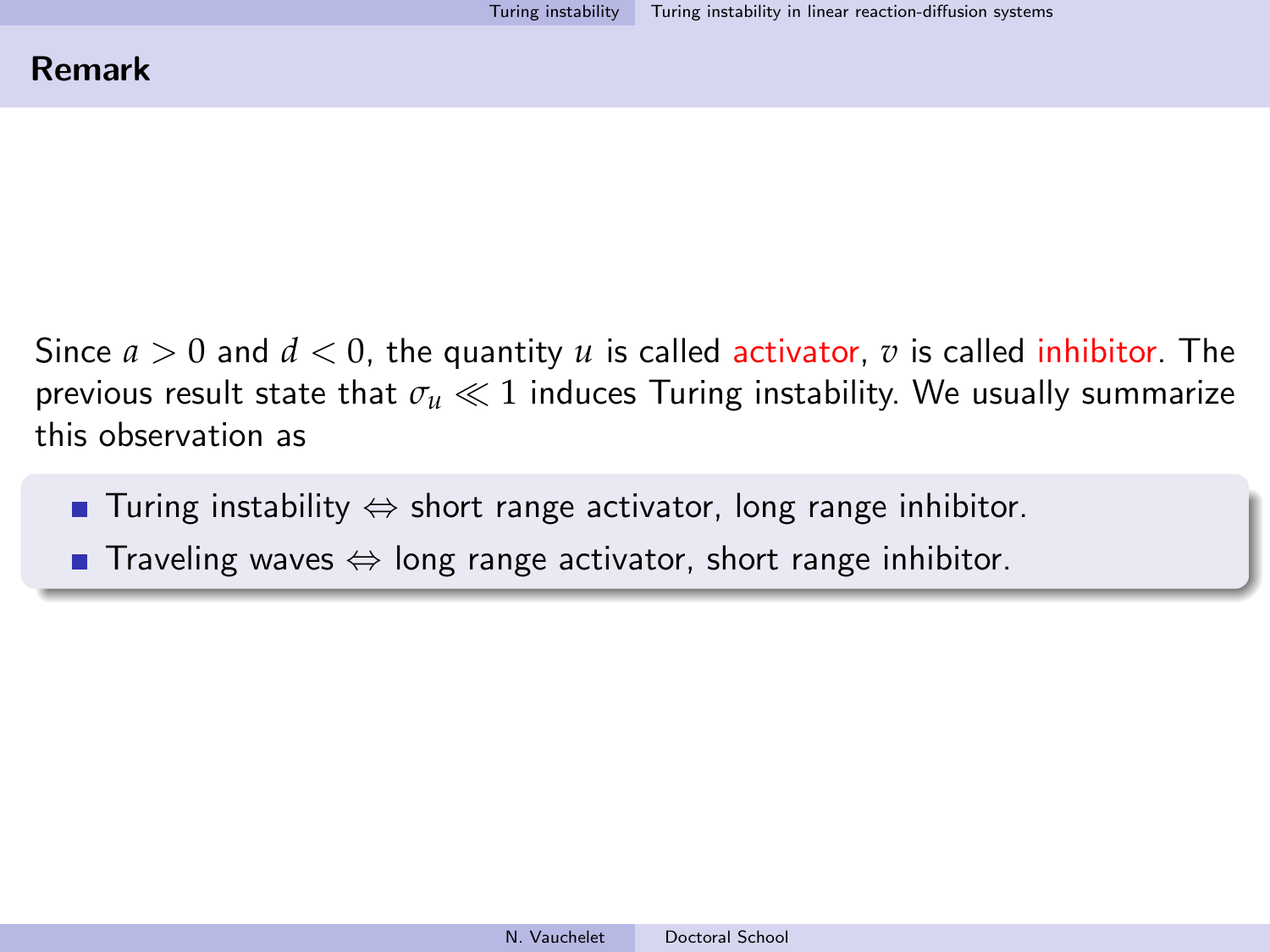### Application

Application : a possible explanation on spots on body and stripes on tail. For many species of animal, we observe that the skin (or the fur) has spots on the body and stripes on the tail, i.e. in a long and narrow domain (a tail) typical eigenfunctions are *bands* and with better shaped domain the eigenfunctions are spots or chessboards.

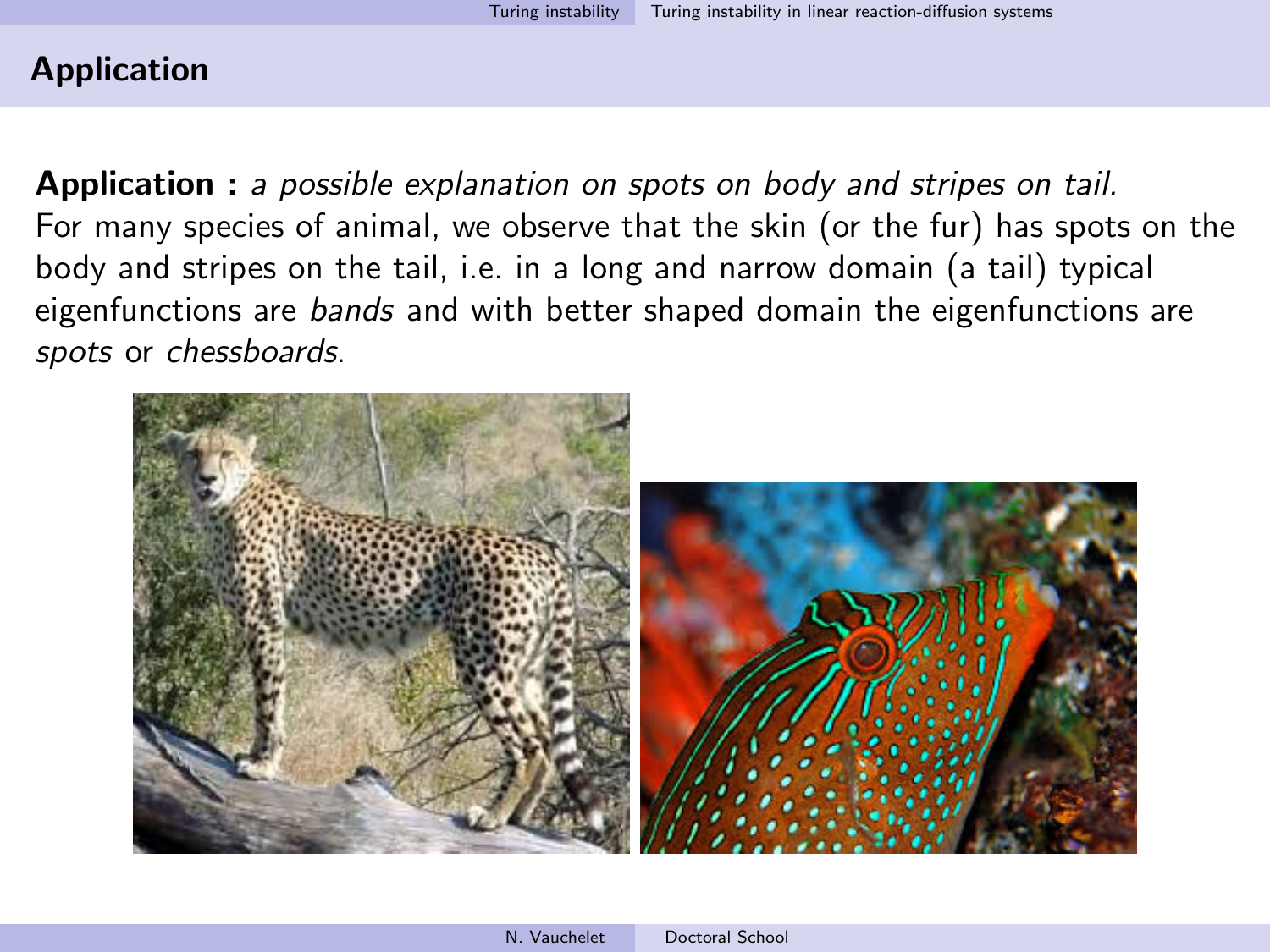### Application

Consider Neumann boundary conditions and a rectangle  $[0, L_1] \times [0, L_2]$ . The eigenelements of the Laplace operator are given by : for  $k, \ell \in \mathbb{N}$ ,

$$
\lambda_{k\ell} = \left(\frac{\pi k}{L_1}\right)^2 + \left(\frac{\pi \ell}{L_2}\right)^2, \qquad w_{k\ell}(x, y) = \cos\left(\frac{k\pi x}{L_1}\right)\cos\left(\frac{\ell \pi y}{L_2}\right).
$$

These modes create instability if  $\lambda_{k\ell} \in [\Lambda_-, \Lambda_+]$ .

- **■** If the domain is narrow :  $L_2 \sim 0$  and  $L_1 \gg 1$ , then the condition  $\lambda_{k\ell} \in [\Lambda_-, \Lambda_+]$  imposes that  $\ell = 0$ , otherwise  $\lambda_{k\ell}$  will be very large. Then the corresponding eigenelement  $w_{k0}$  are bands parallel to  $y$  axis.
- When  $L_2 \sim L_1$  then the condition  $\lambda_{k\ell} \in [\Lambda_-, \Lambda_+]$  generically imposes  $\ell \sim k$ .

See also J. D. Murray, Mathematical Biology, Vols 1 and 2, 2nd edition, Springer, New York, 2002.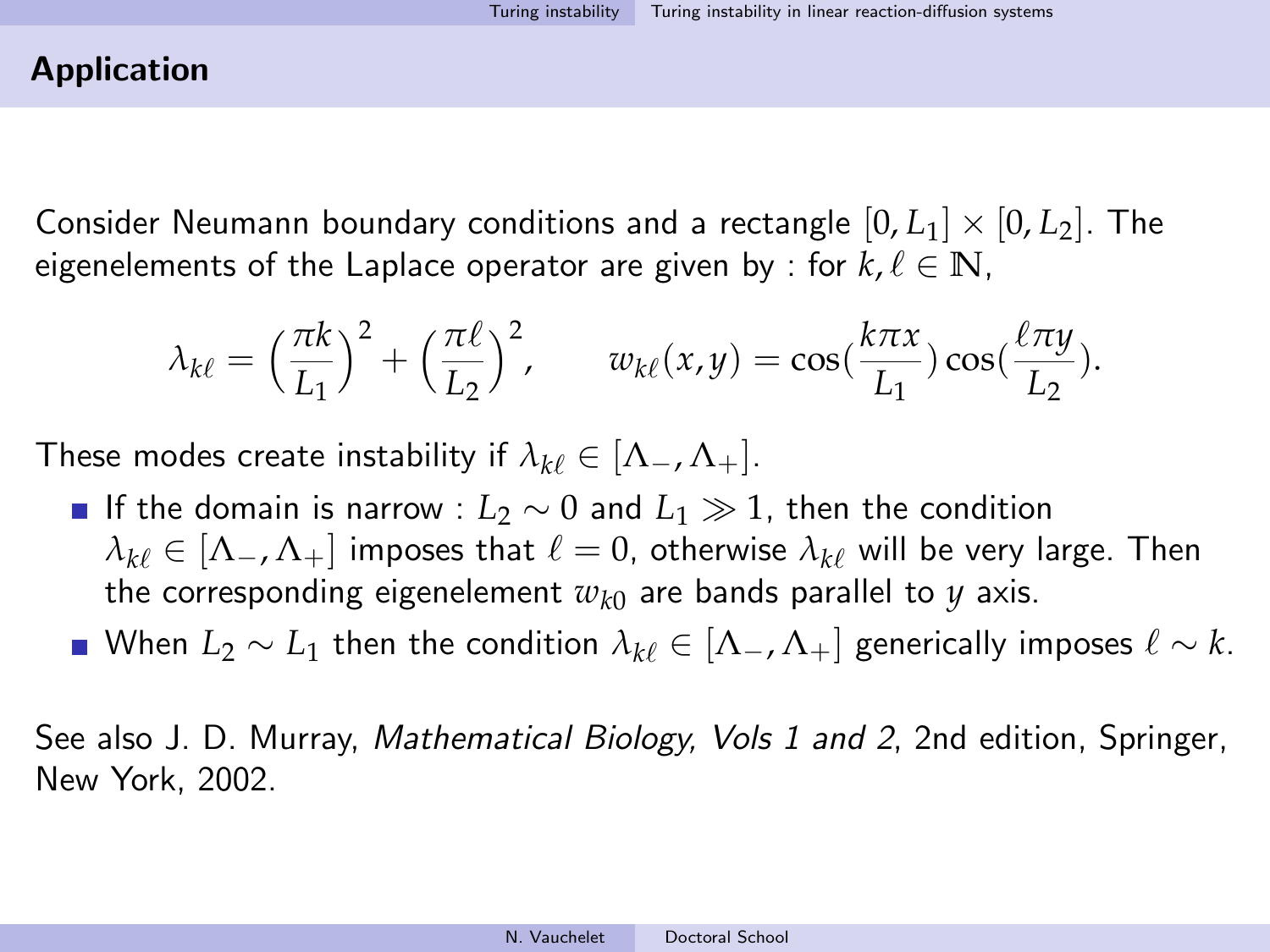### <span id="page-54-0"></span>Outline of lecture 2

### [Some generalities](#page-3-0)

• [Parabolic equation in biology](#page-3-0)

# [Propagation phenomena](#page-14-0)

- [Notion of traveling waves](#page-14-0)
- [Analytical examples](#page-19-0)
- **[The monostable Fisher-KPP equation](#page-22-0)**
- [The bistable case](#page-33-0)

# [Spectral decomposition of the Laplace operator](#page-36-0)

- [Setting of the problem](#page-36-0)
- [Main results](#page-41-0)

# **[Turing instability](#page-45-0)**

- [Turing instability in linear reaction-diffusion systems](#page-45-0)
- [A nonlinear example : the nonlocal Fisher/KPP equation](#page-54-0)
- [Examples of parabolic systems exhibiting Turing patterns](#page-60-0)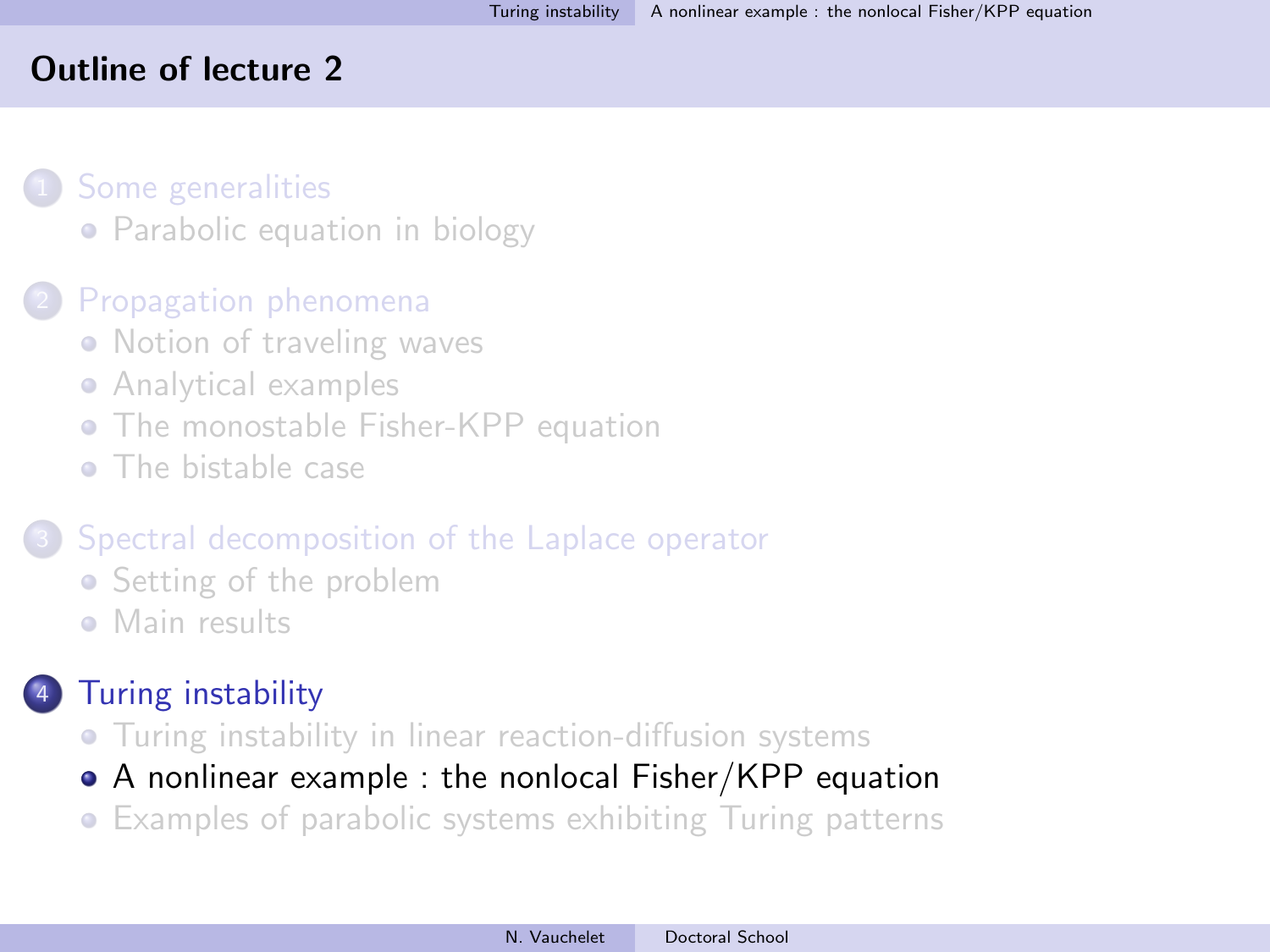# Non-local Fisher/KPP equation

One of the simplest model to explain what is a Turing instability is the nonlocal Fisher/KPP equation :

$$
\partial_t u - v \partial_{xx} u = r u (1 - K * u), \qquad t \geq 0, \quad x \in \mathbb{R}.
$$

In this model we have  $r > 0$ ,  $\nu > 0$  and the convolution kernel K is a smooth probability density function

$$
K \geq 0, \quad \int_{\mathbb{R}} K(x) dx = 1, \quad K \in L^{\infty}(\mathbb{R}).
$$

As a consequence  $u = 1$  is a steady state.

Compared to Fisher/KPP, it takes into account that competition for resources can be of long range. For example in ecology, the roots of trees in semi-arid region can cover 10 times the external size to look for water (in temperated region the ratio is roughly one to one). This leads to the so-called *tiger bush* landscape. Due to convolution term, the maximum principle is lost.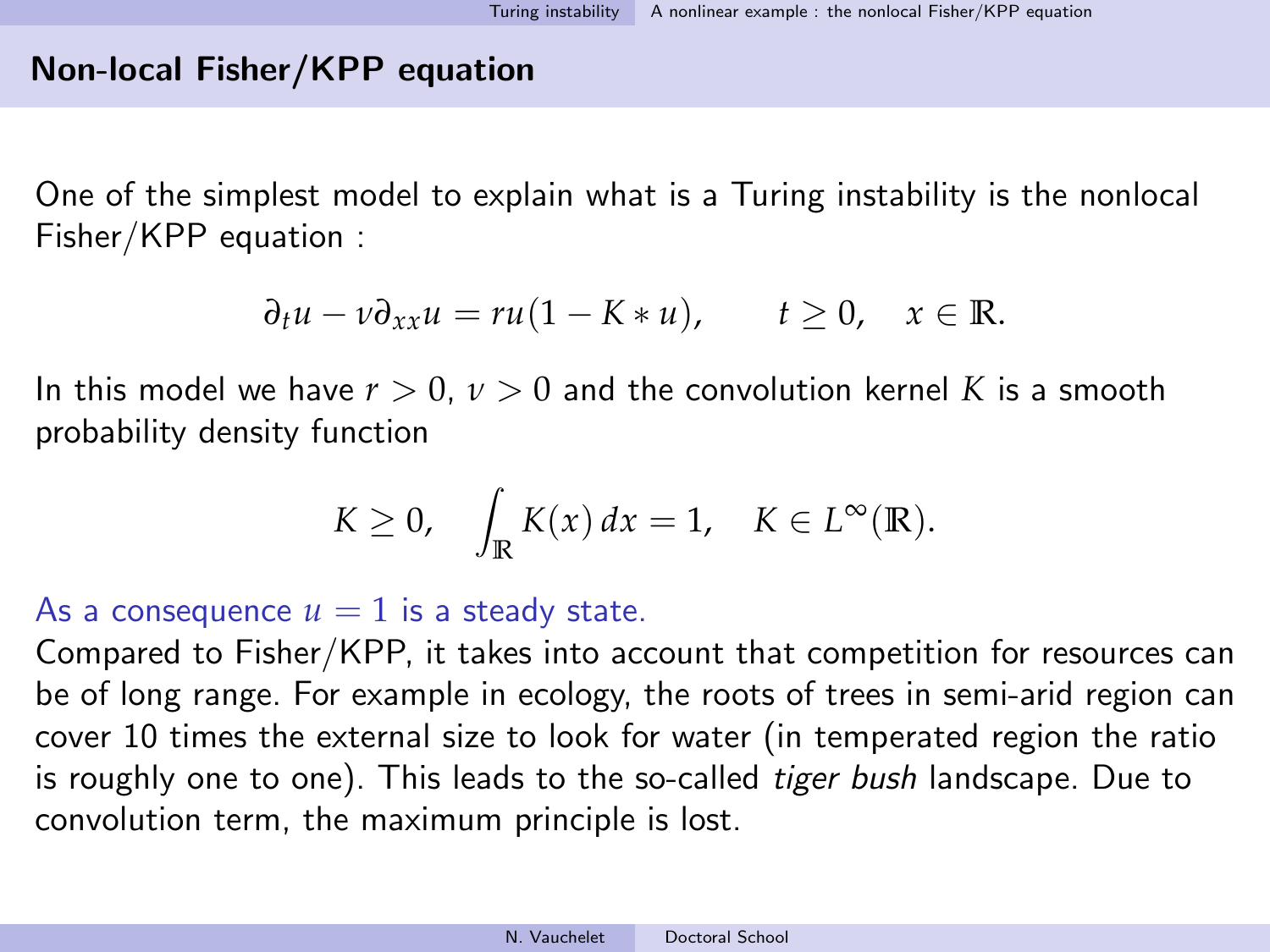# Non-local Fisher/KPP equation



Figure – Examples of tiger bush landscapes.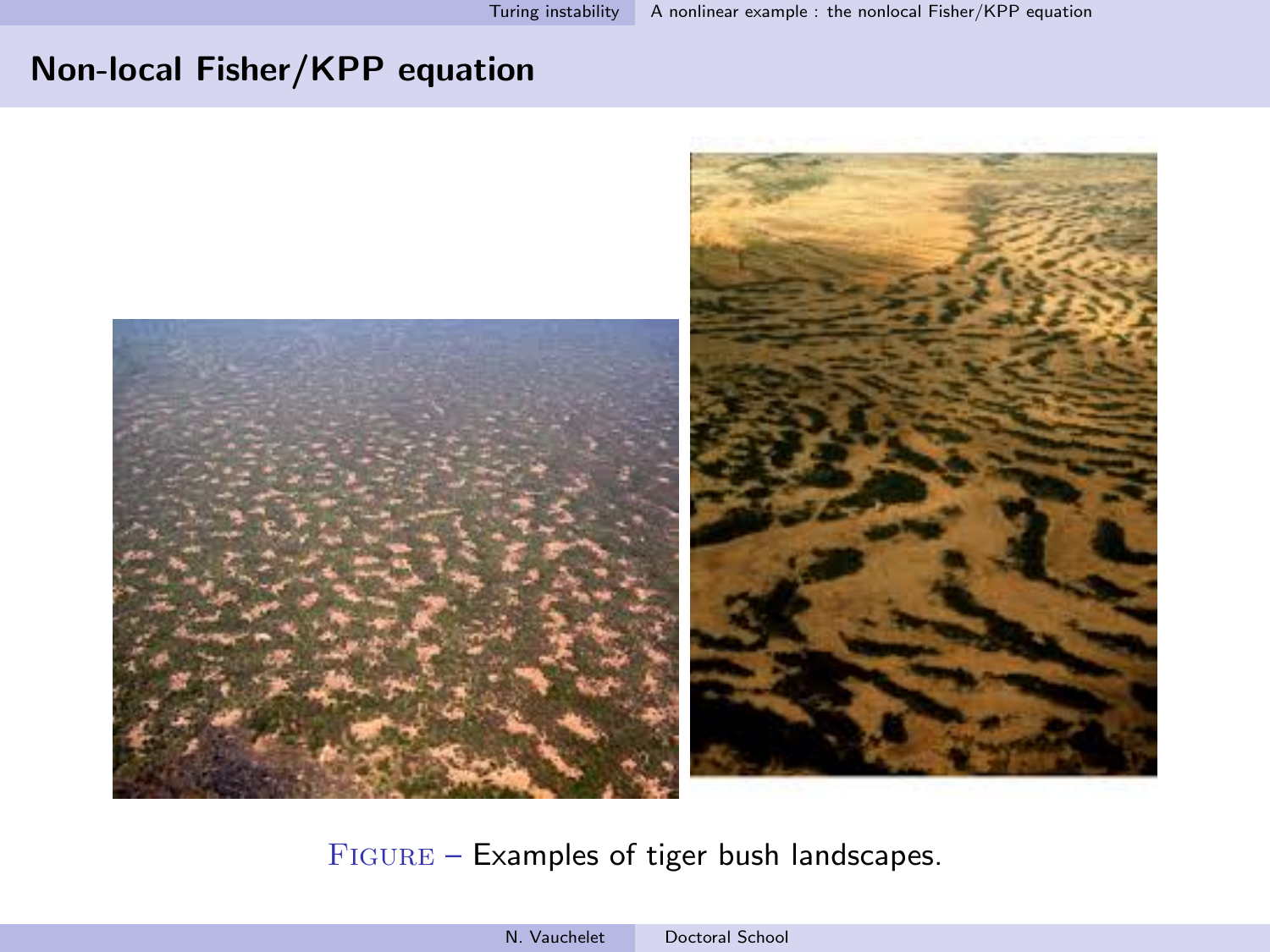### Definition

#### Definition

The steady state  $u = 1$  is called linearly unstable if there are perturbations such that the linearized system has exponential growth in time. A steady state  $u_0$  is said nonlinearly Turing unstable if

- it is between two unstable states (no blow-up, no extinction);
- $\blacksquare$  it is linearly unstable;
- **the corresponding growth modes are unbounded (no high frequency** oscillations).

When Turing instability occurs, solutions exhibit strange behaviour (Turing patterns) : they remain bounded, cannot converge to the steay state  $u_0$  and cannot oscillate rapidly.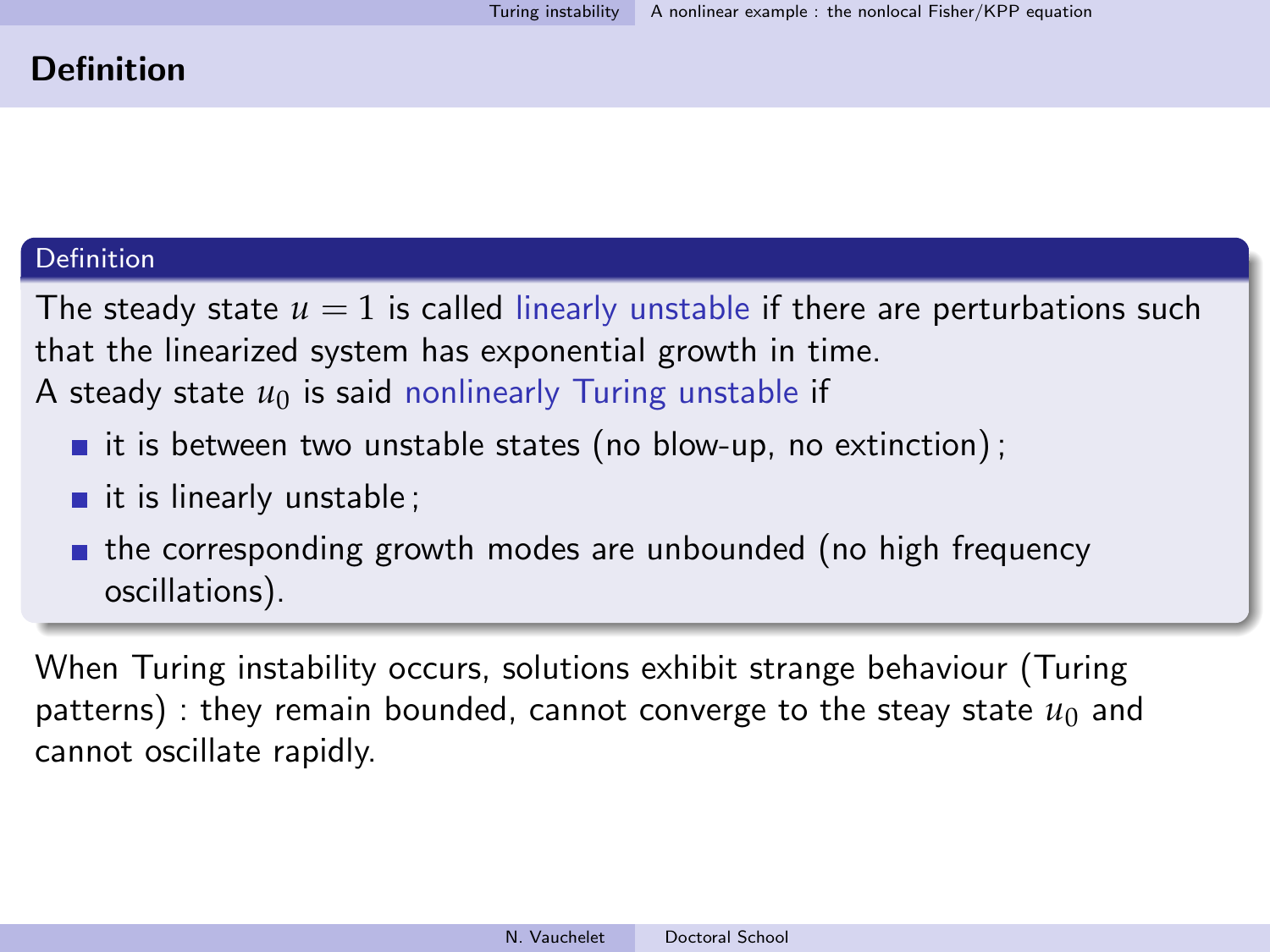# Result

In practice :

- $\blacksquare$  in bounded domain we can use eigenfunctions of the Laplace operator
- on the full line, we may use Fourier modes (kind of generalized eigenfunctions).

We recall the definition of the Fourier transform

$$
\widehat{u}(\xi) = \int_{\mathbb{R}} u(x) e^{-ix\xi} dx.
$$

#### Theorem

Assume  $\exists \xi_0$  such that  $\hat{K}(\xi_0) < 0$  and  $\frac{\nu}{r}$  small enough (depending on  $\xi_0$  and  $K(\xi_0)$ ).  $K(\xi_0)$ ). Then the nonlocal Fisher/KPP equation is nonlinearly Turing unstable.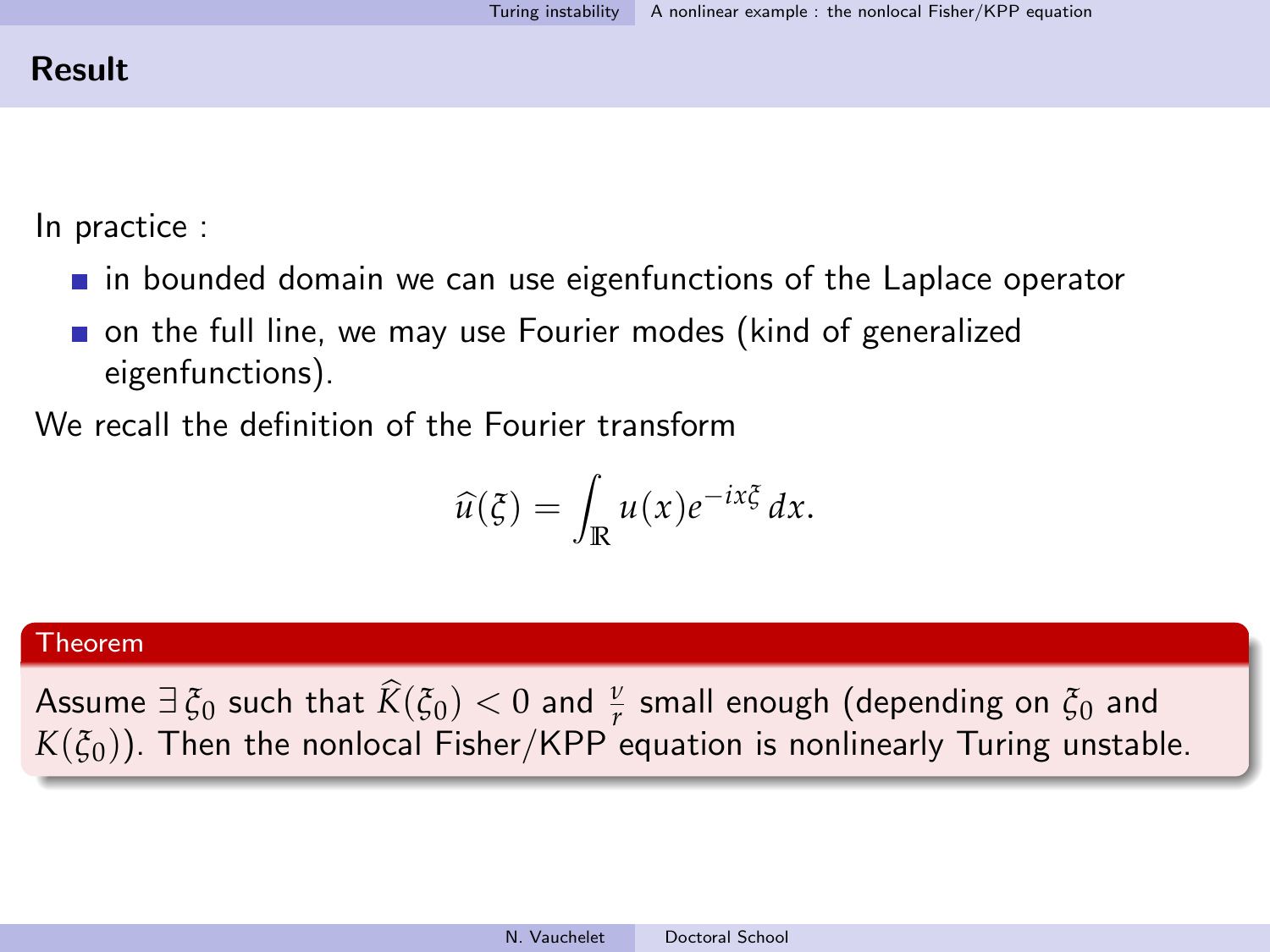# Proof

# Proof.

- $\blacksquare$  *u* = 0 and *u* =  $\infty$  are formally unstable.
- We linearize around  $u = 1$  by setting  $u = 1 + \tilde{u}$ . Keeping only the first order terms, we get

$$
\partial_t \tilde{u} - v \partial_{xx} \tilde{u} = -rK * \tilde{u}.
$$

We look for solutions of the form  $\tilde{u}(t,x) = e^{\lambda t} v(x)$  with  $\lambda > 0$  :

$$
\lambda v - v \partial_{xx} v = -rK * v.
$$

We look for possible Fourier mode  $v(x)=e^{ix\xi_1}$  for which we have existence of such  $\lambda > 0$ :

$$
\lambda + \nu \xi_1^2 = -r\widehat{K}(\xi_1).
$$

It is possible to find such  $\lambda > 0$  by taking e.g.  $\xi_1 = \xi_0$  and  $\frac{r}{\nu}$  small enough.

**The possible unstable modes**  $\xi_0$  are bounded because  $\hat{K}$  is bounded  $|\hat{K}| < 1$ since *K* is a probability measure.

Notice however that the mode  $\xi_1$  we observe in practice is that with the highest growth rate *λ*.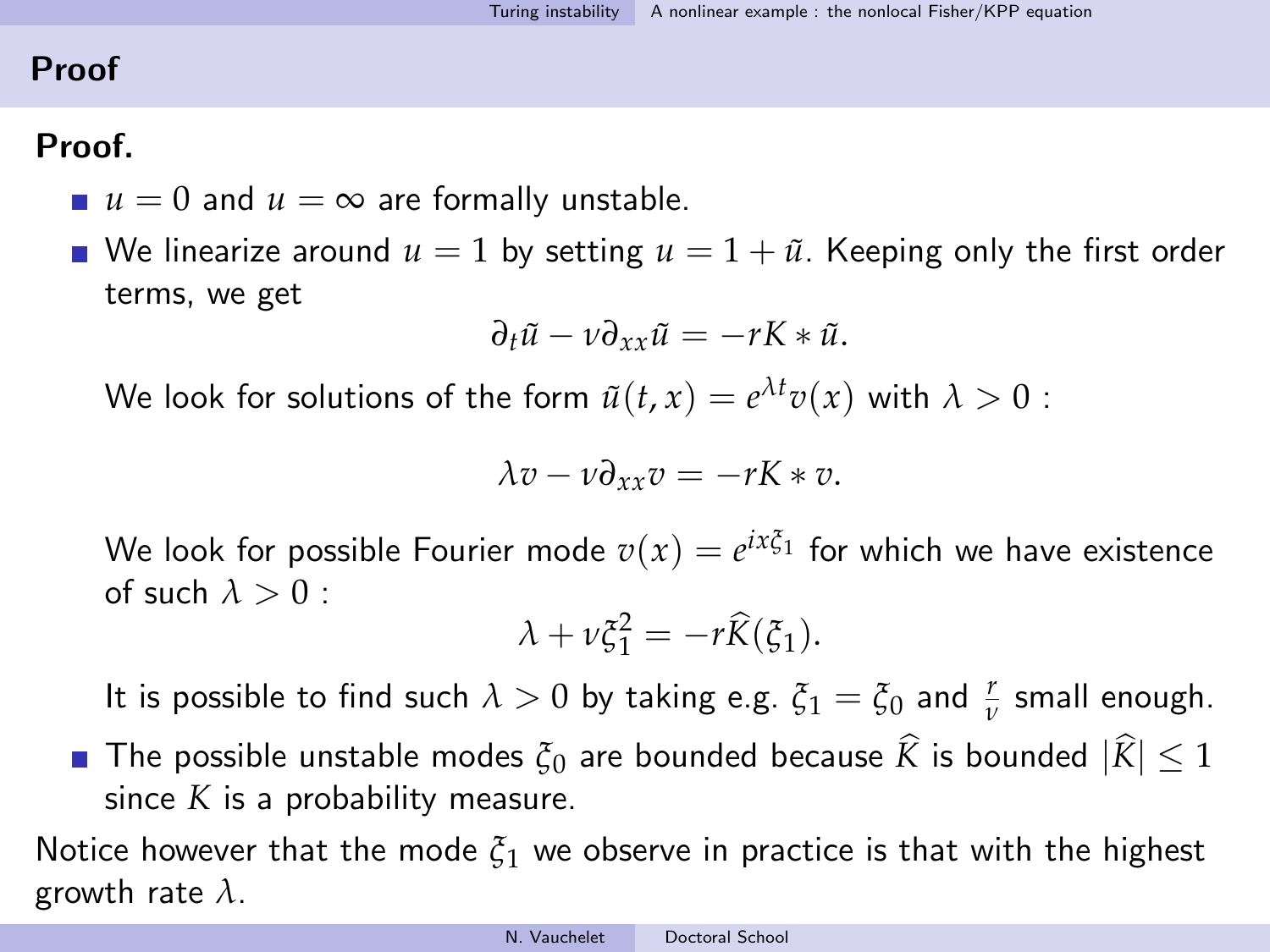### <span id="page-60-0"></span>Outline of lecture 2

### [Some generalities](#page-3-0)

• [Parabolic equation in biology](#page-3-0)

# [Propagation phenomena](#page-14-0)

- [Notion of traveling waves](#page-14-0)
- [Analytical examples](#page-19-0)
- **[The monostable Fisher-KPP equation](#page-22-0)**
- [The bistable case](#page-33-0)

# [Spectral decomposition of the Laplace operator](#page-36-0)

- [Setting of the problem](#page-36-0)
- [Main results](#page-41-0)

# **[Turing instability](#page-45-0)**

- **•** [Turing instability in linear reaction-diffusion systems](#page-45-0)
- [A nonlinear example : the nonlocal Fisher/KPP equation](#page-54-0)
- [Examples of parabolic systems exhibiting Turing patterns](#page-60-0)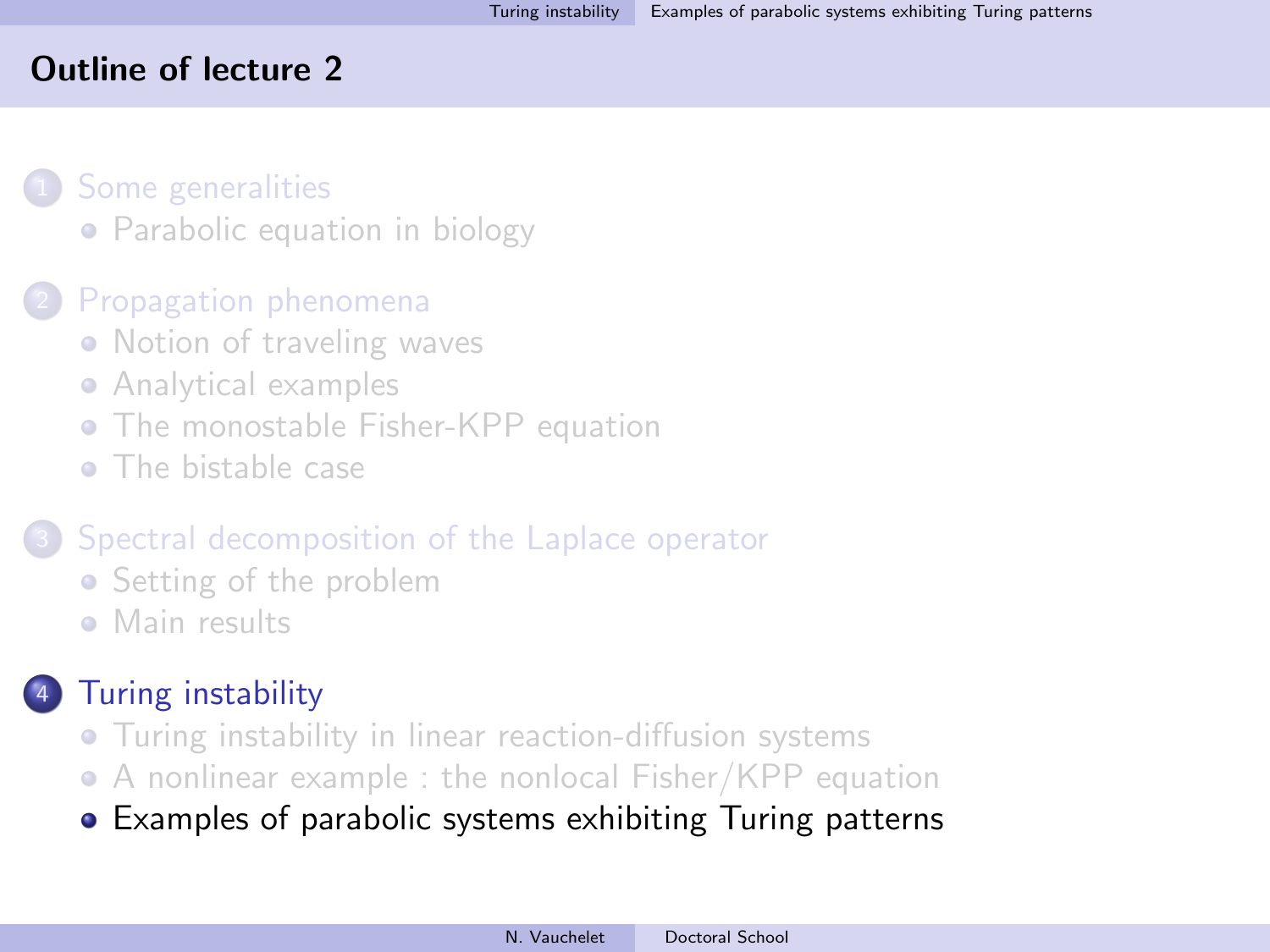We consider the following reaction-diffusion system with two species and conservation of mass

$$
\begin{cases} \n\partial_t u - \sigma_1 \Delta u = -f(u) + v, & t \ge 0, \ x \in \Omega, \\ \n\partial_t v - \sigma_2 \Delta v = f(u) - v \\ \n u(t, x) = v(t, x) = 0 & \text{on } \partial \Omega. \n\end{cases}
$$

We assume that  $f \in C^2(\mathbb{R}^+, \mathbb{R}^+)$  such that  $f(0) = 0$ ,  $f'(u) > 0$  on  $[0, u_c)$ ,  $1 < f'(u) < 0$ , for  $u > u_c$ ,  $f(+\infty) = 0$ .

For this system, we can prove  $u > 0$ ,  $v > 0$ ,  $\frac{d}{dt} \int_{\Omega} (u + v) dx = 0$ . These properties give the non-extinction and non blow-up condition.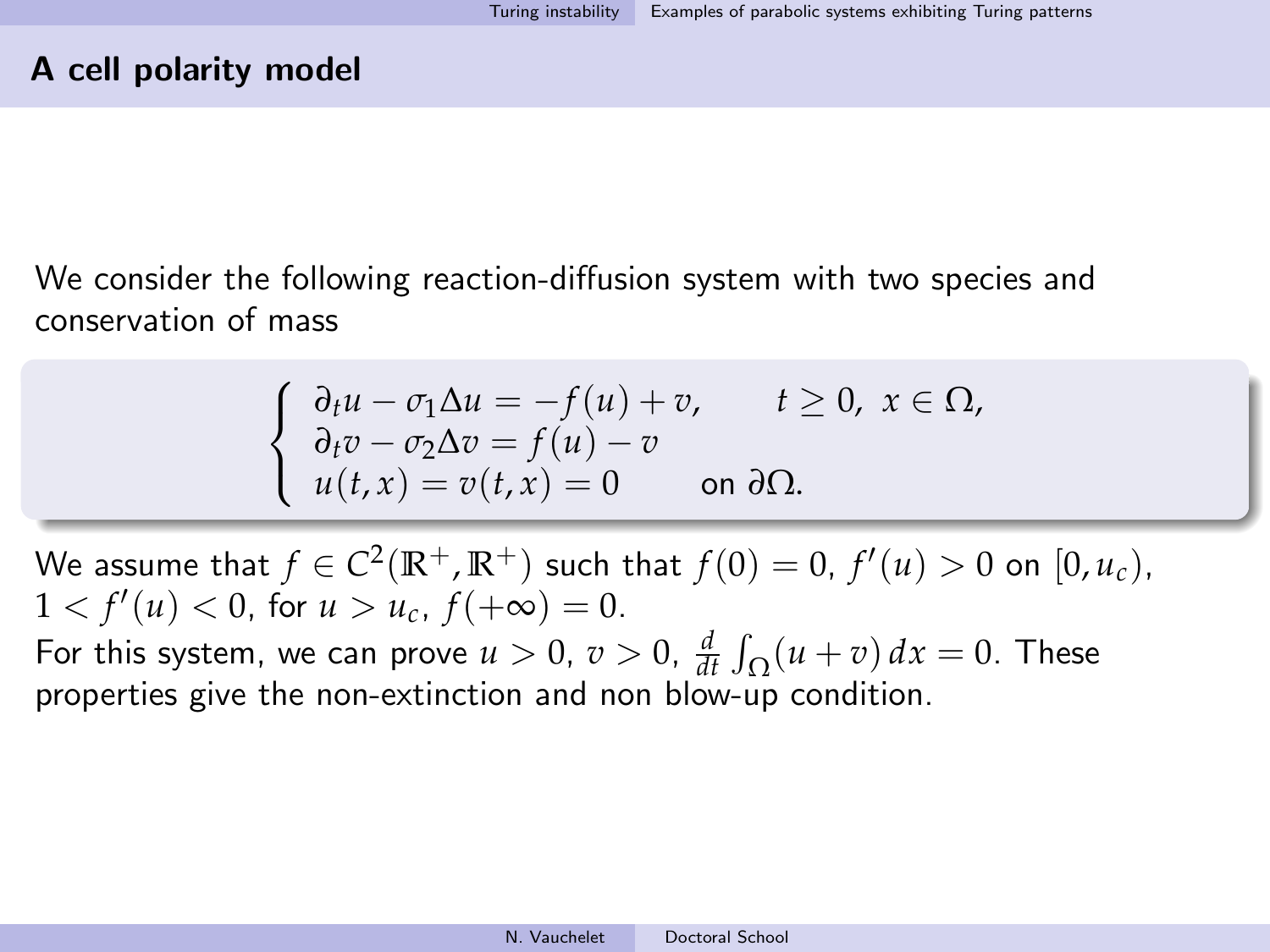### A cell polarity model

Let us first conider the corresponding dynamical system

$$
\frac{d}{dt}U = -f(U) + V \qquad \frac{d}{dt}V = f(U) - V,
$$

complemented with initial data  $U(0) > 0$ ,  $V(0) > 0$ . We have  $U + V = U(0) + V(0) = M_0$ . Thus we can simplify it into

$$
\frac{d}{dt}U = -f(U) + M_0 - U = G(U).
$$

It preserves the positive cone  $U > 0, V > 0$ . Indeed at the first time  $t_0$  where  $U(t_0) = 0$ , we get  $\frac{d}{dt}U(t_0) = M_0 > 0$  which cannot be (same argument for *V*). The function *G* defined by  $G(x) = M_0 - x - f(x)$  is decreasing  $(G'(x) = -1 - f'(x))$ ,  $G(0) > 0$ ,  $G(+\infty) = -\infty$ , thus there exists a unique  $\overline{u}$ such that  $G(\overline{u}) = 0$ .

Therefore there exists a unique non zero steady state  $(\overline{u}, \overline{v})$  with  $\overline{u} + \overline{v} = M_0$  and  $\overline{v} = f(\overline{u}).$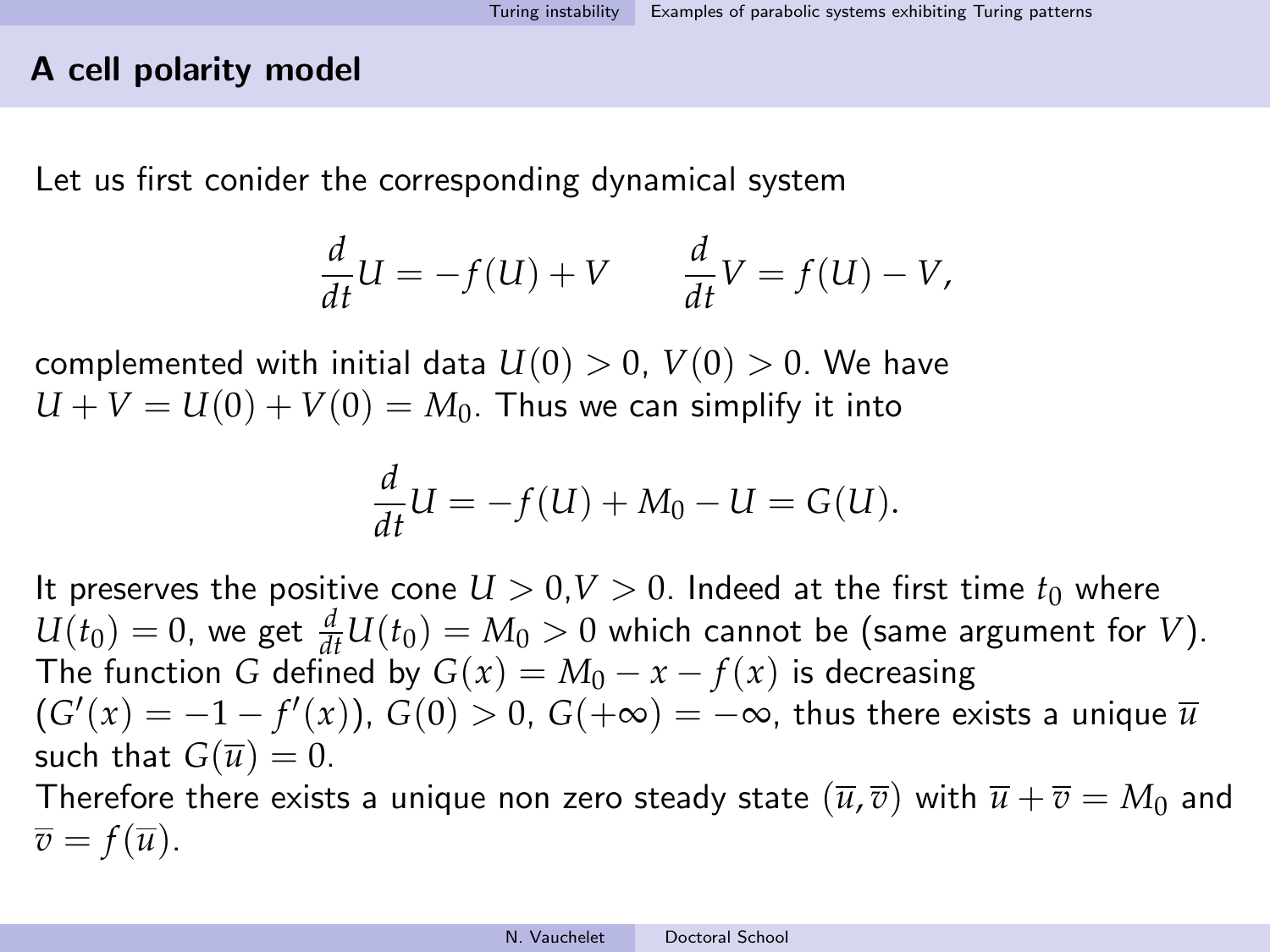# A cell polarity model

The differential matrix of the right hand side at  $(\overline{u}, \overline{v})$  is given by

$$
\begin{pmatrix} -f'(\overline{u}) & 1 \\ f'(\overline{u}) & -1 \end{pmatrix} \qquad T = -f'(\overline{u}) - 1 < 0, \quad D = 0.
$$

Then  $(\overline{u}, \overline{v})$  is stable.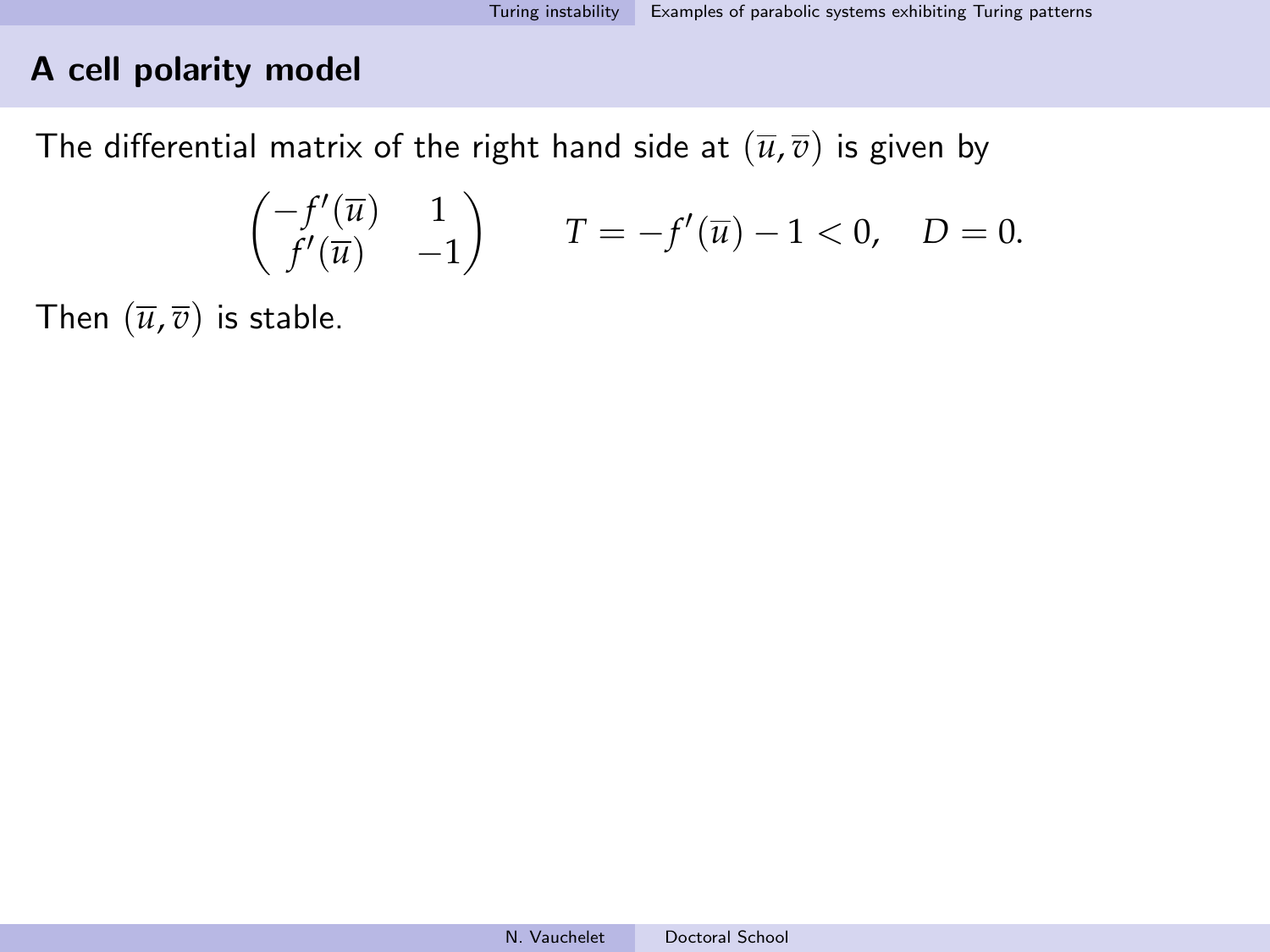# A cell polarity model

The differential matrix of the right hand side at  $(\overline{u}, \overline{v})$  is given by

$$
\begin{pmatrix} -f'(\overline{u}) & 1 \\ f'(\overline{u}) & -1 \end{pmatrix} \qquad T = -f'(\overline{u}) - 1 < 0, \quad D = 0.
$$

Then  $(\overline{u}, \overline{v})$  is stable.

# Turing instability.

The only possibility is that *u* is the activator (from the scripture of the system). From the first Theorem, to have instability that is to have *u* activator we should have  $f'(\overline{u}) < 0 \Leftrightarrow \overline{u} > u_c$ .

Then the unstable modes  $e^{\lambda t}(\alpha w_k,\beta w_k)$  exist if there is a positive root to the polynomial

$$
\lambda^2 + \lambda(\lambda_k(\sigma_1 + \sigma_2) + f'(\overline{u}) + 1) + (\sigma_1\lambda_k + f'(\overline{u}))(\sigma_2\lambda_k + 1) - f'(\overline{u}) = 0.
$$

That is

$$
(\sigma_1 \lambda_k + f'(\overline{u}))(\sigma_2 \lambda_k + 1) - f'(\overline{u}) < 0.
$$

This is equivalent to  $\lambda_k + \frac{1}{\sigma_k}$ *σ*2  $\leq \frac{|f'(\overline{u})|}{\sqrt{u}}$ *σ*1 . This is clearly satisfied for some eigenvalues  $\lambda_k$  when  $\sigma_1$  is small enough.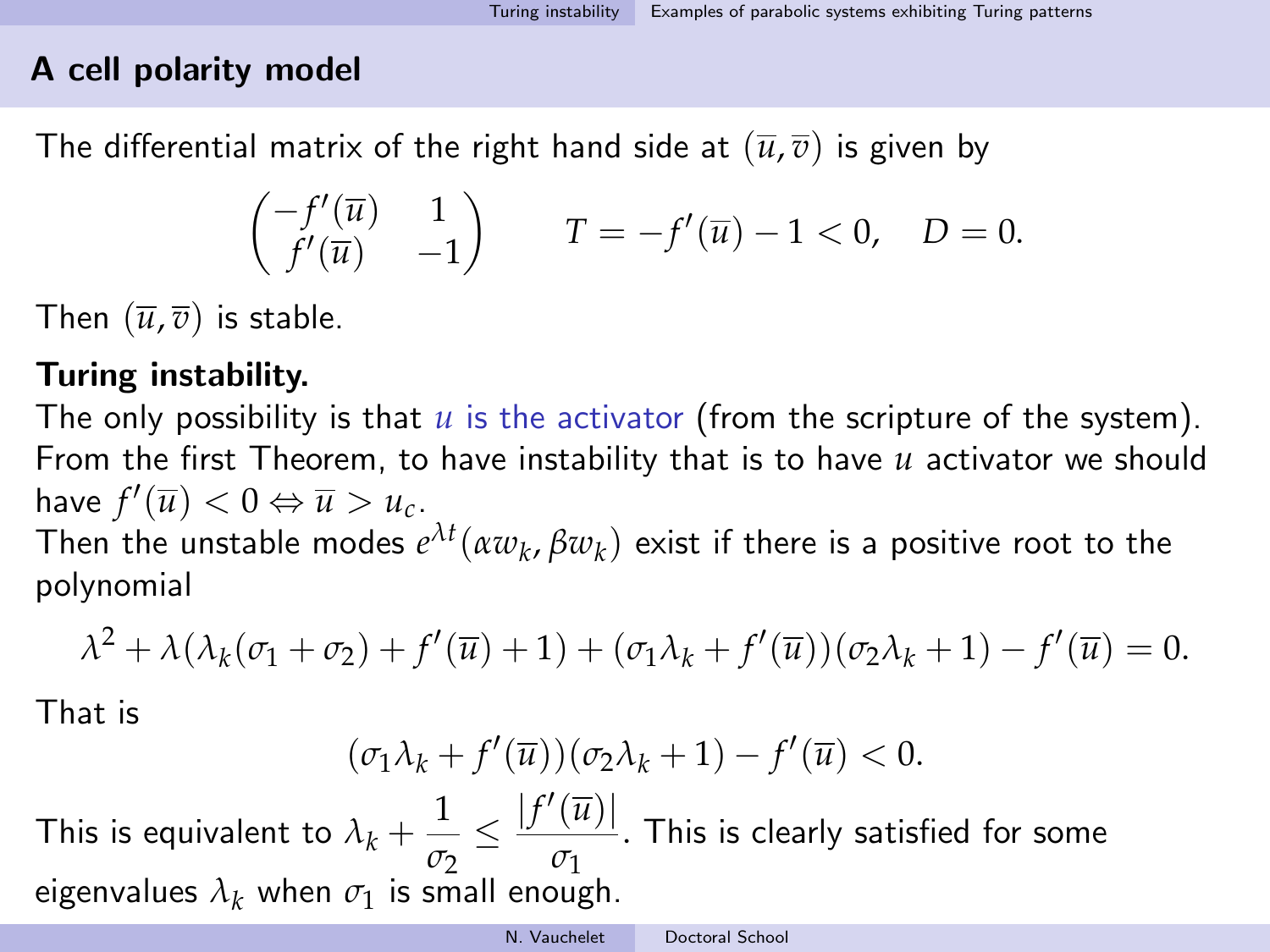The chlorite-iodide-malonic acid (CIMA) reaction is well-known as it is the first experimental evidence of Turing instability.



Figure – Historical observation of Turing patterns in the CIMA reaction. Picture from the original December 1989 experiments.

Example of a numerical simulation.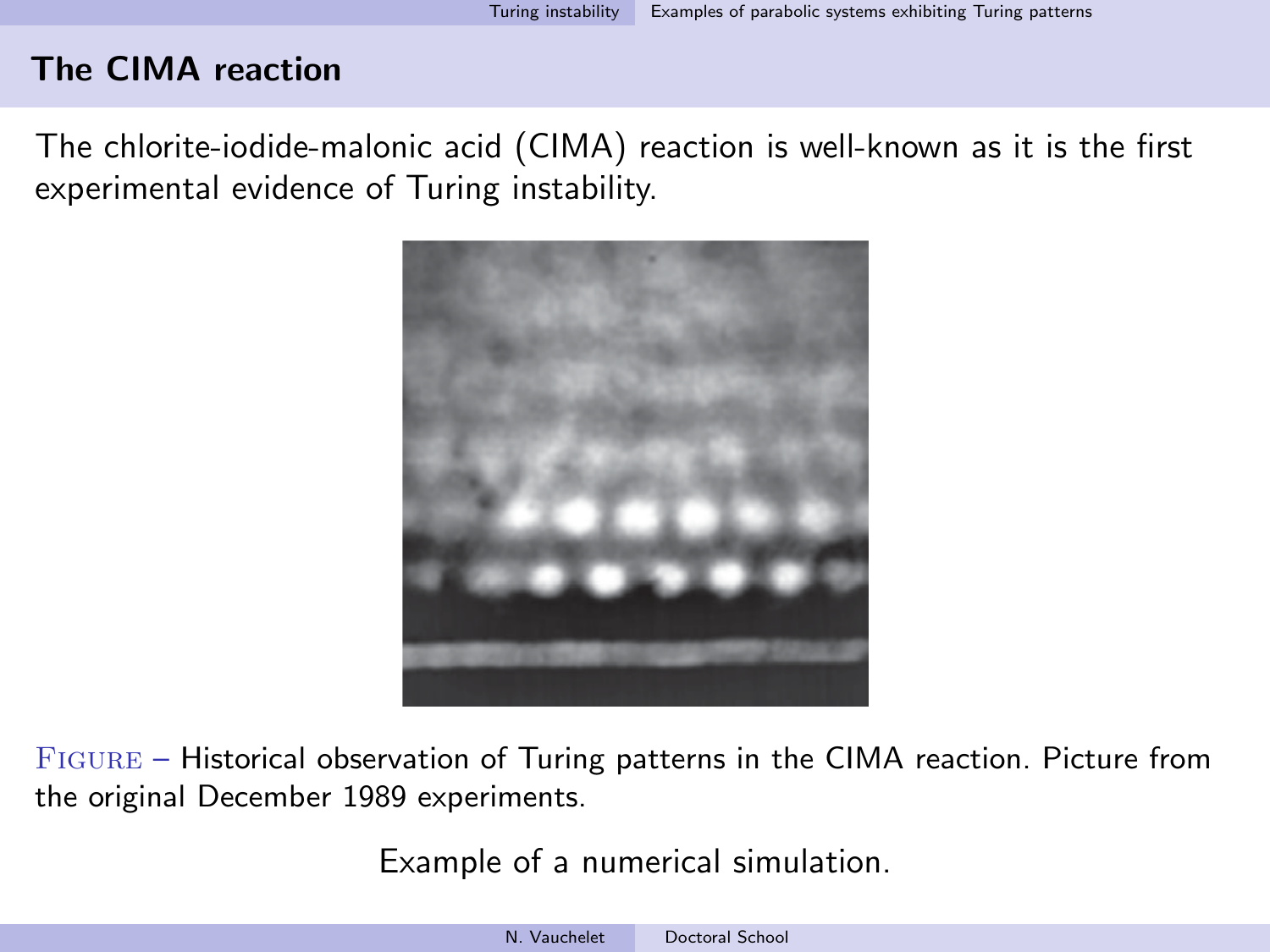#### The system reads

$$
\partial_t u - \sigma_u \Delta u = a - u - \frac{4uv}{1 + u^2}
$$

$$
\partial_t v - \sigma_v \Delta v = bcu - \frac{cuv}{1 + u^2}
$$

$$
\partial_v u = \partial_v v = 0.
$$

Here *u* (the activator) denotes the iodide (*I* <sup>−</sup>) concentration, *v* (the inhibitor) denotes the chlorite  $(CIO_2^-)$  concentration. We have  $a > 0$ ,  $b < 0$ ,  $c > 0$ .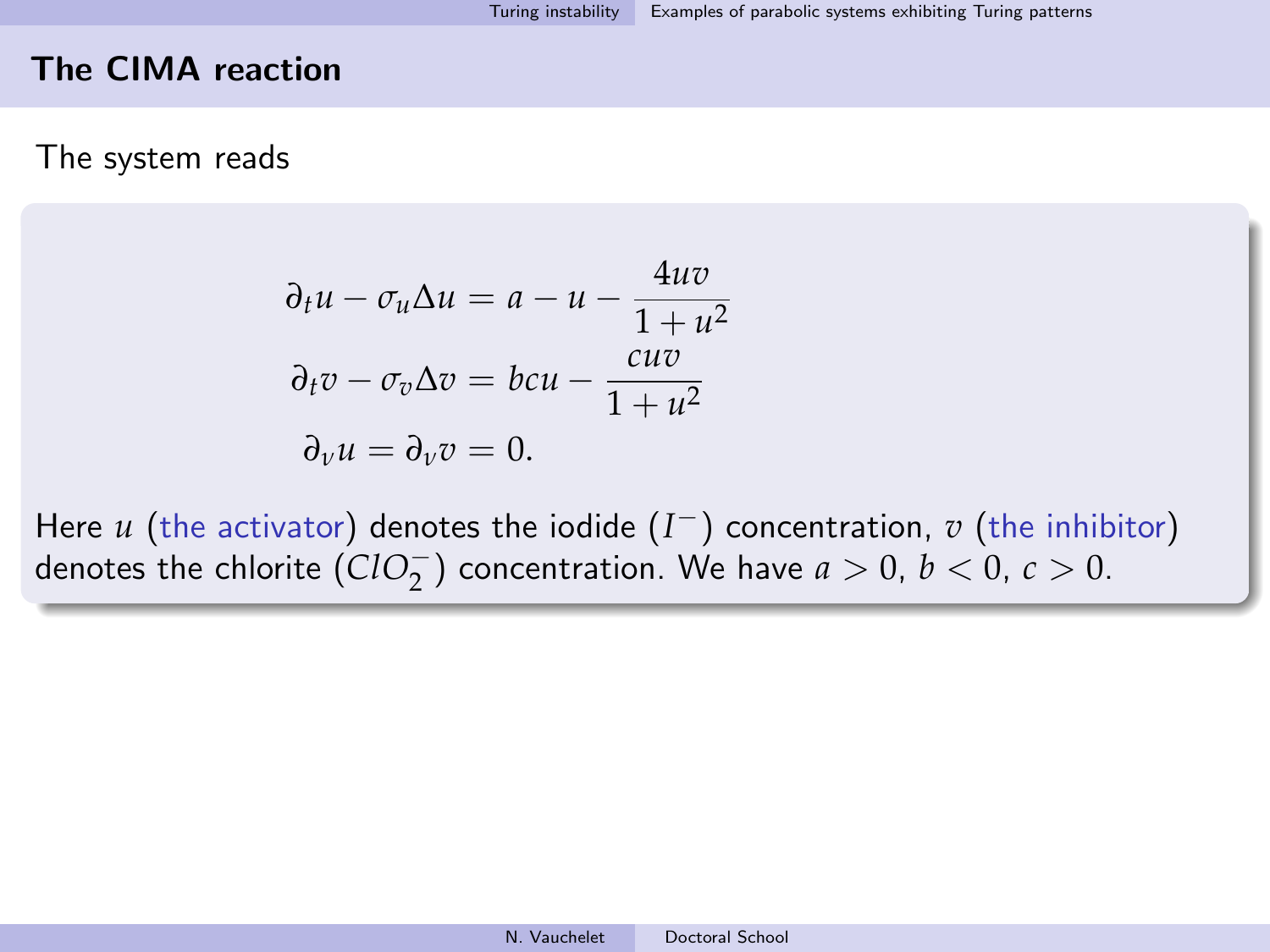### The system reads

$$
\partial_t u - \sigma_u \Delta u = a - u - \frac{4uv}{1 + u^2}
$$

$$
\partial_t v - \sigma_v \Delta v = bcu - \frac{cuv}{1 + u^2}
$$

$$
\partial_v u = \partial_v v = 0.
$$

Here *u* (the activator) denotes the iodide (*I* <sup>−</sup>) concentration, *v* (the inhibitor) denotes the chlorite  $(CIO_2^-)$  concentration. We have  $a > 0$ ,  $b < 0$ ,  $c > 0$ .

#### Steady state.

There is a single homogeneous steady state (non zero) :

$$
\overline{u} = \frac{a}{4b+1} \quad ; \qquad \overline{v} = b(1+\overline{u}^2).
$$

By maximum principle we get  $0 \leq \overline{u} \leq a$  and  $b \leq v \leq b(1+a^2)$ .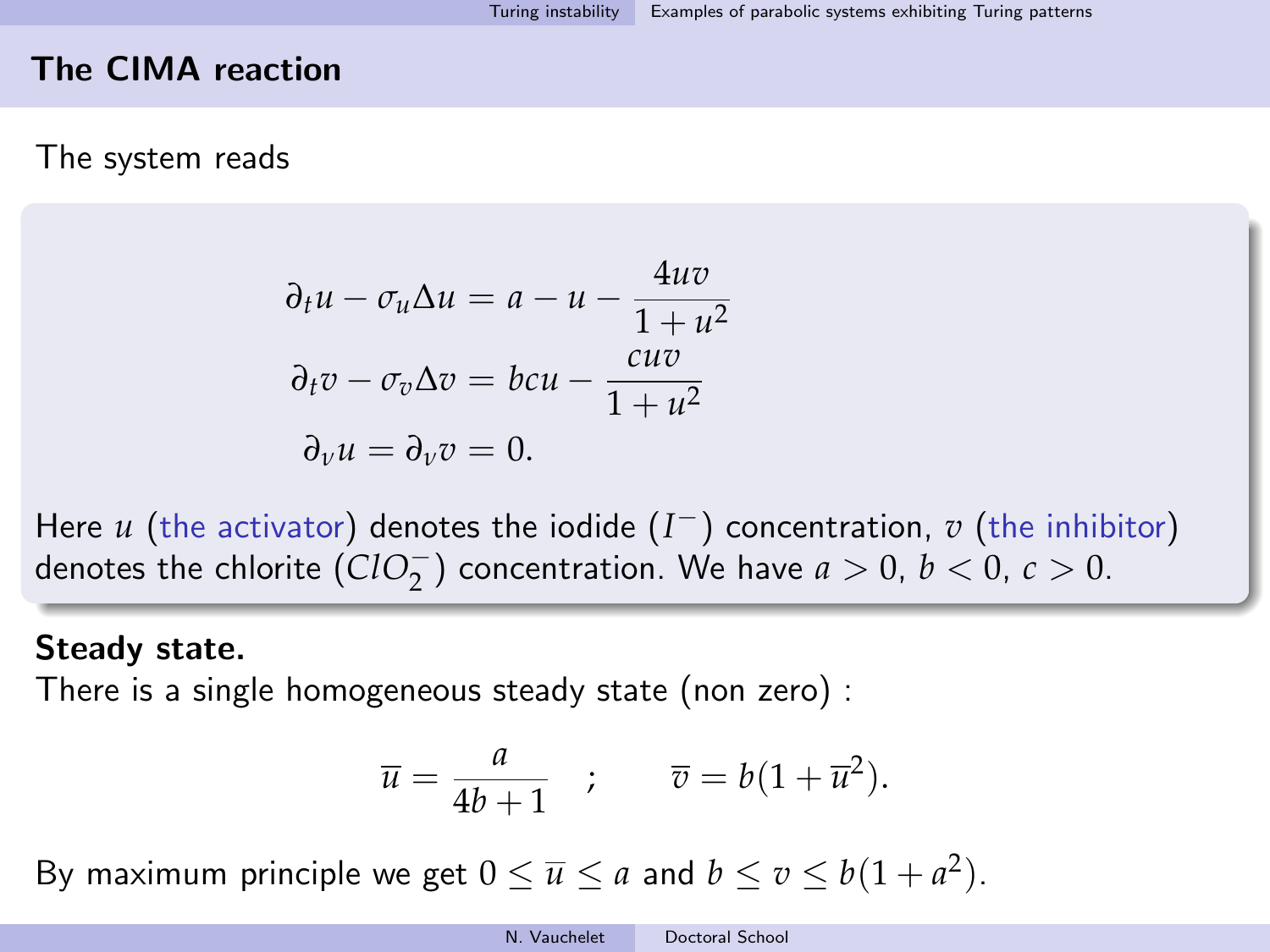### Turing instability.

From these bounds, the solution cannot get extinct nor blow-up. Then to study the Turing instability, it remains to study the linearized operator around  $(\bar{u}, \bar{v})$ . The differential matrix at  $(\overline{u}, \overline{v})$  is given by

$$
\begin{pmatrix} -1 - 4\overline{v} \frac{(1 - \overline{u}^2)}{(1 + \overline{u}^2)^2} & -\frac{4\overline{u}}{1 + \overline{u}^2} \\ b c - c\overline{v} \frac{1 - \overline{u}^2}{(1 + \overline{u}^2)^2} & -\frac{c\overline{u}^2}{1 + \overline{u}^2} \end{pmatrix} = \begin{pmatrix} -1 - 4\frac{b^2(1 - \overline{u}^2)}{\overline{v}} & -\frac{4b\overline{u}}{\overline{v}} \\ b c - \frac{c b^2(1 - \overline{u}^2)}{\overline{v}} & -\frac{c b\overline{u}}{\overline{v}} \end{pmatrix}
$$

From the first Theorem, we have to check the conditions

$$
-1 - 4\frac{b^2(1-\overline{u}^2)}{\overline{v}} > 0, \quad T = -1 - 4\frac{b^2(1-\overline{u}^2)}{\overline{v}} - \frac{cb\overline{u}}{\overline{v}} < 0,
$$
  

$$
D = (1 + 4\frac{b^2(1-\overline{u}^2)}{\overline{v}}) \frac{cb\overline{u}}{\overline{v}} + \frac{4b\overline{u}}{\overline{v}} \left(bc - \frac{cb^2(1-\overline{u}^2)}{\overline{v}}\right) = \frac{cb\overline{u}(1+4b)}{\overline{v}} > 0.
$$

The condition  $D > 0$  is always satisfied.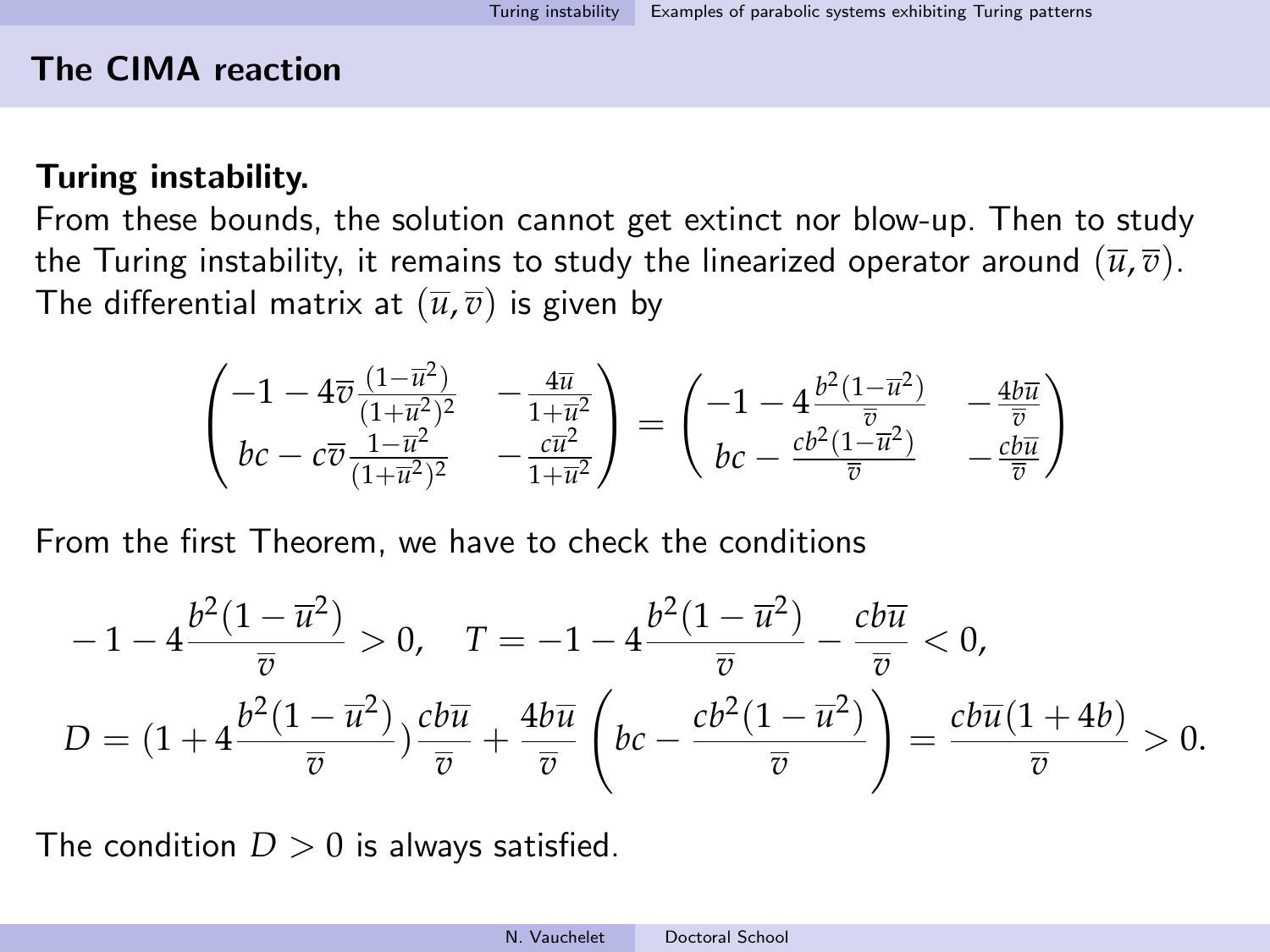The first condition is equivalent to (replacing  $\overline{v}$  by its value)

$$
4b^2\overline{u}^2 - 4b^2 - b(1+\overline{u}^2) > 0 \Leftrightarrow \overline{u}^2 > \frac{4b+1}{4b-1}.
$$

The condition on the trace  $(4b-1)\overline{u}^2-c\overline{u}-(4b+1)< 0$  implies

$$
\frac{c-\sqrt{c^2-4(16b^2-1)}}{2(4b-1)}<\overline{u}<\frac{c+\sqrt{c^2+4(16b^2-1)}}{2(4b-1)}.
$$

Thus under these conditions, for  $\sigma_u \ll \sigma_v$ , we have from the first Theorem that Turing instability occurs.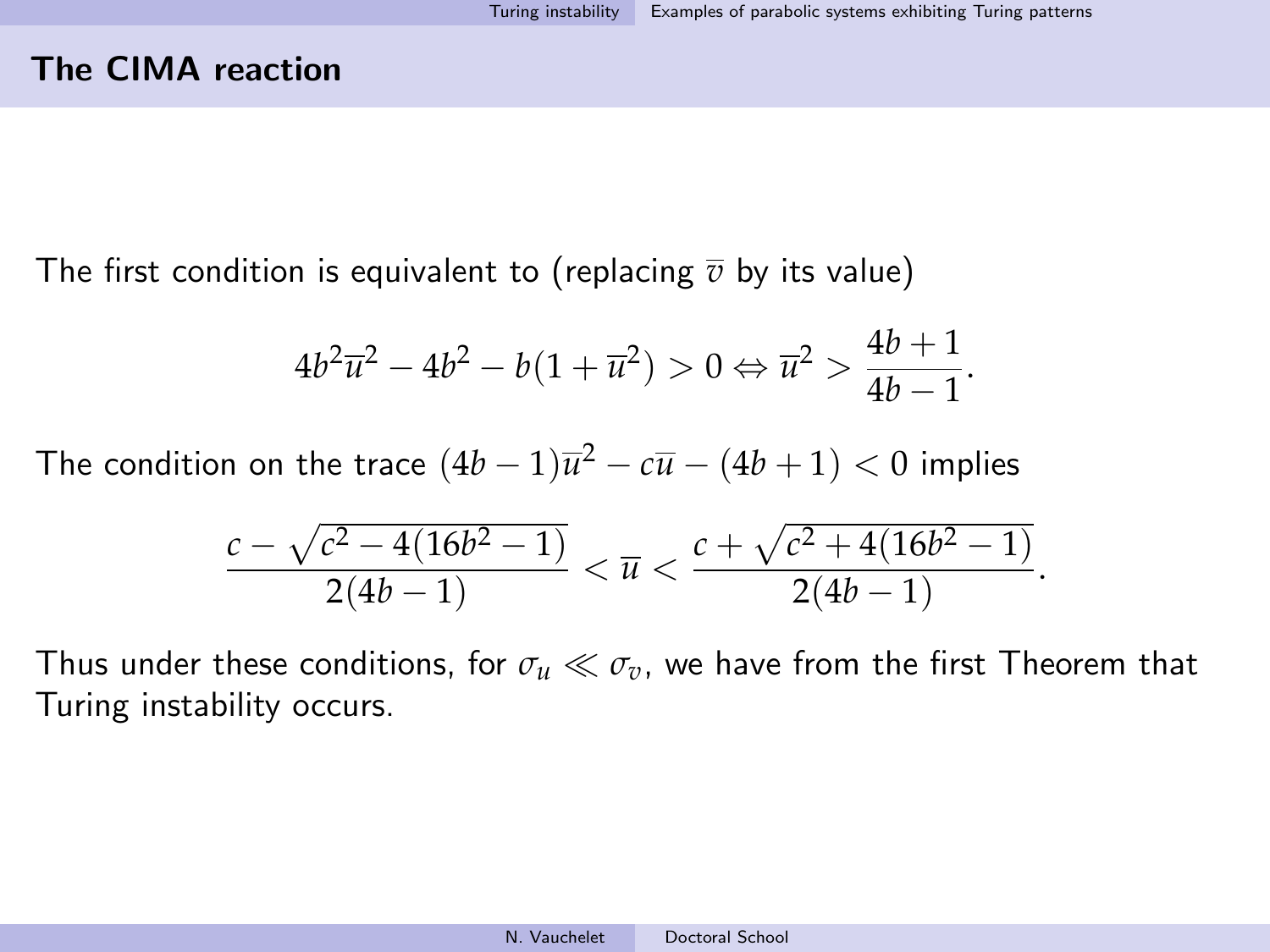### The Gray-Scott system

Another well-known system giving rise to instability is the Gray-Scott system :

$$
\partial_t u - d_u \Delta u = u^2 v - Au
$$
  
\n
$$
\partial_t v - d_v \Delta v = -u^2 v + B(1 - v)
$$
  
\n
$$
\partial_v u = \partial_v v = 0.
$$

We consider the case  $B > 4A^2$ .

Here *u* denotes the concentration of a component that reacts with *v* (and consumes it).

Example of a numerical simulation.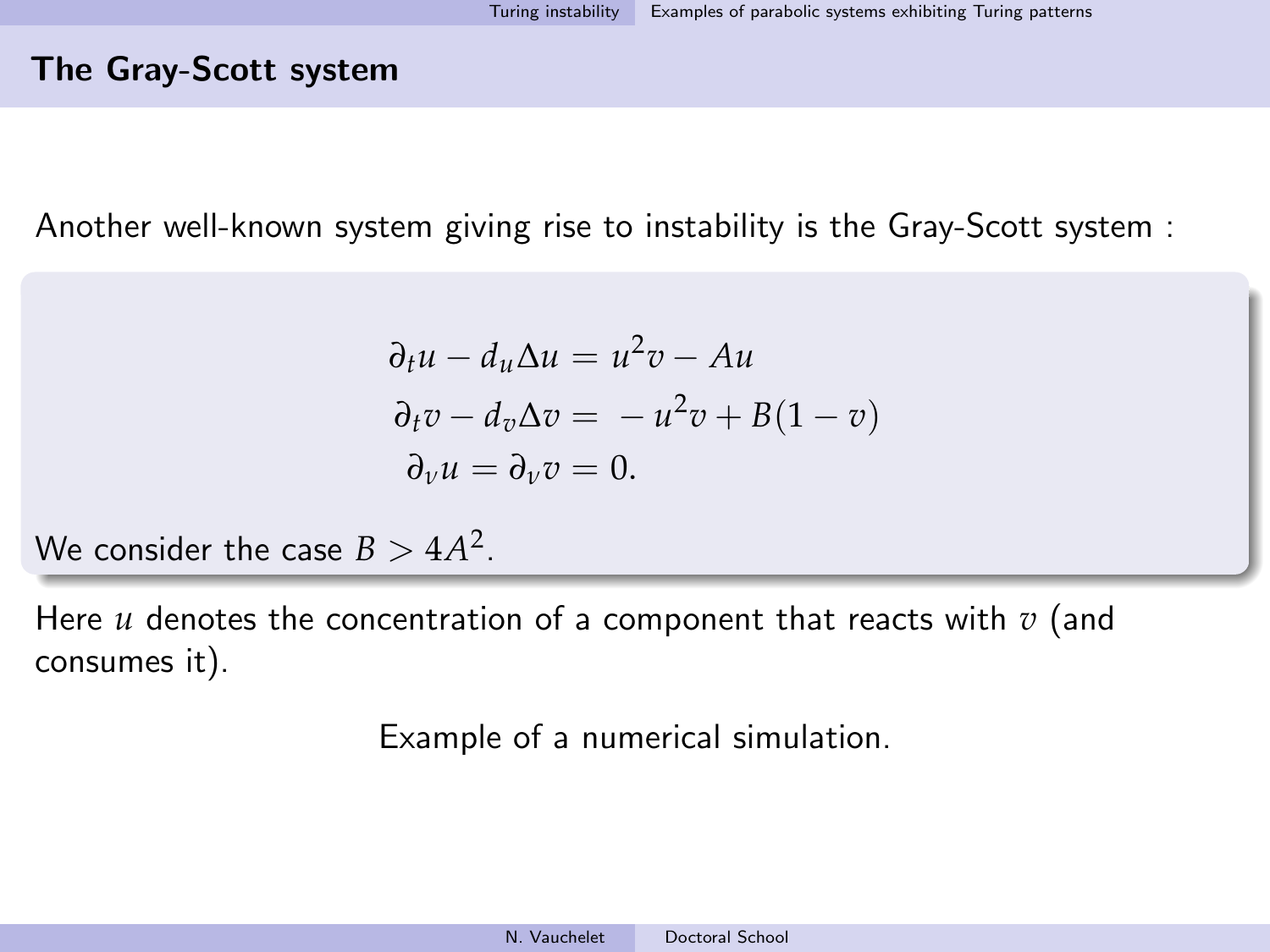# The Gray-Scott system

# Steady states.

We solve

$$
\overline{U}^2 \overline{V} - A \overline{U} = 0
$$
  
-
$$
\overline{U}^2 \overline{V} + B(1 - \overline{V}) = 0.
$$

There are three steady states :

■ 
$$
U_0 = 0
$$
,  $V_0 = 1$ ;  
\n■  $U_- = \frac{B - \sqrt{B^2 - 4A^2B}}{2A}$ ,  $V_- = \frac{B + \sqrt{B^2 - 4A^2B}}{2B}$ ;  
\n■  $U_+ = \frac{B + \sqrt{B^2 - 4A^2B}}{2A}$ ,  $V_+ = \frac{B - \sqrt{B^2 - 4A^2B}}{2B}$ .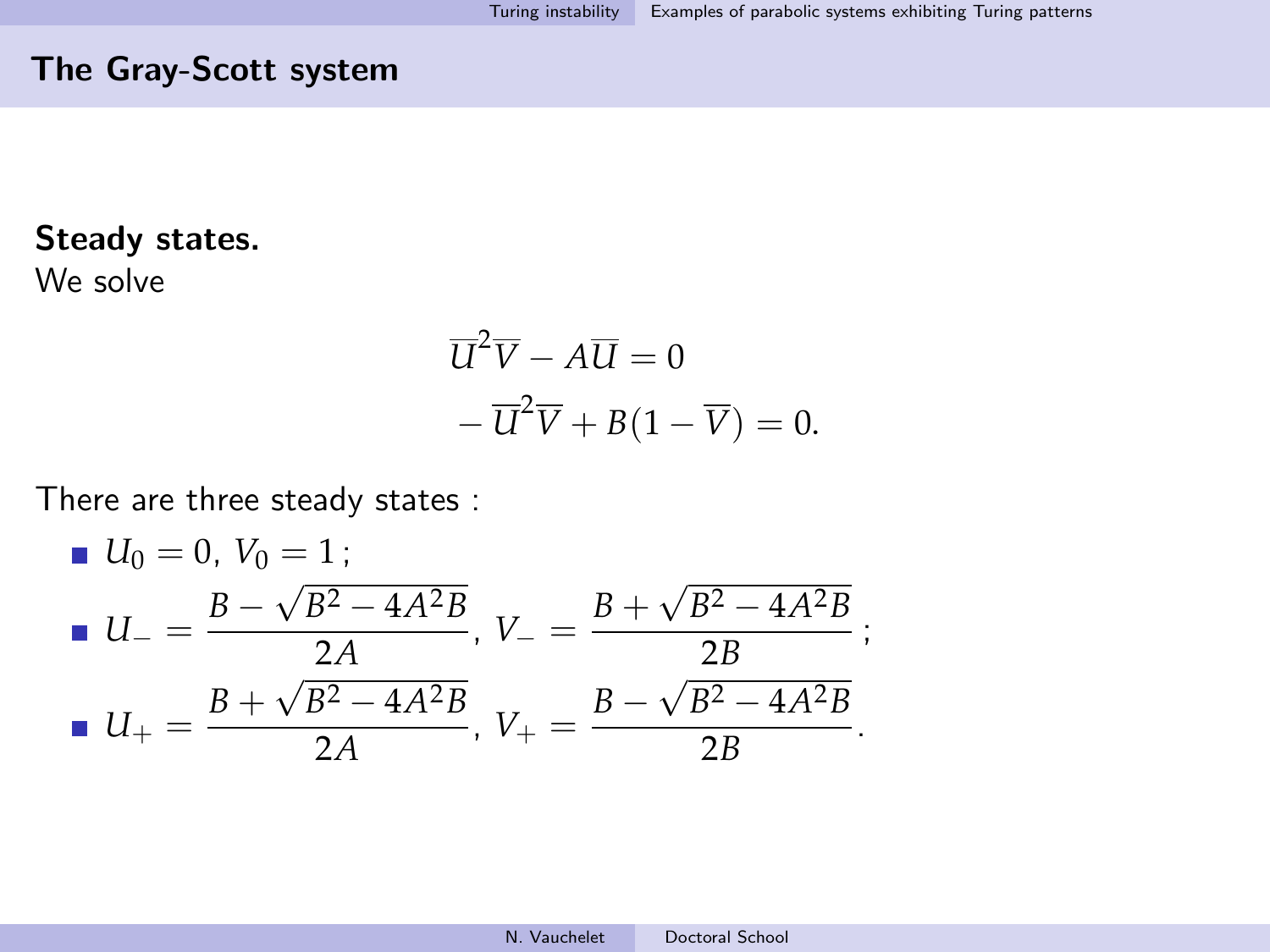# The Gray-Scott system

### Turing instability.

Let us denote  $u = \overline{U} + \tilde{u}$ ,  $v = \overline{V} + \tilde{v}$ , the linearized system satisfied by  $(\tilde{u}, \tilde{v})$  is given by

$$
\partial_t \tilde{u} - d_u \Delta \tilde{u} = (2\overline{U}\,\overline{V} - A)\tilde{u} + \overline{U}^2 \tilde{v},
$$
  

$$
\partial_t \tilde{v} - d_v \Delta \tilde{v} = -2\overline{U}\,\overline{V}\tilde{u} - (\overline{U}^2 \overline{V}\tilde{u} - (\overline{U}^2 + B)\tilde{v}.
$$

- For  $(U_0, V_0) = (0, 1)$ , we have  $D = AB > 0$ ,  $T = -A B < 0$ , then the corresponding ODE is lnearly attractive and because −*A* < 0 and −*D* < 0 there is no activator.
- ${\sf For} \; (U_\pm, V_\pm),$  we have  $D_\pm = A(U_\pm^2 B)$ , and  $T_\pm = A B U_\pm^2$ . We have *D*+ > 0 and *D*<sup>−</sup> < 0. Hence,
	- **the steady state**  $(U_-, V_-)$  **is linearly unstable for the corresponding ODE;**
	- for  $(U_+, V_+)$  the trace condition reads  $T = A \frac{B^2}{2A^2} \frac{B}{2A^2}$  $\sqrt{B^2 - 4A^2B} < 0.$ It is an additional condition to be checked. Notice that  $2U_+V_+ - A = A > 0$ , then *u* is the activator.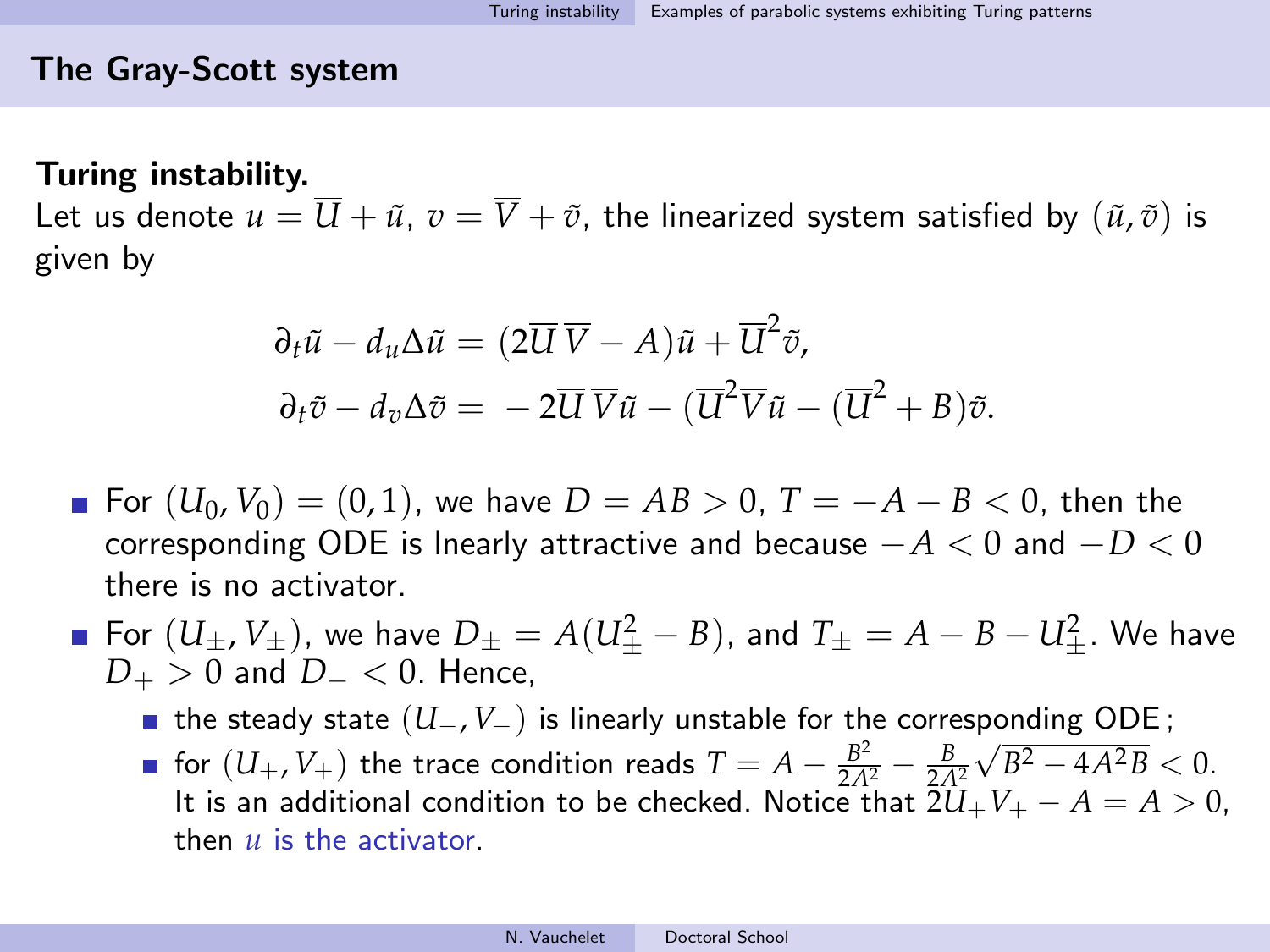We consider the particular case where  $d<sub>u</sub> = d<sub>v</sub>$ ,  $A = B$ . Then, by choosing  $v = 1 - u$  the system of two equations reduce to the single equation

$$
\partial_t u - d_u \Delta u = u^2 (1 - u) - Au.
$$

This corresponds to the situation of the Allen-Cahn (bistable) equation where, for *A* small enough, we have three steady states  $U_0$  is stable,  $U_-\$  is unstable, *U*<sup>+</sup> > *u*<sup>−</sup> is stable. We have already seen that this equation exhibits a traveling wave solution on the real line **R**.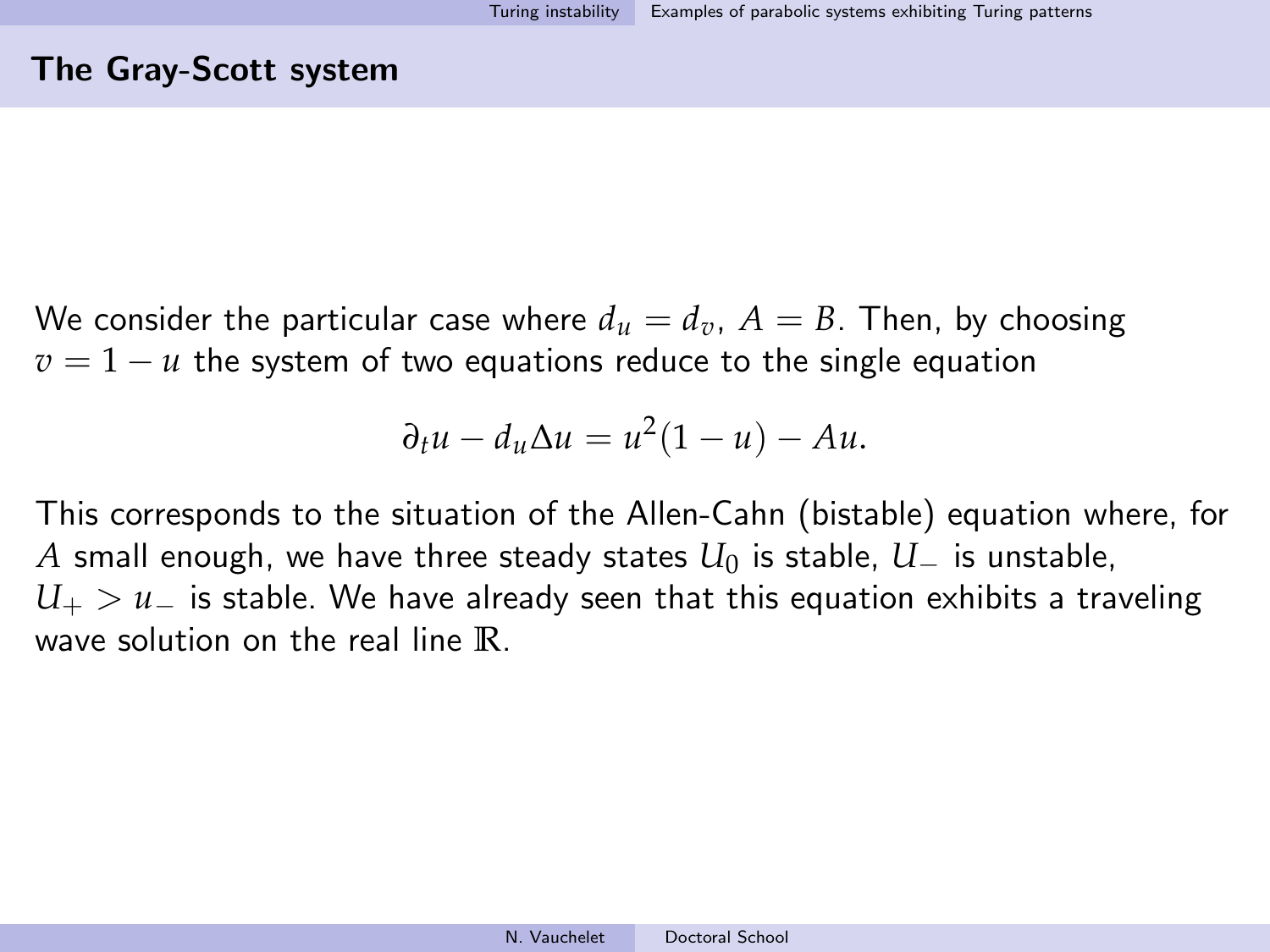Another simple system exhibiting Turing pattern is the so-called Brusselator  $^{2\,3}.$ 

Let  $A > 0$  and  $B > 0$ , we consider, on a bounded domain  $\Omega$ , the system

$$
\partial_t u - d_u \Delta u = A - (B + 1)u + u^2 v
$$
  

$$
\partial_t v - d_v \Delta v = Bu - u^2 v,
$$

complemented with Neumann boundary conditions .

<sup>2.</sup> G. Nicolis, I. Prigogine, Self-organization in Non-equilibrium Systems. Wiley Interscience, New-York (1977).

<sup>3.</sup> I. Prigogine, R. Lefever, Symmetry breaking instabilities in dissipative systems, II. J. Chem. Phys. 48, 1695–1700 (1968).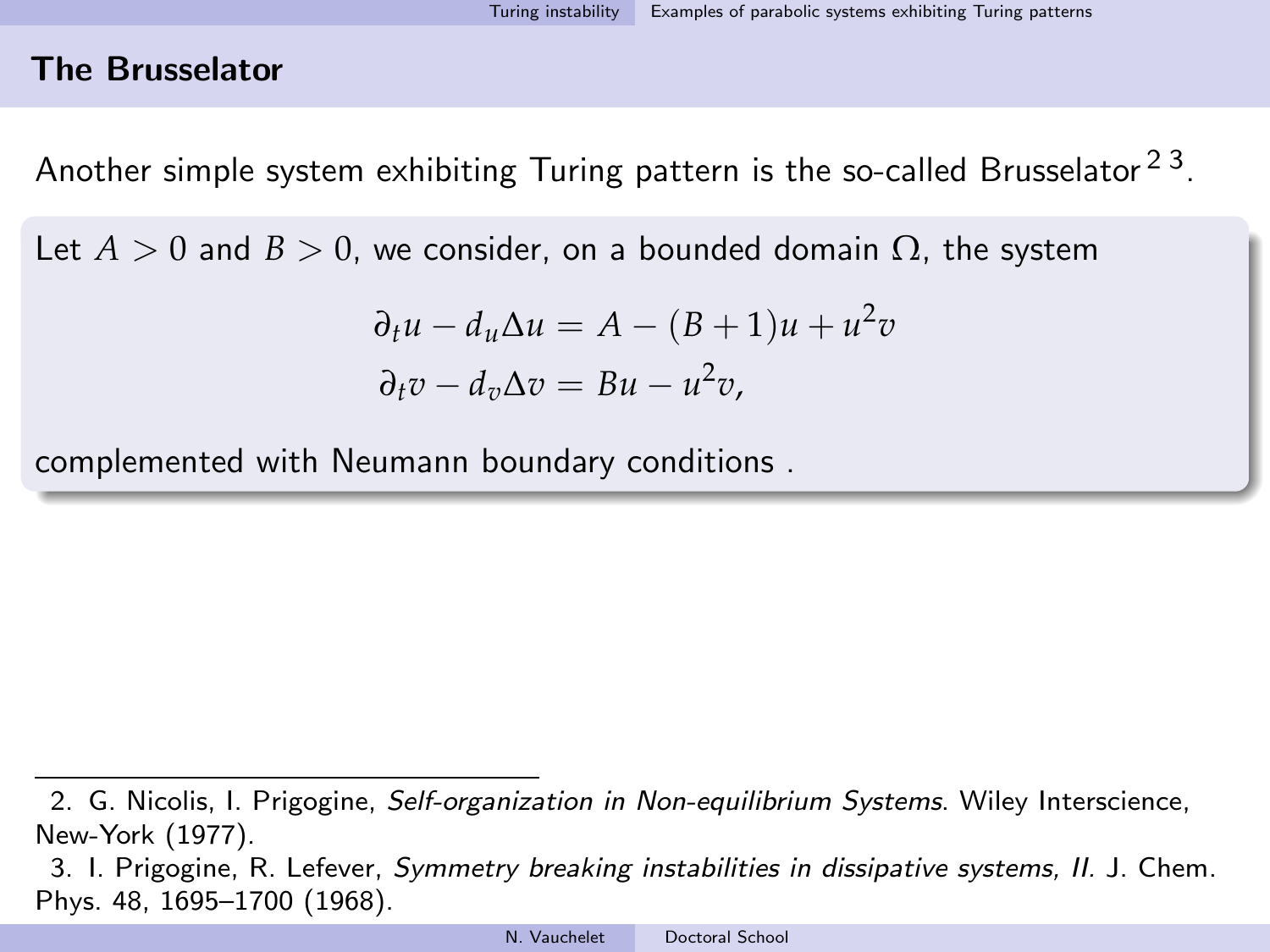Another simple system exhibiting Turing pattern is the so-called Brusselator  $^{2\,3}.$ 

Let  $A > 0$  and  $B > 0$ , we consider, on a bounded domain  $\Omega$ , the system

$$
\partial_t u - d_u \Delta u = A - (B + 1)u + u^2 v
$$
  

$$
\partial_t v - d_v \Delta v = Bu - u^2 v,
$$

complemented with Neumann boundary conditions .

#### Steady state.

The only homogeneous steady state is given by  $U = A$ ,  $V = \frac{B}{A}$ . Indeed, it is obtained by solving

$$
BU = U^2V, \qquad A = (B+1)U - U^2V.
$$

<sup>2.</sup> G. Nicolis, I. Prigogine, Self-organization in Non-equilibrium Systems. Wiley Interscience, New-York (1977).

<sup>3.</sup> I. Prigogine, R. Lefever, Symmetry breaking instabilities in dissipative systems, II. J. Chem. Phys. 48, 1695–1700 (1968).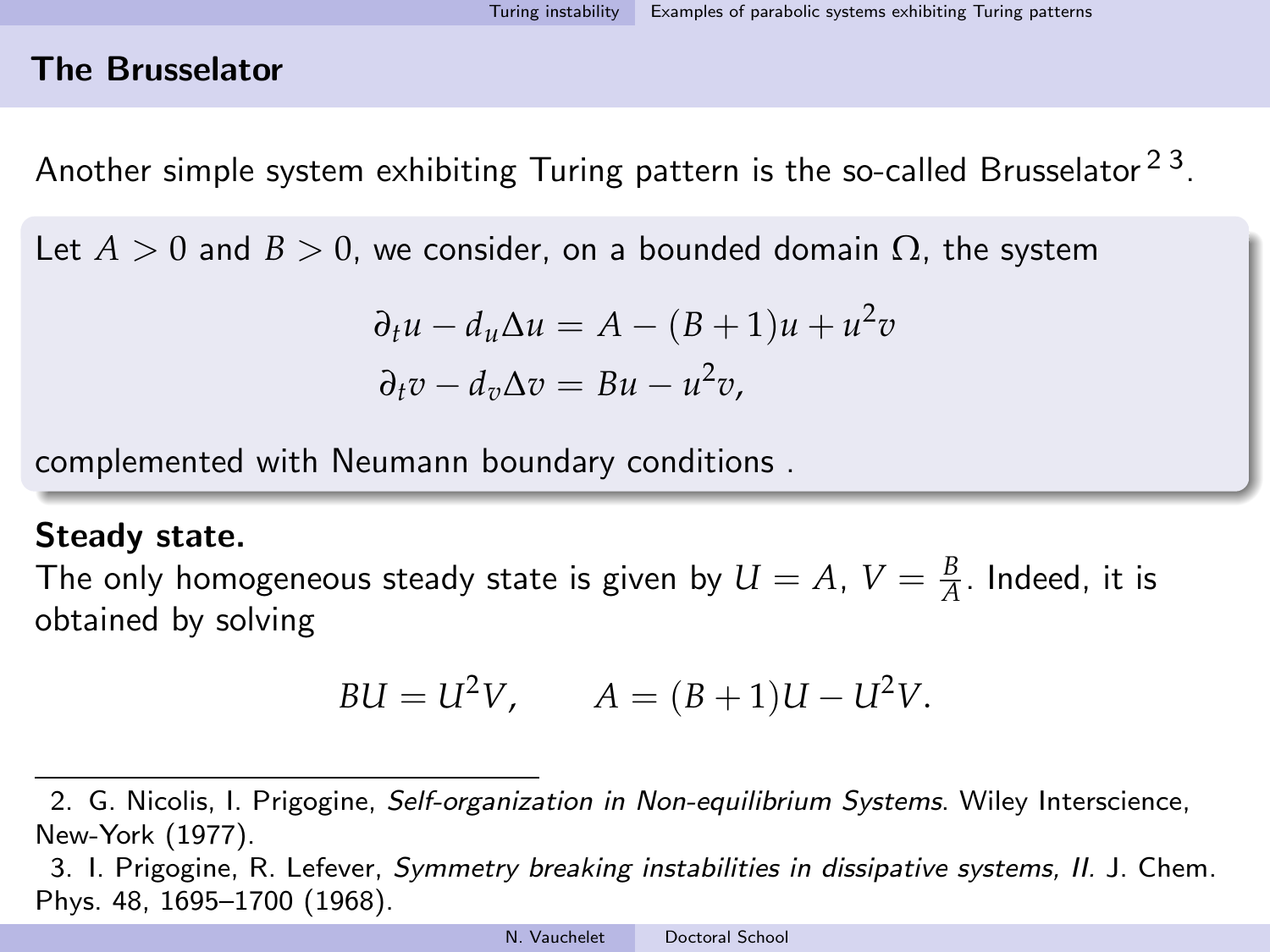## Turing instability.

The linearized system is obtained by setting  $u = U + \tilde{u}$ ,  $v = V + \tilde{v}$ :

$$
\partial_t \tilde{u} - d_u \Delta \tilde{u} = (B - 1)\tilde{u} + A^2 \tilde{v}
$$
  

$$
\partial_t \tilde{v} - d_v \Delta \tilde{v} = -B\tilde{u} - A^2 \tilde{v}.
$$

For  $\tilde{u}$  to be the activator, we need  $B > 1$ . The trace of the corresponding matrix is given by  $T=B-1-A^2$ , the determinant is  $D=A^2>0.$  Then the trace condition leads to  $B < 1 + A^2$ . As a consequence, under this assumption on the parameters, the steady state is attractive for the corresponding ODE.

Let  $(\lambda_i, w_i)$  be an eigenpair of the Laplace equation with Neumann boundary conditions. As in the general theory, the condition that should be satisfied is

$$
d_u d_v \lambda_i^2 + \lambda_i (A^2 d_u - (B-1)d_v) + A^2 < 0.
$$